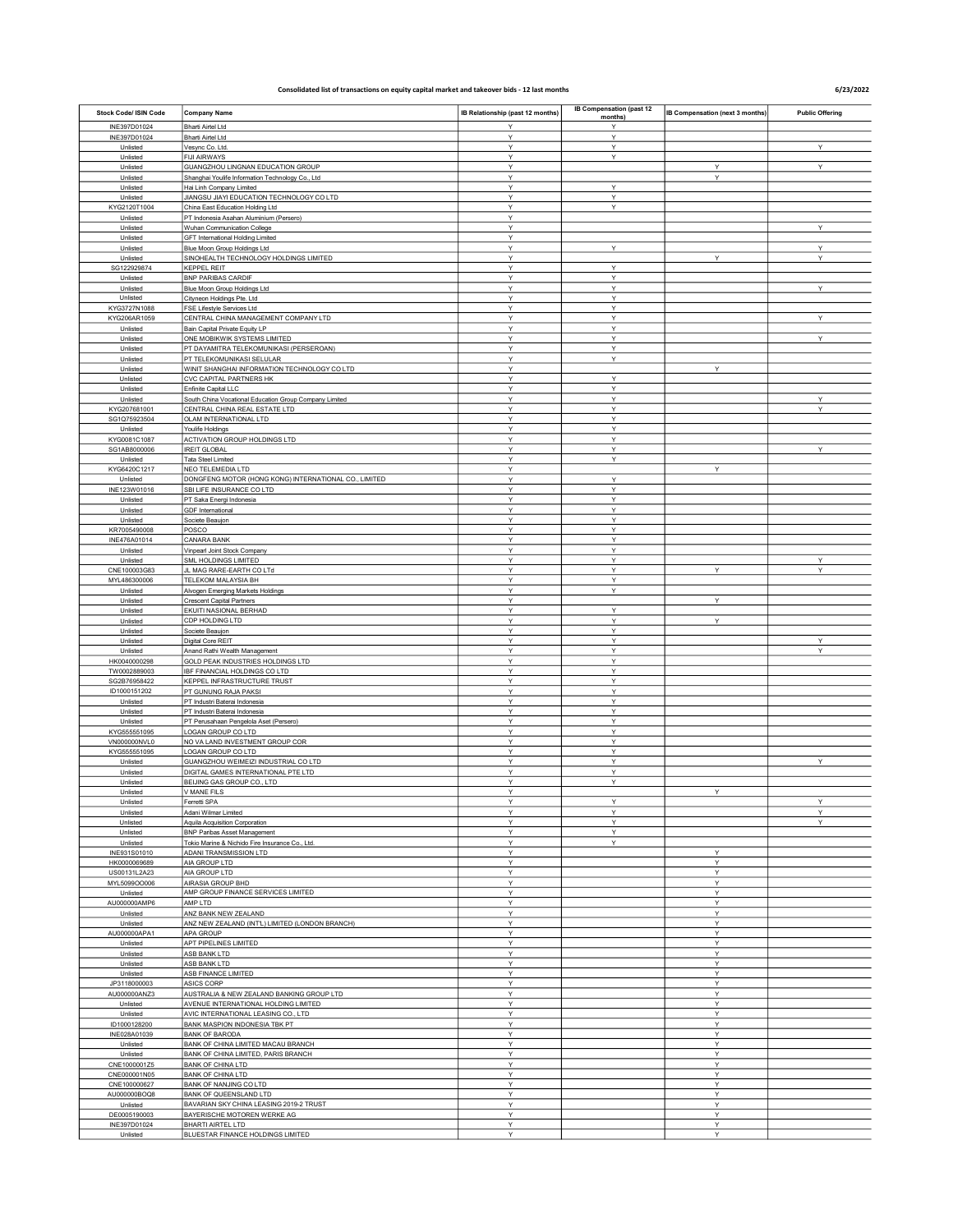| Unlisted                 |                                                                   | Υ            | Y      |  |
|--------------------------|-------------------------------------------------------------------|--------------|--------|--|
|                          | <b>BMW FINANCE N.V.</b>                                           |              |        |  |
| SG9999015267             | <b>BOC AVIATION LTD</b>                                           | Y            | Y      |  |
| Unlisted                 | BOCOM LEASING MANAGEMENT HONG KONG COMPANY LIMITED                | Y            | Υ      |  |
| Unlisted                 | BRIGHT FOOD SINGAPORE HOLDINGS PTE. LTD                           | Y            | Υ      |  |
| HK0293001514             | CATHAY PACIFIC AIRWAYS LTD                                        | Y            | Y      |  |
|                          |                                                                   |              |        |  |
| Unlisted                 | CATHAY PACIFIC MTN FINANCING (HK) LIMITED                         | Y            | Υ      |  |
| Unlisted                 | CCB TRUST CO LTD                                                  | Y            | Y      |  |
| KYG207681001             | CENTRAL CHINA REAL ESTATE LTD                                     | Y            | Y      |  |
| Unlisted                 | <b>CGNPC INTERNATIONAL LIMITED</b>                                | Υ            | Υ      |  |
|                          | CHANGSHA PILOT INVESTMENT HOLDINGS GROUP CO., LTD.                | Y            | Υ      |  |
| Unlisted                 |                                                                   |              |        |  |
| HK0606037437             | CHINA AGRI-INDUSTRIES HOLDINGS LTD                                | Υ            | Υ      |  |
| Unlisted                 | CHINA CINDA FINANCE (2017) I LIMITED                              | Y            | Υ      |  |
| CNE100000742             | CHINA CONSTRUCTION BANK CORP                                      | Y            | Υ      |  |
| Unlisted                 | CHINA FOREIGN ECONOMY AND TRADE TRUST CO LTD                      | Y            | Υ      |  |
|                          |                                                                   |              |        |  |
| Unlisted                 | CHINA HUARONG FINANCIAL LEASING CO LTD                            | Y            | Y      |  |
| CNE1000002M1             | CHINA MERCHANTS BANK CO LTD                                       | Y            | Υ      |  |
| Unlisted                 | CHINA ORIENT ASSET MANAGEMENT INTERNATIONAL HOLDING LTD           | Y            | Υ      |  |
| Unlisted                 | CHINA OVERSEAS FINANCE CAYMAN VIII LIMITED                        | Υ            | Y      |  |
|                          |                                                                   |              |        |  |
| HK0688002218             | CHINA OVERSEAS LAND & INVESTMENT LTD                              | Y            | Y      |  |
| Unlisted                 | CHINA PETROCHEMICAL CORPORATION                                   | Y            | Y      |  |
| Unlisted                 | CHINA RESOURCES SZITIC TRUST CO LTD                               | Y            | Y      |  |
| Unlisted                 | CHINA STATE CONSTRUCTION FINANCE (CAYMAN) III LIMITED             | Y            | Υ      |  |
|                          |                                                                   |              |        |  |
| KYG216771363             | CHINA STATE CONSTRUCTION INTERNATIONAL HOLDINGS LTD               | Υ            | Υ      |  |
| Unlisted                 | CHINA UNIVERSAL LEASING CO LTD                                    | Y            | Υ      |  |
| FR0000121261             | CIE GENERALE DES ETABLISSEMENTS MICHELIN SCA                      | Y            | Υ      |  |
| ID1000082803             | CITA MINERAL INVESTINDO TBK PT                                    | Y            | Y      |  |
|                          |                                                                   | Y            | Y      |  |
| Unlisted                 | CK HUTCHISON GROUP TELECOM FINANCE S.A                            |              |        |  |
| Unlisted                 | CK HUTCHISON GROUP TELECOM HOLDINGS LIMITED                       | Y            | Υ      |  |
| Unlisted                 | CNAC HK FINBRIDGE COMPANY LIMITED                                 | Y            | Υ      |  |
| Unlisted                 | COFCO TRUST CO LTD                                                | Y            | Y      |  |
| KYG245241032             | COUNTRY GARDEN HOLDINGS CO LTD                                    | Y            | Υ      |  |
|                          |                                                                   |              |        |  |
| Unlisted                 | DE BAO TIAN YUAN AUTO TRUST BAVARIAN SKY CHINA                    | Y            | Y      |  |
| Unlisted                 | DONGFENG NISSAN AUTO FINANCE CO LTD                               | Y            | Y      |  |
| CNE1000007Y5             | ETERNAL ASIA SUPPLY CHAIN MANAGEMENT LTD                          | Y            | Y      |  |
| Unlisted                 | ETERNAL UNITED BVI LIMITED                                        | Y            | Υ      |  |
|                          |                                                                   |              |        |  |
| KRINTEQU1457             | EXPORTIMPORT BANK OF KOREA                                        | Υ            | Υ      |  |
| KYG3311L1041             | FANTASIA HOLDINGS GROUP CO LTD                                    | Y            | Υ      |  |
| KYG3307Z1090             | FAR EAST CONSORTIUM INTERNATIONAL LTD                             | Y            | Υ      |  |
| Unlisted                 | FEC FINANCE LIMITED                                               | Y            | Υ      |  |
|                          |                                                                   |              |        |  |
| KYG3727N1088             | FSE Lifestyle Services Ltd                                        | Y            | Y      |  |
| Unlisted                 | FUYUAN 2019-1 RETAIL AUTO MORTGAGE SECURITIZATION TRUST           | Y            | Υ      |  |
| KYG3727N1088             | GEELY AUTOMOBILE HOLDINGS LTD                                     | Y            | Υ      |  |
| Unlisted                 | GENIUS AUTO FINANCE CO LTD                                        | Υ            | Y      |  |
|                          |                                                                   |              |        |  |
| MYL3182OO002             | <b>GENTING BHD</b>                                                | Y            | Y      |  |
| JE00B4T3BW64             | <b>GLENCORE PLC</b>                                               | Y            | Y      |  |
| Unlisted                 | HBIS GROUP CO LTD                                                 | Υ            | Y      |  |
|                          | HBIS GROUP HONG KONG CO LTD                                       | Y            | Υ      |  |
| Unlisted                 |                                                                   |              |        |  |
| Unlisted                 | HERALD INTERNATIONAL FINANCIAL LEASING CO LTD                     | Υ            | Υ      |  |
| JP3786600001             | HITACHI CAPITAL CORP                                              | Y            | Y      |  |
| Unlisted                 | HOLCIM FINANCE LUXEMBOURG S.A.                                    | Y            | Υ      |  |
| CNE000000M31             | HUAYUAN PROPERTY CO LTD                                           | Y            | Y      |  |
|                          |                                                                   |              |        |  |
| KYG4678A1031             | HYDOO INTERNATIONAL HOLDING LTD                                   | Y            | Υ      |  |
| US44923QAJ31             | HYUNDAI CAPITAL AMERICA                                           | Y            | Υ      |  |
|                          | ICBC FINANCIAL LEASING CO LTD                                     | Y            | Υ      |  |
| Unlisted                 |                                                                   |              |        |  |
|                          |                                                                   |              |        |  |
| Unlisted                 | INDUSTRIAL AND COMMERCIAL BANK OF CHINA LIMITED, HONG KONG BRANCH | Y            | Y      |  |
| Unlisted                 | JAPAN INTERNATIONAL COOPERATION AGENCY                            | Y            | Υ      |  |
| Unlisted                 | JIANYUAN 2019-7 RESIDENTIAL MORTGAGE LOAN SECURITIZATION TRUST    | Y            | Y      |  |
|                          | JINJIANG INTERNATIONAL HOLDINGS CO, LTD                           | $\mathsf{Y}$ | Y      |  |
| Unlisted                 |                                                                   | Y            | Y      |  |
| Unlisted                 | JOY TREASURE ASSETS HOLDINGS INC                                  |              |        |  |
| INE019A01038             | <b>JSW STEEL LTD</b>                                              | Y            | Υ      |  |
| JP3228600007             | KANSAI ELECTRIC POWER CO INC/THE                                  | Υ            | Υ      |  |
| TH0016010009             | <b>KASIKORNBANK PCL</b>                                           | Y            | Υ      |  |
| KR7060000007             | KOOKMIN BANK                                                      | Y            | Y      |  |
| KR7036460004             | KOREA GAS CORP                                                    | Y            | Y      |  |
|                          |                                                                   |              |        |  |
| Unlisted                 | KOREA HOUSING FINANCE CORPORATION                                 | Y            | Y      |  |
| Unlisted                 | KOREA NATIONAL OIL CORPORATION                                    | Υ            | Y      |  |
| Unlisted                 | KOREA SOUTHERN POWER CO LTD                                       | Υ            | Υ      |  |
| Unlisted                 |                                                                   | Y            | Y      |  |
|                          | KOREA WESTERN POWER CO                                            | Y            | Y      |  |
| KR7003490000             | KOREAN AIR LINES CO LTD                                           |              |        |  |
| CH0012214059             | LAFARGEHOLCIM LTD                                                 | Υ            | Y      |  |
| KR7051910008             | LG CHEM LTD                                                       | Y            | Y      |  |
| Unlisted                 | LIMRT CAPITAL PTE LTD                                             | Υ            | Υ      |  |
| SG1W27938677             | LIPPO MALLS INDONESIA RETAIL TRUST                                |              |        |  |
|                          |                                                                   | Υ            | Y      |  |
| Unlisted                 | LMIRT CAPITAL PTE LTD                                             | Y            | Y      |  |
| MYL1155OO000             | MALAYAN BANKING BHD                                               | Y            | Υ      |  |
| Unlisted                 | MERCEDES-BENZ AUTO FINANCE LIMITED                                | Y            | Υ      |  |
|                          |                                                                   | Y            | Υ      |  |
| KYG607441022             | MGM CHINA HOLDINGS LTD                                            |              |        |  |
| JP3902900004             | MITSUBISHI UFJ FINANCIAL GROUP INC                                | Y            | Y      |  |
| JP3885780001             | MIZUHO FINANCIAL GROUP INC                                        | Y            | Υ      |  |
| ID1000101207             | MULTISTRADA ARAH SARANA TBK PT                                    | Y            | Y      |  |
| AU000000NAB4             | NATIONAL AUSTRALIA BANK LTD                                       | Y            | Υ      |  |
|                          |                                                                   | Y            | Y      |  |
| Unlisted                 | NETWORK I2I LTD                                                   |              |        |  |
| AU000000ORG5             | ORIGIN ENERGY LTD                                                 | Y            | Y      |  |
| SG1S04926220             | OVERSEA-CHINESE BANKING CORP LTD                                  | Y            | Y      |  |
| AU3CB0266906             | PACIFIC NATIONAL FINANCE PTY LTD                                  | Y            | Υ      |  |
| Unlisted                 | PINEBRIDGE INVESTMENTS LP                                         | Υ            | Υ      |  |
|                          |                                                                   | $\mathsf{Y}$ | Y      |  |
| KR7005490008             | POSCO                                                             |              |        |  |
| Unlisted                 | PT DELTA MERLIN DUNIA TEXTILE                                     | Y            | Υ      |  |
| Unlisted                 | PT HARITA JAYARAYA                                                | Υ            | Y      |  |
| Unlisted                 | PT PERUSAHAAN LISTRIK NEGARA                                      | Y            | Y      |  |
| Unlisted                 | PTEROSAUR CAPITAL CO LIMITED                                      | Υ            | Y      |  |
|                          |                                                                   |              |        |  |
| Unlisted                 | RE1 LIMITED                                                       | Y            | Υ      |  |
| Unlisted                 | REPUBLIC OF INDONESIA                                             | Y            | Y      |  |
| Unlisted                 | REPUBLIC OF THE PHILIPPINES                                       | Y            | Y      |  |
| Unlisted                 | RESORTS WORLD LAS VEGAS LLC                                       | Y            | Y      |  |
|                          |                                                                   | Y            | Υ      |  |
| MYL1066OO009             | RHB BANK BHD                                                      |              |        |  |
| INE123W01016             | SBI LIFE INSURANCE CO LTD                                         | Υ            | Υ      |  |
| Unlisted                 | SCENTRE MANAGEMENT LIMITED                                        | Y            | Υ      |  |
| Unlisted                 | SHANGHAI INTERNATIONAL TRUST CO LTD.                              | Y            | Y      |  |
| KR7015580004             | SHINHAN BANK CO LTD                                               | Y            | Υ      |  |
|                          |                                                                   |              |        |  |
| KR7055550008             | SHINHAN FINANCIAL GROUP CO LTD                                    | Y            | Υ      |  |
| Unlisted                 | SHOUGANG GROUP CO LTD                                             | Y            | Y      |  |
| Unlisted                 | SINOPEC GROUP OVERSEAS DEVELOPMENT (2018) LIMITED                 | Y            | Y      |  |
| KR7000660001<br>Unlisted | SK HYNIX INC<br>SOAR WISE LIMITED                                 | Υ<br>Y       | Υ<br>Y |  |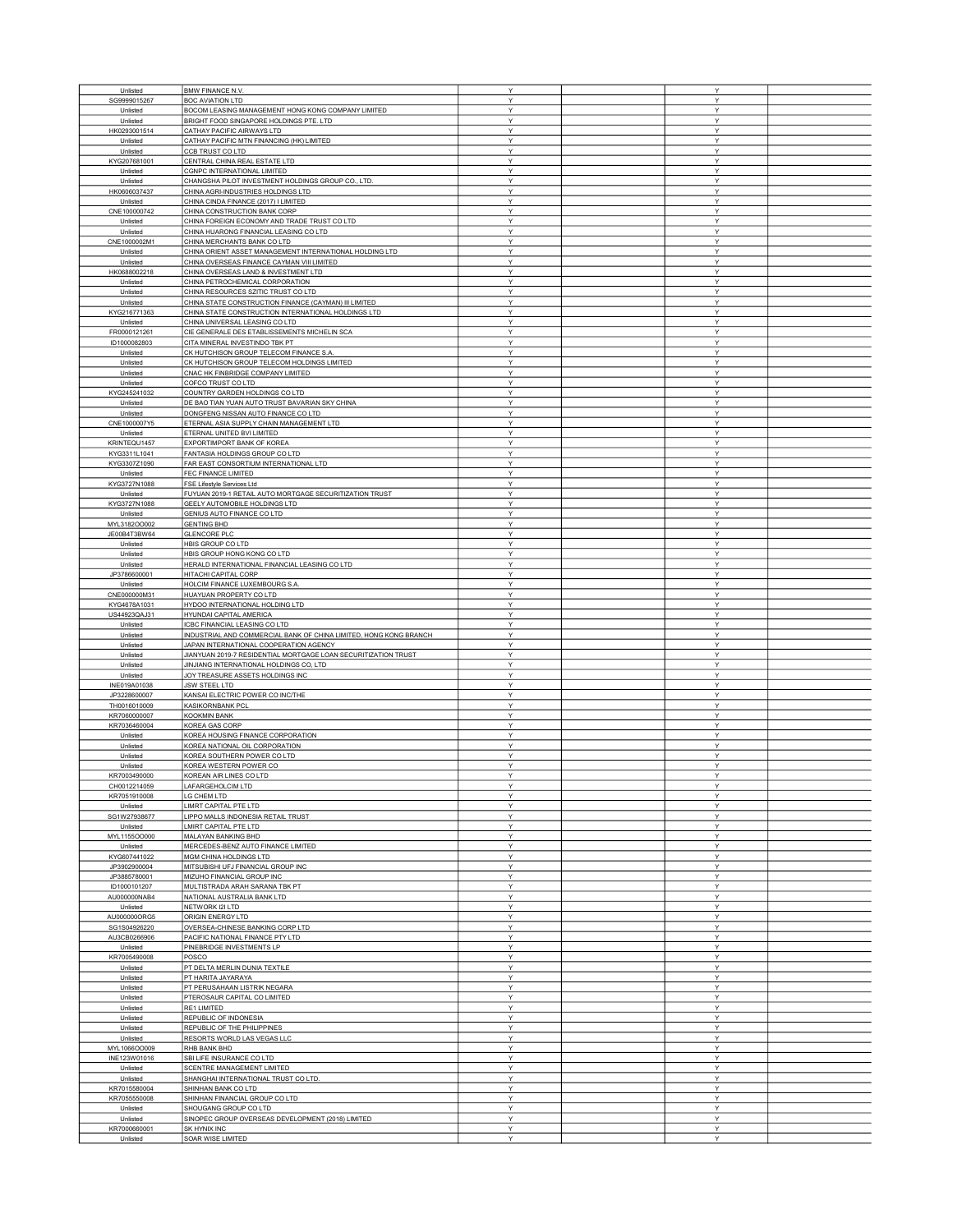| CNE0000016P6                 | SOUTHWEST SECURITIES CO LTD                                       | Υ      | Υ      |  |
|------------------------------|-------------------------------------------------------------------|--------|--------|--|
|                              | SOUTHWEST SECURITIES INTERNATIONAL SECURITIES LTD                 | Υ      | Y      |  |
| BMG8301A1099                 | SP GROUP TREASURY PTE LTD                                         | Υ      | Y      |  |
| Unlisted                     |                                                                   |        |        |  |
| JP3404600003                 | SUMITOMO CORP                                                     | Υ      | Y      |  |
| Unlisted                     | SUMITOMO MITSUI BANKING CORPORATION                               | Υ      | Υ      |  |
| JP3890350006                 | SUMITOMO MITSUI FINANCIAL GROUP INC                               | Υ      | Υ      |  |
| Unlisted                     | SUNRISE CAYMAN LIMITED                                            | Y      | Y      |  |
| TH0692010000                 | TATA STEEL THAILAND PCL                                           | Υ      | Y      |  |
| Unlisted                     | TEMASEK FINANCIAL (I) LIMITED                                     | Υ      | Y      |  |
| SGINTEQU0015                 | TEMASEK HOLDINGS - CB                                             | Y      | Y      |  |
| KYG875721634                 | TENCENT HOLDINGS LTD                                              | Υ      | Υ      |  |
| TH0796010005                 | THAI OIL PCL                                                      | Υ      | Υ      |  |
| Unlisted                     | THAIOIL TREASURY CENTER CO LTD                                    | Υ      | Υ      |  |
| US88322YAE14                 | THAIOIL TREASURY CENTER COMPANY LIMITED                           | Υ      | Υ      |  |
| US88323AAE29                 | THAIOIL TREASURY CENTER COMPANY LIMITED                           | Υ      | Y      |  |
|                              |                                                                   |        | Y      |  |
| Unlisted                     | THE EXPORT-IMPORT BANK OF KOREA                                   | Υ      |        |  |
| Unlisted                     | THE KOREA DEVELOPMENT BANK                                        | Υ      | Υ      |  |
| XS1973757104                 | TIBET FINANCIAL LEASING CO LTD                                    | Υ      | Υ      |  |
| XS1973757104                 | TIBET FINANCIAL LEASING CO LTD                                    | Y      | Y      |  |
| Unlisted                     | TOYOTA FINANCE AUSTRALIA LTD                                      | Υ      | Υ      |  |
| Unlisted                     | TOYOTA FINANCIAL SERVICES CORPORATION                             | Υ      | Υ      |  |
| JP3633400001                 | TOYOTA MOTOR CORP                                                 | Y      | Y      |  |
|                              |                                                                   |        |        |  |
| JPINTEQUB006                 | TOYOTA MOTOR CORP                                                 | Y      | Y      |  |
| Unlisted                     | TRANSPOWER NEW ZEALAND LTD                                        | Υ      | Υ      |  |
| AU000000TCL6                 | TRANSURBAN GROUP                                                  | Υ      | Υ      |  |
| Unlisted                     | TUS-HOLDINGS CO LTD                                               | Υ      | Υ      |  |
| Unlisted                     | TUSPARK FORWARD LTD                                               | Υ      | Υ      |  |
| ID1000109309                 | VALE INDONESIA TBK PT                                             | Υ      | Υ      |  |
| AU000000VCX7                 | <b>VICINITY CENTRES</b>                                           | Υ      | Y      |  |
| Unlisted                     | VICINITY CENTRES TRUST                                            | Υ      | Υ      |  |
| VN000000VPB6                 |                                                                   | Y      | Υ      |  |
|                              | VIETNAM PROSPERITY JSC BANK                                       |        |        |  |
| AU000000WBC1                 | <b>WESTPAC BANKING CORP</b>                                       | Υ      | Υ      |  |
| KYG981491007                 | WYNN MACAU LTD                                                    | Υ      | Y      |  |
| Unlisted                     | ZHAOBING INVESTMENT (BVI) LIMITED                                 | Υ      | Y      |  |
| KYG9897E1098                 | ZHENRO PROPERTIES GROUP LTD                                       | Υ      | Υ      |  |
| Unlisted                     | AUSNET SERVICES HOLDINGS PTY LTD                                  | Υ      | Υ      |  |
| Unlisted                     | BANK OF CHINA (LUXEMBOURG) S.A.                                   | Υ      | Y      |  |
|                              | BANK OF CHINA LIMITED, LUXEMBOURG BRANCH                          | Y      | Y      |  |
| Unlisted                     |                                                                   | Υ      | Υ      |  |
| Unlisted                     | BAVARIAN SKY CHINA 2020-1                                         |        |        |  |
| Unlisted                     | BMW AUTOMOTIVE FINANCE CHINA CO LTD                               | Υ      | Y      |  |
| XS1219965297                 | CENTRAL CHINA REAL ESTATE LIMITED                                 | Υ      | Y      |  |
| KYG2119W1069                 | CHINA EVERGRANDE GROUP                                            | Υ      | Υ      |  |
| Unlisted                     | GEELY FINANCE HONG KONG LIMITED                                   | Υ      | Υ      |  |
| Unlisted                     | INDIAN RAILWAY FINANCE CORPORATION LIMITED                        | Y      | Y      |  |
| Unlisted                     | KOREA RESOURCES CORPORATION                                       | Υ      | Υ      |  |
|                              |                                                                   | Υ      | Y      |  |
| ID1000108905                 | LIPPO KARAWACI TBK PT                                             |        |        |  |
| Unlisted                     | NIPPON LIFE INSURANCE COMPANY                                     | Y      | Y      |  |
| JP3762600009                 | NOMURA HOLDINGS INC                                               | Υ      | Y      |  |
| KYG7459A1013                 | REDSUN PROPERTIES GROUP LTD                                       | Υ      | Υ      |  |
| KYG8020E1199                 | SEMICONDUCTOR MANUFACTURING INTERNATIONAL CORP                    | Υ      | Υ      |  |
| INE721A01013                 | SHRIRAM TRANSPORT FINANCE CO LTD                                  | Υ      | Υ      |  |
| Unlisted                     | THETA CAPITAL PTE. LTD                                            | Υ      | Y      |  |
|                              |                                                                   | Υ      | Υ      |  |
| ID1000116908                 | TOWER BERSAMA INFRASTRUCTURE TBK PT                               |        |        |  |
| Unlisted                     | <b>VENA ENERGY CAPITAL LIMITED</b>                                | Υ      | Y      |  |
| Unlisted                     | VENA ENERGY HOLDINGS LTD                                          | Υ      | Υ      |  |
| Unlisted                     | VENA ENERGY TAIWAN HOLDINGS LTD                                   | Υ      | Υ      |  |
| Unlisted                     | ZENITH JAPAN HOLDINGS LTD                                         | Υ      | Y      |  |
| Unlisted                     | ZHEJIANG GEELY HOLDING GROUP CO LTD                               | Υ      | Y      |  |
| CNE100001QS1                 | CHINA CINDA ASSET MANAGEMENT CO LTD                               | Υ      | Y      |  |
| Unlisted                     | CHINA CINDA (HK) HOLDINGS COMPANY LIMITED                         | Υ      | Υ      |  |
|                              |                                                                   | Υ      | Υ      |  |
| Unlisted                     | CHINA CINDA (2020) I MANAGEMENT LIMITED                           |        |        |  |
| Unlisted                     | THE EXPORT-IMPORT BANK OF KOREA                                   | Y      | Y      |  |
| AU000000TLS2                 | TELSTRA CORP LTD                                                  | Y      | Y      |  |
| HK0992009065                 | LENOVO GROUP LTD                                                  | Υ      | Υ      |  |
| Unlisted                     | TOYOTA FINANCIAL SERVICES CORPORATION                             | Υ      | Y      |  |
| JP3633400001                 | TOYOTA MOTOR CORP                                                 | Υ      | Y      |  |
| Unlisted                     | TOYOTA FINANCE AUSTRALIA LTD                                      | Υ      | Y      |  |
| Unlisted                     | TRANSURBAN FINANCE COMPANY PTY LTD                                | Υ      | Υ      |  |
|                              |                                                                   | Y      | Y      |  |
| HK0992009065                 | LENOVO GROUP LTD                                                  |        |        |  |
| Unlisted                     | PT INDONESIA ASAHAN ALUMINIUM PERSERO                             | Υ      | Y      |  |
| KYG9897E1098                 | ZHENRO PROPERTIES GROUP LTD                                       | Υ      | Y      |  |
| AU000000SCG8                 | Scentre Group                                                     | Y      | Y      |  |
| Unlisted                     | RE1 LIMITED                                                       | Y      | Y      |  |
| Unlisted                     | SCENTRE MANAGEMENT LIMITED                                        | Y      | Υ      |  |
| KYG733101318                 | REDCO PROPERTIES GROUP LTD                                        | Υ      | Υ      |  |
| KYG245241032                 | COUNTRY GARDEN HOLDINGS CO LTD                                    | Υ      | Y      |  |
| CNE000000KC1                 | AVIC CAPITAL CO LTD                                               | Υ      | Υ      |  |
| Unlisted                     | <b>BLUE BRIGHT LIMITED</b>                                        | Υ      | Y      |  |
|                              |                                                                   |        |        |  |
| Unlisted                     | THE KOREA DEVELOPMENT BANK                                        | Υ      | Y      |  |
| KYG3311L1041                 | FANTASIA HOLDINGS GROUP CO LTD                                    | Y      | Y      |  |
| Unlisted                     | HONGKONG ELECTRIC FINANCE LIMITED                                 | Υ      | Υ      |  |
| Unlisted                     | THE HONGKONG ELECTRIC COMPANY LIMITED                             | Υ      | Y      |  |
| KYG9897E1098                 | ZHENRO PROPERTIES GROUP LTD                                       | Υ      | Υ      |  |
| Unlisted                     | YONGDA INVESTMENT LTD                                             | Υ      | Y      |  |
| CNE000000WR4                 | SHANGHAI CONSTRUCTION GROUP CO LTD                                | Υ      | Υ      |  |
| KYG207681001                 | CENTRAL CHINA REAL ESTATE LTD                                     | Υ      | Υ      |  |
| HK2778034606                 | <b>CHAMPION REIT</b>                                              | Y      | Y      |  |
|                              |                                                                   | Y      | Y      |  |
| Unlisted                     | CHAMPION MTN LIMITED                                              |        |        |  |
| Unlisted                     | YONGDA INVESTMENT LTD                                             | Υ      | Υ      |  |
| BMG6144P1014                 | MINMETALS LAND LTD                                                | Υ      | Y      |  |
| Unlisted                     | RADIANCE GROUP CO LTD                                             | Y      | Y      |  |
| Unlisted                     | RADIANCE CAPITAL INVESTMENTS LIMITED                              | Υ      | Y      |  |
| KYG8196J1085                 | SINIC HOLDINGS GROUP CO LTD                                       | Υ      | Υ      |  |
|                              | MGM CHINA HOLDINGS LTD                                            | Y      | Y      |  |
| KYG607441022                 |                                                                   |        |        |  |
| US88323AAE29                 | THAIOIL TREASURY CENTER COMPANY LIMITED                           | Υ      | Υ      |  |
| TH0796010013                 | THAI OIL PCL                                                      | Υ      | Υ      |  |
| KYG981491007                 | WYNN MACAU LTD                                                    | Y      | Y      |  |
| Unlisted                     | CASTLE PEAK POWER COMPANY LIMITED                                 | Υ      | Υ      |  |
| Unlisted                     | CASTLE PEAK POWER FINANCE COMPANY LIMITED                         | Y      | Y      |  |
| Unlisted                     | PERUSAHAAN PENERBIT SBSN INDONESIA III                            | Υ      | Y      |  |
| Unlisted                     | THE GOVERNMENT OF THE REPUBLIC OF INDONESIA                       | Υ      | Y      |  |
|                              |                                                                   |        |        |  |
|                              |                                                                   |        |        |  |
| Unlisted                     | BLUESTAR FINANCE HOLDINGS LIMITED                                 | Υ      | Y      |  |
| Unlisted                     | CHINA NATIONAL BLUESTAR (GROUP) CO., LTD                          | Υ      | Υ      |  |
| XS2191358824<br>KYG211511087 | KOREA HOUSING FINANCE CORPORATION<br>CHINA MAPLE LEAF EDUCATIONAL | Υ<br>Υ | Y<br>Υ |  |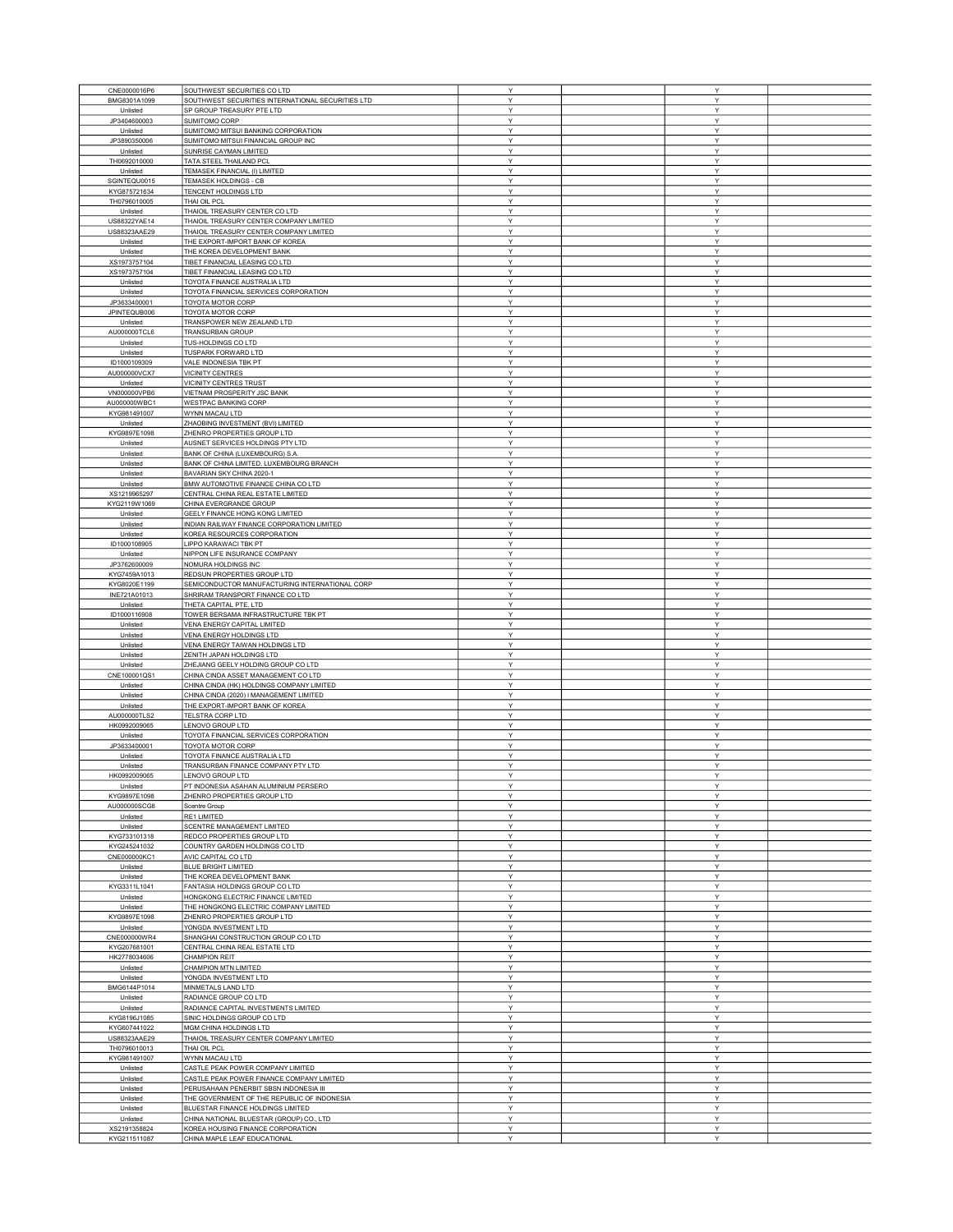| KR7060000007 | <b>KOOKMIN BANK</b>                                               | Υ | Υ |  |
|--------------|-------------------------------------------------------------------|---|---|--|
|              |                                                                   |   |   |  |
| CNE000001GL8 | TCL TECHNOLOGY GROUP CORP                                         | Υ | Y |  |
| XS2182296892 | TCL TECHNOLOGY INVESTMENTS LIMITED                                | Υ | Y |  |
| KR7055550008 | SHINHAN FINANCIAL GROUP CO LTD                                    | Υ | Υ |  |
| US82460N2A72 | SHINHAN FINANCIAL GROUP CO LTD                                    | Υ | Υ |  |
|              |                                                                   | Y | Y |  |
| US82460M2A90 | SHINHAN FINANCIAL GROUP CO LTD                                    |   |   |  |
| US65540JAE82 | NONGHYUP BANK                                                     | Υ | Υ |  |
| US65540KAD72 | NONGHYUP BANK                                                     | Υ | Y |  |
| TH0646010Z00 | PTT PCL                                                           | Y | Y |  |
| US74446T2C68 | PTT TREASURY CENTER COMPANY LIMITED                               | Υ | Y |  |
|              |                                                                   |   |   |  |
| US74446WAC01 | PTT TREASURY CENTER COMPANY LIMITED                               | Y | Υ |  |
| Unlisted     | SB ENERGY INVESTMENTS LIMITED                                     | Υ | Υ |  |
| Unlisted     | BRIGHT FOOD GROUP CO LTD                                          | Υ | Υ |  |
| XS2197770279 | BRIGHT FOOD INTERNATIONAL LIMITED                                 | Υ | Υ |  |
|              |                                                                   | Y | Y |  |
| Unlisted     | BRIGHT FOOD SINGAPORE HOLDINGS PTE. LTD                           |   |   |  |
| XS2201858938 | INDUSTRIAL AND COMMERCIAL BANK OF CHINA LIMITED, HONG KONG BRANCH | Υ | Y |  |
| Unlisted     | CCB FINANCIAL LEASING CORPORATION LIMITED                         | Υ | Υ |  |
| XS2204007863 | CCBL CAYMAN 1 CORPORATION LIMITED                                 | Y | Υ |  |
| Unlisted     | CCB LEASING INTERNATIONAL CORPORATION DESIGNATED ACTIVITY COMPANY | Υ | Y |  |
|              |                                                                   |   |   |  |
| Unlisted     | CHINA HUARONG FINANCIAL LEASING CO LTD                            | Υ | Y |  |
| XS2194192360 | HUARONG LEASING MANAGEMENT HONG KONG COMPANY LIMITED              | Y | Y |  |
| KYG3311L1041 | FANTASIA HOLDINGS GROUP CO LTD                                    | Y | Y |  |
| XS2210790783 | FANTASIA HOLDINGS GROUP CO LTD                                    | Y | Y |  |
|              |                                                                   |   |   |  |
| XS2208843503 | CHINA CONSTRUCTION BANK CORPORATION HONG KONG BRANCH              | Υ | Υ |  |
| XS2208844493 | CHINA CONSTRUCTION BANK CORPORATION HONG KONG BRANCH              | Υ | Y |  |
| JP3463000004 | TAKEDA PHARMACEUTICAL CO LTD                                      | Υ | Y |  |
| KYG733101318 | REDCO PROPERTIES GROUP LTD                                        | Υ | Υ |  |
|              |                                                                   |   | Y |  |
| Unlisted     | CMB FINANCIAL LEASING CO LTD                                      | Υ |   |  |
| XS2207824843 | CMB INTERNATIONAL LEASING MANAGEMENT LIMITED                      | Υ | Υ |  |
| XS2207824926 | CMB INTERNATIONAL LEASING MANAGEMENT LIMITED                      | Y | Υ |  |
| KYG3311L1041 | FANTASIA HOLDINGS GROUP CO LTD                                    | Υ | Υ |  |
|              |                                                                   |   | Υ |  |
| XS1640676885 | FANTASIA HOLDINGS GROUP CO LTD                                    | Υ |   |  |
| KYG733101318 | REDCO PROPERTIES GROUP LTD                                        | Υ | Y |  |
| Unlisted     | ICBC FINANCIAL LEASING CO LTD                                     | Y | Y |  |
| XS2218691256 | <b>ICBCIL FINANCE CO LTD</b>                                      | Υ | Υ |  |
|              |                                                                   |   |   |  |
| KR7030200000 | <b>KT CORP</b>                                                    | Υ | Υ |  |
| KYG981491007 | WYNN MACAU LTD                                                    | Y | Y |  |
| XS2219618548 | HONGKONG ELECTRIC FINANCE LIMITED                                 | Υ | Υ |  |
| Unlisted     | THE HONGKONG ELECTRIC COMPANY LIMITED                             | Υ | Υ |  |
|              |                                                                   |   |   |  |
| Unlisted     | AGM AG HOLDING LTD                                                | Y | Y |  |
| US0394831020 | ARCHER-DANIELS-MIDLAND CO                                         | Υ | Υ |  |
| BMG3036C2239 | EMPEROR INTERNATIONAL HOLDINGS LTD                                | Υ | Υ |  |
| Unlisted     | JAPAN FINANCE ORGANIZATION FOR MUNICIPALITIES                     | Y | Υ |  |
|              |                                                                   |   |   |  |
| BMG3036C2239 | EMPEROR INTERNATIONAL HOLDINGS LTD                                | Υ | Y |  |
| Unlisted     | SUMITOMO MITSUI BANKING CORPORATION                               | Υ | Y |  |
| Unlisted     | CHINA MERCHANTS BANK CO LTD HONG KONG BRANCH                      | Υ | Y |  |
|              |                                                                   | Y | Y |  |
| KYG9897E1098 | ZHENRO PROPERTIES GROUP LTD                                       |   |   |  |
| Unlisted     | THE REPUBLIC OF KOREA                                             | Y | Υ |  |
| SG9999015267 | <b>BOC AVIATION LTD</b>                                           | Υ | Υ |  |
| JP3902900004 | MITSUBISHI UFJ FINANCIAL GROUP INC                                | Υ | Y |  |
| JP3672400003 | NISSAN MOTOR CO LTD                                               | Υ | Y |  |
|              |                                                                   |   |   |  |
| Unlisted     | SUMITOMO MITSUI TRUST BANK                                        | Υ | Y |  |
| Unlisted     | CNAC HK FINBRIDGE COMPANY LIMITED                                 | Υ | Y |  |
| Unlisted     | CHEMCHINA (CHINA NATIONAL CHEMICAL CORPORATION                    | Υ | Υ |  |
| Unlisted     | BANK OF CHINA LIMITED PARIS BRANCH                                | Y | Υ |  |
|              | BANK OF CHINA LIMITED MACAU BRANCH                                | Y | Υ |  |
| Unlisted     |                                                                   |   |   |  |
| Unlisted     | RE (NZ) FINANCE LIMITED                                           | Υ | Υ |  |
| Unlisted     | RE1 LIMITED                                                       | Y | Y |  |
| Unlisted     | RE2 LIMITED                                                       | Y | Y |  |
|              |                                                                   |   |   |  |
| Unlisted     | SCENTRE FINANCE (AUST) LIMITED                                    | Υ | Υ |  |
| AU000000WSF8 | <b>SCENTRE GROUP LTD</b>                                          | Υ | Υ |  |
| AU000000SCW5 | <b>SCENTRE GROUP TRUST 1</b>                                      | Y | Y |  |
| Unlisted     | <b>SCENTRE GROUP TRUST 2</b>                                      | Υ | Υ |  |
| Unlisted     | SCENTRE MANAGEMENT LIMITED                                        | Υ | Υ |  |
|              |                                                                   | Y | Y |  |
| JP3890350006 | SUMITOMO MITSUI FINANCIAL GROUP INC                               |   |   |  |
| ID1000108905 | LIPPO KARAWACI TBK PT                                             | Υ | Υ |  |
| XS2099273737 | THETA CAPITAL PTE. LTD_2025                                       | Y | Y |  |
| Unlisted     | THETA CAPITAL PTE. LTD                                            | Y | Y |  |
|              |                                                                   | Y | v |  |
| XS1506085114 | THETA CAPITAL TE. LTD_2026                                        |   |   |  |
| Unlisted     | KOREA NATIONAL OIL CORPORATION                                    | Y | Y |  |
| Unlisted     | CHINA MERCHANTS BANK CO LTD LUXEMBOURG BRANCH                     | Y | Y |  |
| Unlisted     | CHINA MERCHANTS BANK CO LTD SINGAPORE BRANCH                      | Y | Y |  |
| US50066PAM23 | KOREA NATIONAL OIL CORPORATION_5 OCT 2025_144A                    | Y | Υ |  |
|              |                                                                   |   |   |  |
| US50066RAM88 | KOREA NATIONAL OIL CORPORATION 5 OCT 2025 REGS                    | Υ | Y |  |
| US50066PAN06 | KOREA NATIONAL OIL CORPORATION_5 OCT 2030_144A                    | Υ | Υ |  |
| US50066RAN61 | KOREA NATIONAL OIL CORPORATION_5 OCT 2030_REGS                    | Υ | Y |  |
| Unlisted     | CHINA FOREIGN ECONOMY AND TRADE                                   | Υ | Υ |  |
|              |                                                                   | Υ | Y |  |
| Unlisted     | VOLKSWAGEN FINANCE CHINA CO LTD                                   |   |   |  |
| Unlisted     | DRIVER CHINA ELEVEN TRUST                                         | Υ | Υ |  |
| XS1512966372 | CENTRAL CHINA REAL ESTATE LIMITED 2021                            | Y | Υ |  |
| XS2115155033 | CENTRAL CHINA REAL ESTATE LIMITED_2021                            | Y | Υ |  |
| XS1759562710 | CENTRAL CHINA REAL ESTATE LIMITED_2021                            | Υ | Υ |  |
|              |                                                                   |   |   |  |
| XS2037190514 | CENTRAL CHINA REAL ESTATE LIMITED 2022                            | Υ | Y |  |
| XS1984473071 | CENTRAL CHINA REAL ESTATE LIMITED_2023                            | Υ | Υ |  |
| XS2076398184 | CENTRAL CHINA REAL ESTATE LIMITED_2023                            | Υ | Υ |  |
| XS2102302200 | CENTRAL CHINA REAL ESTATE LIMITED_2024                            | Y | Y |  |
| XS2231589511 | BANK OF CHINA LIMITED MACAU BRANCH 21SEP2022                      | Y | Y |  |
|              |                                                                   |   |   |  |
| XS2231589784 | BANK OF CHINA LIMITED PARIS BRANCH 21SEP2023                      | Υ | Υ |  |
| US09681LAS97 | BOC AVIATION LIMITED_17 SEP 2030_144A                             | Υ | Υ |  |
| US09681MAS70 | BOC AVIATION_17 SEP 2030_REG S                                    | Y | Y |  |
| XS2226808082 | CNAC HK FINBRIDGE COMPANY LIMITED_22SEP2025                       | Υ | Y |  |
|              |                                                                   | Υ | Υ |  |
| XS2226808165 | CNAC HK FINBRIDGE COMPANY LIMITED_22SEP2030                       |   |   |  |
| XS2226808249 | CNAC HK FINBRIDGE COMPANY LIMITED_22SEP2050                       | Y | Υ |  |
| XS2220372127 | EMPEROR INTERNATIONAL HOLDINGS LIMITED_3 SEPT 2023                | Υ | Υ |  |
| XS2226898216 | ZHENRO PROPERTIES GROUP LIMITED_5FEB2025                          | Υ | Y |  |
| USG98149AG59 | WYNN MACAU LIMITED_15JAN2026_REGS                                 | Υ | Υ |  |
|              |                                                                   |   |   |  |
| US98313RAH93 | WYNN MACAU LIMITED_26AUG2028_144A                                 | Y | Y |  |
| USG98149AH33 | WYNN MACAU LIMITED_26AUG2028_REGS                                 | Y | Y |  |
| XS2226969686 | THE REPUBLIC OF KOREA_16 SEPT 2025                                | Υ | Υ |  |
| US50064FAS39 | THE REPUBLIC OF KOREA_16 SEPT 2030                                | Υ | Υ |  |
| HK0144000764 | CHINA MERCHANTS PORT HOLDINGS CO LTD                              | Υ | Y |  |
|              |                                                                   |   |   |  |
| Unlisted     | CMHI FINANCE BVI CO LTD                                           | Υ | Υ |  |
| Unlisted     | SUMITOMO MITSUI TRUST BANK                                        | Υ | Y |  |
| INE019A01038 | JSW STEEL LTD                                                     | Υ | Υ |  |
| Unlisted     | PERIAMA HOLDINGS LLC                                              | Υ | Y |  |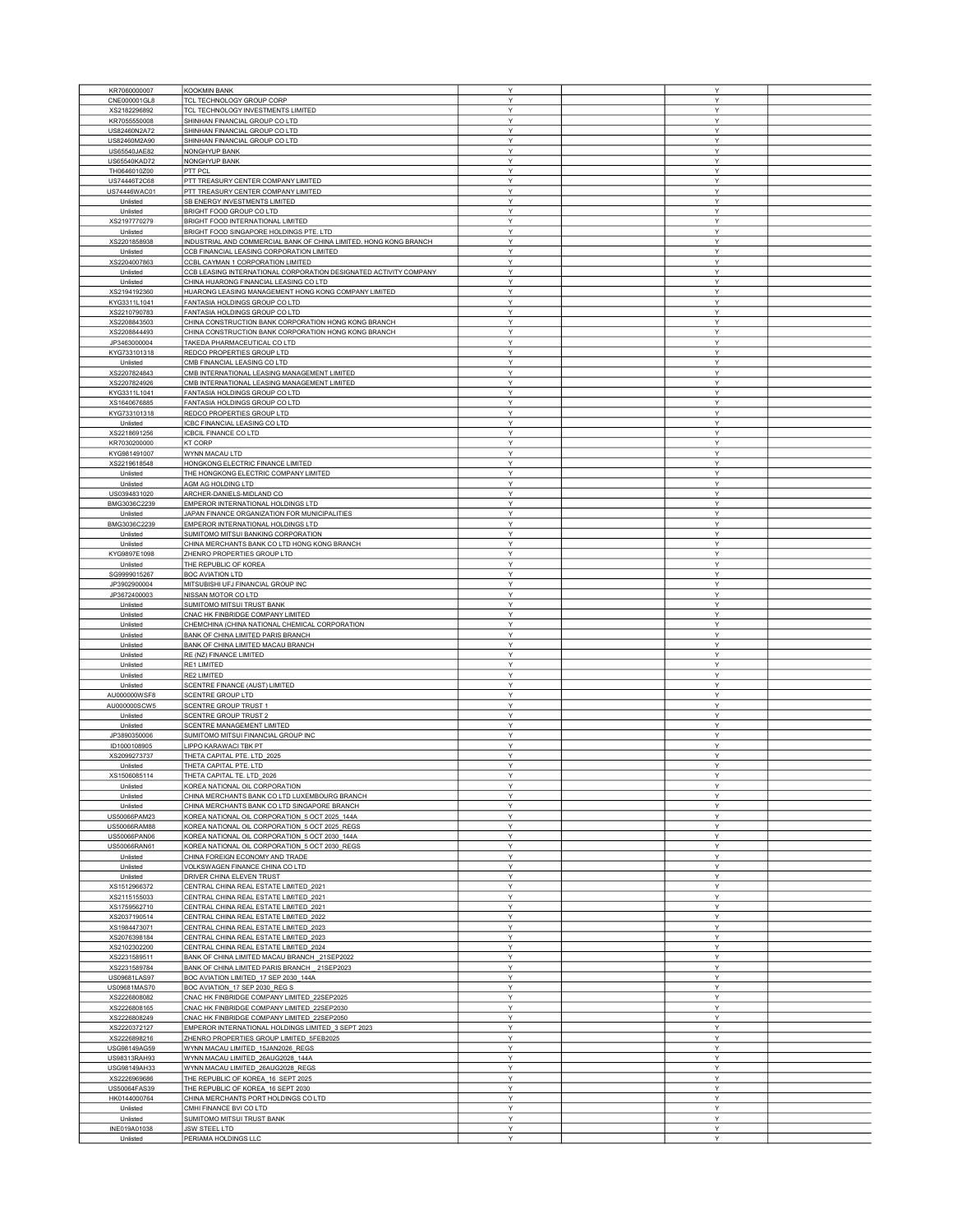| TH0016010009 | <b>KASIKORNBANK PCL</b>                                           | Y            | Y |  |
|--------------|-------------------------------------------------------------------|--------------|---|--|
|              |                                                                   |              |   |  |
| Unlisted     | SHINHAN CARD CO. LTD                                              | Y            | Υ |  |
| KYG011981035 | AGILE GROUP HOLDINGS LTD                                          | Y            | Y |  |
| KYG555551095 | LOGAN GROUP COMPANY LIMITED                                       | Y            | Υ |  |
| KYG8196J1085 | SINIC HOLDINGS GROUP CO LTD                                       | Y            | Υ |  |
| HK0023000190 | <b>BANK OF EAST ASIA LTD/THE</b>                                  | Y            | Υ |  |
|              |                                                                   |              |   |  |
| Unlisted     | COFCO HONG KONG LIMITED                                           | Y            | Υ |  |
| Unlisted     | BLOSSOM JOY LIMITED                                               | Y            | Υ |  |
| KYG3311L1041 | FANTASIA HOLDINGS GROUP CO LTD                                    | Y            | Y |  |
| KYG245241032 | COUNTRY GARDEN HOLDINGS CO LTD                                    | Y            | Y |  |
|              |                                                                   |              |   |  |
| KYG261681079 | DAFA PROPERTIES GROUP LTD                                         | Υ            | Υ |  |
| Unlisted     | AGRICULTURAL BANK OF CHINA LIMITED HONG KONG BRANCH               | Y            | Υ |  |
| Unlisted     | CHINA DEVELOPMENT BANK (CDB)                                      | Υ            | Υ |  |
| Unlisted     | FEC FINANCE LIMITED                                               | Y            | Υ |  |
|              | FAR EAST CONSORTIUM INTERNATIONAL LTD                             | Y            | Υ |  |
| KYG3307Z1090 |                                                                   |              |   |  |
| HK0000647302 | AGRICULTURAL BANK OF CHINA LIMITED HONG KONG BRANCH_2022          | Υ            | Υ |  |
| JP3890350006 | SUMITOMO MITSUI FINANCIAL GROUP INC                               | Y            | Υ |  |
| HK0992009065 | LENOVO GROUP LTD                                                  | Υ            | Υ |  |
| Unlisted     | SHANDONG IRON & STEEL GROUP CO., LTD                              | Y            | Υ |  |
| XS2242909856 |                                                                   | Y            | Υ |  |
|              | SHANDONG IRON AND STEEL XINHENG INTERNATIONAL COMPANY LIMITED     |              |   |  |
| KR7060000007 | <b>KOOKMIN BANK</b>                                               | Y            | Υ |  |
| CNE100000D55 | SHANGHAI ELECTRIC GROUP CO LTD                                    | Y            | Y |  |
| CNE100000437 | SHANGHAI ELECTRIC GROUP CO LTD                                    | Y            | Υ |  |
| CNE100000445 | SHANGHAI PRIME MACHINERY CO LTD                                   | Υ            | Υ |  |
|              |                                                                   |              |   |  |
| XS2243343204 | AGILE GROUP HOLDINGS LIMITED_13 OCTOBER 2025                      | Y            | Υ |  |
| XS2243171233 | AGRICULTURAL BANK OF CHINA LIMITED HONG KONG BRANCH_22 OCT 2023   | Y            | Υ |  |
| XS2243171746 | AGRICULTURAL BANK OF CHINA LIMITED HONG KONG BRANCH_22 OCT 2025   | Y            | Υ |  |
| XS2222027364 | BANK OF EAST ASIA LTD_21OCT2025                                   | Y            | Y |  |
|              |                                                                   |              |   |  |
| XS2237806281 | BLOSSOM JOY LIMITED _21OCT2030                                    | Y            | Υ |  |
| XS2237806364 | BLOSSOM JOY LIMITED _ PERPETUAL NC5                               | Υ            | Υ |  |
| XS2238812031 | CMHI FINANCE BVI CO LTD_PERPETUAL NC3                             | Y            | Υ |  |
| XS2238813518 | CMHI FINANCE BVI CO LTD_PERPETUAL NC5                             | Υ            | Υ |  |
| XS2240971742 | COUNTRY GARDEN HOLDINGS COMPANY LIMITED 22 OCT 2025               | Y            | Υ |  |
|              |                                                                   |              |   |  |
| XS2240971825 | COUNTRY GARDEN HOLDINGS COMPANY LIMITED_22 OCT 2030               | Y            | Υ |  |
| XS2182881388 | DAFA PROPERTIES GROUP LIMITED _ 30JULY2022                        | Υ            | Υ |  |
| XS2245488262 | FANTASIA HOLDINGS GROUP CO LIMITED 19 OCTOBER 2023                | Υ            | Υ |  |
| XS2242131071 | KASIKORNBANK PCL_14OCT2025                                        | Y            | Y |  |
|              |                                                                   |              |   |  |
| XS2206313541 | LOGAN GROUP COMPANY LIMITED_19OCT2025                             | Υ            | Υ |  |
| XS2224065289 | PERIAMA HOLDINGS LLC_19 APR 2026                                  | Y            | Υ |  |
| XS2241376727 | SHINHAN CARD CO LTD_19 OCT 2025                                   | Y            | Y |  |
| XS2240047881 | SINIC HOLDINGS GROUP COMPANY LIMITED_18OCT2021                    | Y            | Y |  |
|              |                                                                   | Y            | Υ |  |
| Unlisted     | WOORI CARD CO LTD                                                 |              |   |  |
| XS2236381476 | WOORI CARD CO LTD_16OCT2025                                       | Y            | Υ |  |
| US50050HAN61 | KOOKMIN BANK_4NOV2030_REGS                                        | Υ            | Y |  |
| USY5257YAJ65 | LENOVO GROUP LIMITED_2NOV2030_REGS                                | Y            | Υ |  |
| DK0060094928 | ORSTED A/S                                                        | Y            | Υ |  |
|              |                                                                   |              |   |  |
| Unlisted     | ORSTED WIND POWER TW HOLDING AS                                   | Y            | Υ |  |
| Unlisted     | DRIVER CHINA ELEVEN TRUST                                         | Y            | Y |  |
| Unlisted     | CHINA FOREIGN ECONOMY AND TRADE TRUST CO LTD.                     | Υ            | Υ |  |
| Unlisted     | VOLKSWAGEN FINANCE CHINA CO LTD                                   | Y            | Υ |  |
|              |                                                                   | Y            | Y |  |
| KYG733101318 | REDCO PROPERTIES GROUP LTD                                        |              |   |  |
| XS2231089546 | REDCO PROPERTIES GROUP LIMITED                                    | Y            | Υ |  |
| Unlisted     | CHINA NATIONAL BLUESTAR (GROUP) CO., LTD                          | Y            | Y |  |
| XS2249351375 | BLUESTAR FINANCE HOLDINGS LIMITED                                 | Y            | Υ |  |
| CNE1000000S2 | BANK OF COMMUNICATIONS CO LTD                                     | Y            | Υ |  |
|              |                                                                   |              |   |  |
| CNE100000205 | BANK OF COMMUNICATIONS CO LTD                                     | Υ            | Υ |  |
| XS2238561281 | BANK OF COMMUNICATIONS CO LTD                                     | Y            | Υ |  |
| CNE000000QF1 | CHINA GEZHOUBA GROUP CO LTD                                       | Y            | Υ |  |
| Unlisted     | CHINA GEZHOUBA GROUP CORPORATION                                  | Y            | Y |  |
| Unlisted     | CHINA GEZHOUBA GROUP HONG KONG OVERSEAS INVESTMENT CO LIMITED     | Υ            | Υ |  |
|              |                                                                   |              |   |  |
| KYG207681001 | CENTRAL CHINA REAL ESTATE LTD                                     | Υ            | Υ |  |
| XS2262030369 | CENTRAL CHINA REAL ESTATE LTD                                     | Y            | Y |  |
| XS2245366070 | China Gezhouba Group (Hong Kong) Overseas Investment Co., Limited | Υ            | Υ |  |
| AU000000MQG1 | MACQUARIE GROUP LTD                                               | Y            | Υ |  |
|              | DEXIN CHINA HOLDINGS CO LTD                                       | Y            | Y |  |
| KYG2751H1020 |                                                                   |              |   |  |
| XS2262084374 | DEXIN CHINA HOLDINGS CO LTD                                       | Υ            | Υ |  |
| KYG3311L1041 | FANTASIA HOLDINGS GROUP CO LTD                                    | Υ            | Y |  |
| AU000000CBA7 | COMMONWEALTH BANK OF AUSTRALIA                                    | Υ            | Υ |  |
| KYG555551095 | LOGAN GROUP CO LTD                                                | $\checkmark$ | Y |  |
|              |                                                                   | Y            | Y |  |
| KYG3311L1041 | FANTASIA HOLDINGS GROUP CO LTD                                    |              |   |  |
| XS2244836354 | CHINA DEVELOPMENT BANK_27 OCT 2023                                | Y            | Υ |  |
| XS2262084374 | DEXIN CHINA HOLDINGS COMPANY LIMITED _ 3DEC2022                   | Y            | Y |  |
| XS2275739378 | FANTASIA HOLDINGS GROUP CO LIMITED_17DEC2021                      | Υ            | Υ |  |
| XS2272214458 | LOGAN GROUP COMPANY LIMITED 14 DEC 2026                           | Υ            | Υ |  |
|              |                                                                   | Y            | Υ |  |
| TW000F156039 | ORSTED WIND POWER TW HOLDING AS_2027                              |              |   |  |
| TW000F156047 | ORSTED WIND POWER TW HOLDING AS_2030                              | Y            | Y |  |
| TW000F156054 | ORSTED WIND POWER TW HOLDING AS 2040                              | Y            | Υ |  |
| KYG9897E1098 | ZHENRO PROPERTIES GROUP LTD                                       | Y            | Y |  |
| KYG810431042 | SHIMAO GROUP HOLDINGS LTD                                         | Υ            | Υ |  |
|              |                                                                   |              |   |  |
| QS000212LHU4 | SHIMAO GROUP HOLDINGS LTD                                         | Υ            | Υ |  |
| INE721A01013 | SHRIRAM TRANSPORT FINANCE CO LTD                                  | Y            | Υ |  |
| Unlisted     | BANK OF CHINA LIMITED HONG KONG BRANCH                            | Υ            | Υ |  |
| KYG555551095 | LOGAN GROUP CO LTD                                                | Y            | Υ |  |
|              |                                                                   |              |   |  |
| HK0000056264 | CHINA SOUTH CITY HOLDINGS LTD                                     | Y            | Υ |  |
| KYG2751H1020 | DEXIN CHINA HOLDINGS CO LTD                                       | Y            | Υ |  |
| KR7000660001 | SK HYNIX INC                                                      | Υ            | Y |  |
| XS2280833133 | Country Garden Holdings Company Limited                           | Y            | Y |  |
| XS2280833307 | Country Garden Holdings Company Limited                           | Υ            | Υ |  |
|              |                                                                   |              |   |  |
| Unlisted     | CHINA HUARONG FINANCIAL LEASING CO LTD                            | Υ            | Υ |  |
| Unlisted     | HUARONG LEASING MANAGEMENT HONG KONG COMPANY LIMITED              | Y            | Y |  |
| US825547AD47 | Shriram Transport Finance Company Limited                         | Y            | Y |  |
| USY7758EEG27 | Shriram Transport Finance Company Limited                         | Υ            | Υ |  |
| Unlisted     | CENTRAL PLAZA DEVELOPMENT LTD                                     | Υ            | Υ |  |
|              |                                                                   |              |   |  |
| Unlisted     | BEIJING CAPITAL GROUP COMPANY LIMITED                             | Y            | Y |  |
| Unlisted     | BCG CHINASTAR INTERNATIONAL INVESTMENT LIMITED                    | Y            | Υ |  |
| KYG207681001 | CENTRAL CHINA REAL ESTATE LTD                                     | Υ            | Υ |  |
| ID1000116908 | TOWER BERSAMA INFRASTRUCTURE TBK PT                               | Y            | Υ |  |
|              |                                                                   |              |   |  |
| KYG261681079 | DAFA PROPERTIES GROUP LTD                                         | Y            | Y |  |
| Unlisted     | THE KOREA DEVELOPMENT BANK                                        | Υ            | Y |  |
| Unlisted     | CHINA CINDA (2020) I MANAGEMENT LIMITED                           | Y            | Υ |  |
| Unlisted     | CHINA CINDA (HK) HOLDINGS COMPANY LIMITED                         | Y            | Y |  |
| XS2281791082 | China Cinda (2020) I Management Limited                           | Y            | Υ |  |
|              |                                                                   |              |   |  |
| XS2281795075 | China Cinda (2020) I Management Limited                           | Υ            | Υ |  |
| XS2281797790 | China Cinda (2020) I Management Limited                           | Υ            | Υ |  |
| XS2281799572 | China Cinda (2020) I Management Limited                           | Y            | Y |  |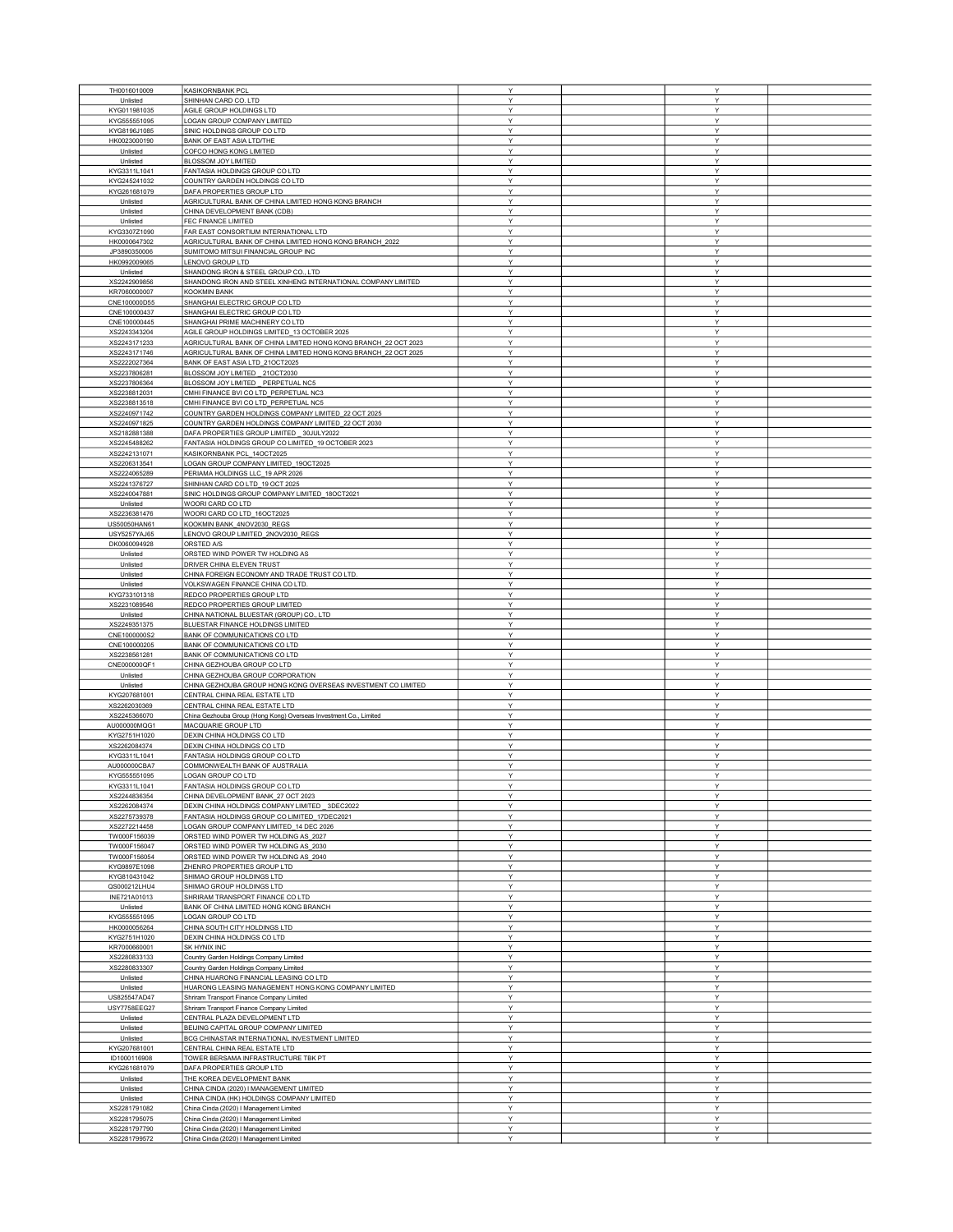| Unlisted                     |                                                                                                 |        |        |  |
|------------------------------|-------------------------------------------------------------------------------------------------|--------|--------|--|
|                              | WHEELOCK FINANCE LTD                                                                            | Y      | Y      |  |
| Unlisted                     | WHEELOCK MTN BVI LIMITED                                                                        | Y      | Y      |  |
| Unlisted                     | WHEELOCK AND COMPANY LIMITED                                                                    | Υ      | Υ      |  |
| SG9999015267                 | <b>BOC AVIATION LTD</b>                                                                         | Y      | Y      |  |
| KR7096770003                 | SK INNOVATION CO LTD                                                                            | Y      | Y      |  |
|                              |                                                                                                 |        |        |  |
| Unlisted                     | SK BATTERY AMERICA INC                                                                          | Υ      | Υ      |  |
| XS2282244560                 | Wheelock MTN (BVI) Limited1                                                                     | Y      | Υ      |  |
| Unlisted                     | PT INDONESIA INFRASTRUCTURE FINANCE                                                             | Y      | Υ      |  |
| HK0880043028                 | SJM HOLDINGS LTD                                                                                | Y      | Y      |  |
|                              |                                                                                                 |        |        |  |
| Unlisted                     | CHAMPION PATH HOLDINGS LIMITED                                                                  | Υ      | Υ      |  |
| KYG8196J1085                 | SINIC HOLDINGS GROUP CO LTD                                                                     | Υ      | Υ      |  |
| Unlisted                     | KEB HANA BANK                                                                                   | Υ      | Υ      |  |
|                              |                                                                                                 |        |        |  |
| Unlisted                     | JAPAN FINANCE ORGANIZATION FOR MUNICIPALITIES                                                   | Υ      | Υ      |  |
| KR7000030007                 | <b>WOORI BANK</b>                                                                               | Υ      | Υ      |  |
| XS2289202587                 | Champion Path Holdings Limited                                                                  | Y      | Y      |  |
|                              |                                                                                                 |        |        |  |
| XS2289203551                 | Champion Path Holdings Limited                                                                  | Y      | Υ      |  |
| XS2291793573                 | PT Indonesia Infrastructure Finance                                                             | Υ      | Υ      |  |
| Unlisted                     | THE GOVERNMENT OF THE HONG KONG SPECIAL ADMINISTRATIVE REGION OF THE CH                         | Y      | Υ      |  |
|                              |                                                                                                 | Y      | Y      |  |
| Unlisted                     | JINCHUAN GROUP CO LTD                                                                           |        |        |  |
| Unlisted                     | JINCHUAN GOLDEN OCEAN CAPITAL LIMITED                                                           | Y      | Υ      |  |
| ID1000116908                 | TOWER BERSAMA INFRASTRUCTURE TBK PT                                                             | Y      | Y      |  |
| KYG9897E1098                 | ZHENRO PROPERTIES GROUP LTD                                                                     | Y      | Υ      |  |
|                              |                                                                                                 |        |        |  |
| XS2280441721                 | BANK OF CHINA HONG KONG BRANCH_14 JAN 2023                                                      | Υ      | Υ      |  |
| XS2289104577                 | BOC AVIATION LIMITED_21JAN2026                                                                  | Y      | Y      |  |
| XS2282587414                 | CENTRAL CHINA REAL ESTATE LIMITED_14 JAN 2021                                                   | Υ      | Υ      |  |
|                              |                                                                                                 |        |        |  |
| XS2279594282                 | CENTRAL PLAZA DEVELOPMENT LTD 19JAN2026                                                         | Y      | Υ      |  |
| XS2227909640                 | CHINA SOUTH CITY HOLDINGS LIMITED_11APR2023                                                     | Y      | Y      |  |
| XS2286017640                 | DAFA PROPERTIES GROUP LIMITED_18JAN2022                                                         | Υ      | Y      |  |
|                              |                                                                                                 | Υ      |        |  |
| XS2262847705                 | HUARONG LEASING MANAGEMENT HONG KONG COMPANY LIMITED_12 JAN 2022                                |        | Υ      |  |
| XS2282707178                 | KEB HANA BANK _ 26JAN2026                                                                       | Y      | Υ      |  |
| XS2281303896                 | LOGAN GROUP COMPANY LIMITED_13JAN2028                                                           | Υ      | Υ      |  |
| XS2279432384                 | PT TOWER BERSAMA INFRASTRUCTURE TBK 20 JAN 2026                                                 | Y      | Υ      |  |
|                              |                                                                                                 |        |        |  |
| XS2276735326                 | SHIMAO GROUP HOLDINGS LIMITED _11JAN2031                                                        | Y      | Υ      |  |
| XS2281324389                 | SINIC HOLDINGS GROUP COMPANY LIMITED_24JAN2022                                                  | Υ      | Υ      |  |
| XS2288890598                 | SK BATTERY AMERICA INC_26JAN2024                                                                | Υ      | Υ      |  |
|                              |                                                                                                 | Υ      | Υ      |  |
| XS2288890671                 | SK BATTERY AMERICA INC_26JAN2026                                                                |        |        |  |
| US78392BAA52                 | SK HYNIX INC 19JAN2024 144A                                                                     | Y      | Y      |  |
| USY8085FAZ37                 | SK HYNIX INC 19JAN2024 REGS                                                                     | Y      | Υ      |  |
| US78392BAB36                 | SK HYNIX INC_19JAN2026_144A                                                                     | Y      | Υ      |  |
|                              |                                                                                                 |        |        |  |
| USY8085FBA76                 | SK HYNIX INC_19JAN2026_REGS                                                                     | Y      | Y      |  |
| US78392BAC19                 | SK HYNIX INC_19JAN2031_144A                                                                     | Y      | Υ      |  |
| USY8085FBD16                 | SK HYNIX INC_19JAN2031_REGS                                                                     | Υ      | Υ      |  |
|                              |                                                                                                 |        |        |  |
| XS2279711779                 | ZHENRO PROPERTIES GROUP LIMITED_7 JAN 2026                                                      | Y      | Υ      |  |
| US43858AAC45                 | The Government of the Hong Kong Special Administrative Region of the People's Republic of China | Y      | Y      |  |
| US43858AAD28                 | The Government of the Hong Kong Special Administrative Region of the People's Republic of China | Y      | Υ      |  |
|                              |                                                                                                 |        |        |  |
| US43858AAE01                 | The Government of the Hong Kong Special Administrative Region of the People's Republic of China | Y      | Y      |  |
| USY3422VCR79                 | The Government of the Hong Kong Special Administrative Region of the People's Republic of China | Y      | Υ      |  |
| USY3422VCS52                 | The Government of the Hong Kong Special Administrative Region of the People's Republic of China | Υ      | Υ      |  |
|                              |                                                                                                 |        |        |  |
| USY3422VCT36                 | The Government of the Hong Kong Special Administrative Region of the People's Republic of China | Υ      | Υ      |  |
| Unlisted                     | BANK OF CHINA LIMITED HONG KONG BRANCH                                                          | Υ      | Υ      |  |
| XS2293750670                 | Zhenro Properties Group Limited                                                                 | Y      | Υ      |  |
| AU000000ANZ3                 | AUSTRALIA & NEW ZEALAND BANKING GROUP LTD                                                       | Y      | Y      |  |
|                              |                                                                                                 |        |        |  |
| XS2294372169                 | AUSTRALIA & NEW ZEALAND BANKING GROUP LTD                                                       | Υ      | Υ      |  |
| Unlisted                     | CMB FINANCIAL LEASING CO., LTD                                                                  | Y      | Υ      |  |
| Unlisted                     | CMB INTERNATIONAL LEASING MANAGEMENT LIMITED                                                    | Y      | Y      |  |
|                              |                                                                                                 |        |        |  |
| Unlisted                     | Perpetual Asia Limited                                                                          | Υ      | Υ      |  |
| Unlisted                     | LMIRT CAPITAL PTE LTD                                                                           | Y      | Υ      |  |
| SG1W27938677                 | LIPPO MALLS INDONESIA RETAIL TRUST                                                              | Y      | Υ      |  |
|                              |                                                                                                 |        |        |  |
| CNE0000016P6                 | SOUTHWEST SECURITIES CO LTD                                                                     | Y      | Y      |  |
| BMG8301A1099                 | SOUTHWEST SECURITIES INTERNATIONAL SECURITIES LTD                                               | Υ      | Υ      |  |
| INE053F01010                 | INDIAN RAILWAY FINANCE CORP LTD                                                                 | Υ      | Υ      |  |
| KRINTEQU1457                 | EXPORTIMPORT BANK OF KOREA                                                                      | Υ      | Υ      |  |
|                              |                                                                                                 |        |        |  |
| Unlisted                     | PT PERTAMINA (PERSERO)                                                                          | Y      | Υ      |  |
| Unlisted                     | JAPAN FINANCE ORGANIZATION FOR MUNICIPALITIES                                                   |        |        |  |
| XS2295115997                 |                                                                                                 | Y      | Υ      |  |
|                              |                                                                                                 |        |        |  |
|                              | LMIRT CAPITAL PTE LT_9 FEBRUARY 2026                                                            | Y      | Y      |  |
| KYG3311L1041                 | FANTASIA HOLDINGS GROUP CO LTD                                                                  | Υ      | Y      |  |
| US69370PAK75                 | PT PERTAMINA (PERSERO)                                                                          | Υ      | Υ      |  |
|                              |                                                                                                 | Y      | Y      |  |
| US69370PAL58                 | PT PERTAMINA (PERSERO)                                                                          |        |        |  |
| US69370RAK32                 | PT PERTAMINA (PERSERO)                                                                          | Y      | Ÿ      |  |
| US69370RAL15                 | PT PERTAMINA (PERSERO)                                                                          | Y      | Υ      |  |
|                              |                                                                                                 | Y      | Y      |  |
| KYG3311L1041                 | FANTASIA HOLDINGS GROUP CO LTD                                                                  |        |        |  |
| XS2289193810                 | Southwest Securities International Securities Limited                                           | Υ      | Υ      |  |
| Unlisted                     | AGRICULTURAL BANK OF CHINA LIMITED SINGAPORE BRANCH                                             | Y      | Y      |  |
| CNE0000016P6                 | FAR EAST HORIZON LTD                                                                            | Y      | Y      |  |
|                              |                                                                                                 | Υ      |        |  |
| Unlisted                     | NETWORK I2I LTD                                                                                 |        | Υ      |  |
| INE397D01024                 | BHARTI AIRTEL LTD                                                                               | Y      | Υ      |  |
| XS2305450574                 | Agricultural Bank of China Limited, Singapore Branch                                            | Y      | Υ      |  |
| XS2305450657                 | Agricultural Bank of China Limited, Singapore Branch                                            | Y      | Y      |  |
|                              |                                                                                                 |        |        |  |
| USV6703DAC84                 | Network i2i Limited                                                                             | Υ      | Υ      |  |
| US64132NAC02                 | Network i2i Limited                                                                             | Y      | Υ      |  |
| USY0889VAC47                 | <b>Bharti Airtel Limited</b>                                                                    | Υ      | Υ      |  |
|                              |                                                                                                 | Y      | Υ      |  |
| US08860HAC88                 | <b>Bharti Airtel Limited</b>                                                                    |        |        |  |
| CND100042M14                 | BANK OF CHINA LIMITED HONG KONG BRANCH_4 FEB 2024                                               | Y      | Υ      |  |
| XS2257361118                 | CMB INTERNATIONAL LEASING MANAGEMENT LIMITED_4FEB2026                                           | Υ      | Υ      |  |
| XS2257361464                 | CMB INTERNATIONAL LEASING MANAGEMENT LIMITED 4FEB2031                                           | Y      | Υ      |  |
|                              |                                                                                                 |        |        |  |
| XS2181037230                 | FANTASIA HOLDINGS GROUP CO LIMITED_1JUN2023                                                     | Υ      | Υ      |  |
| XS2306557401                 | FANTASIA HOLDINGS GROUP CO LIMITED_2MAR2024                                                     | Y      | Υ      |  |
| XS2302544353                 | FAR EAST HORIZON LIMITED 3MAR2024                                                               | Y      | Υ      |  |
|                              |                                                                                                 |        |        |  |
| US45434L2C75                 | INDIAN RAILWAY FINANCE CORPORATION LIMITED 10FEB2031 144A                                       | Y      | Υ      |  |
| US45434M2C57                 | INDIAN RAILWAY FINANCE CORPORATION LIMITED_10FEB2031_REGS                                       | Y      | Y      |  |
| US69370PAK75                 | PT PERTAMINA PERSERO_9FEB2026_144A                                                              | Y      | Υ      |  |
|                              |                                                                                                 |        |        |  |
| US69370RAK32                 | PT PERTAMINA PERSERO_9FEB2026_REGS                                                              | Υ      | Υ      |  |
| US302154DE62                 | THE EXPORT-IMPORT BANK OF KOREA_9FEB2024                                                        | Y      | Y      |  |
| US302154DF38                 | THE EXPORT-IMPORT BANK OF KOREA_9FEB2026                                                        | Y      | Y      |  |
|                              |                                                                                                 |        |        |  |
| US302154DG11                 | THE EXPORT-IMPORT BANK OF KOREA_9FEB2031                                                        | Y      | Υ      |  |
| US98105EAK38                 | WOORI BANK_1FEB2026_144A                                                                        | Y      | Y      |  |
| KYG3727N1088                 | FSE Lifestyle Services Ltd                                                                      | Υ      | Υ      |  |
| Unlisted                     | AUSNET SERVICES HOLDINGS PTY LTD                                                                | Υ      | Υ      |  |
|                              |                                                                                                 |        |        |  |
| Unlisted                     | LANDMARK FUNDING 2020 LIMITED                                                                   | Y      | Υ      |  |
| Unlisted                     | MINSHENG FINANCIAL LEAING CO LTD                                                                | Υ      | Υ      |  |
| Unlisted                     | MINSHENG HONG KONG INTERNATIONAL LEASING LIMITED                                                | Y      | Υ      |  |
|                              | ORIX CORP                                                                                       | Y      | Y      |  |
| JP3200450009                 |                                                                                                 |        |        |  |
| Unlisted                     | TRANSPOWER NEW ZEALAND LTD                                                                      | Υ      | Υ      |  |
| XS2308313860<br>INE053F01010 | AusNet Services Holdings Pty Ltd<br>INDIAN RAILWAY FINANCE CORP LTD                             | Y<br>Y | Y<br>Y |  |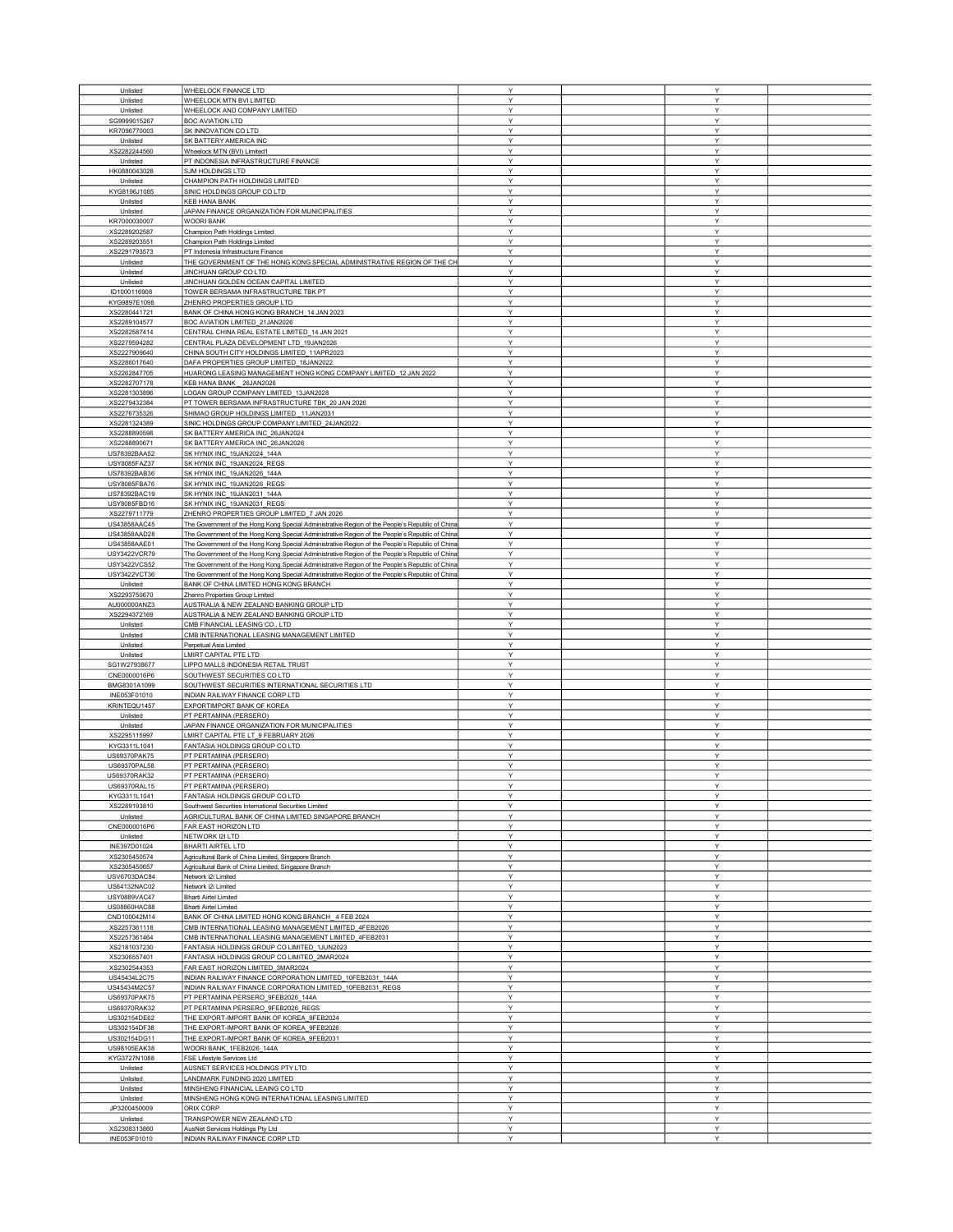| AU000000APA1        | APA GROUP                                                                                                                                | Y | Y |  |
|---------------------|------------------------------------------------------------------------------------------------------------------------------------------|---|---|--|
| Unlisted            | ZHEJIANG SEAPORT INTERNATIONAL CO LIMITED                                                                                                | Y | Υ |  |
|                     | ZHEJIANG PROVINCIAL SEAPORT INVESTMENT & OPERATION GROUP CO.LTD                                                                          | Y | Y |  |
| Unlisted            |                                                                                                                                          |   |   |  |
| Unlisted            | APT PIPELINES LIMITED                                                                                                                    | Y | Υ |  |
| Unlisted            | SUMITOMO MITSUI TRUST BANK                                                                                                               | Y | Υ |  |
| XS2315784715        | APT PIPELINES LIMITED_15 MAR 2029                                                                                                        | Y | Υ |  |
| XS2315784806        | APT PIPELINES LIMITED_15 MAR 2033                                                                                                        | Y | Υ |  |
| XS2315784988        | APT PIPELINES LIMITED_15 MAR 2036                                                                                                        | Y | Υ |  |
| XS2283062664        | Zhejiang Seaport International Co., Limited                                                                                              | Y | Y |  |
| Unlisted            | CLEAN RENEWABLE POWER MAURITIUS PTE LTD                                                                                                  | Y | Υ |  |
| Unlisted            | HERO FUTURE ENERGIES ASIA PTE LTD                                                                                                        | Υ | Υ |  |
| Unlisted            | LEVC FINANCE LTD                                                                                                                         | Y | Υ |  |
| Unlisted            | ZHEJIANG GEELY HOLDING GROUP CO LTD                                                                                                      | Y | Υ |  |
|                     |                                                                                                                                          |   |   |  |
| Unlisted            | STATE GRID INTERNATIONAL LEASING COMPANY LTD                                                                                             | Υ | Υ |  |
| USV2352NAB11        | Clean Renewable Power (Mauritius) Pte. Ltd., a Mauritius incorporated, wholly owned subsidiary of<br>Hero Future Energies Asia Pte. Ltd. | Y | Υ |  |
|                     |                                                                                                                                          |   |   |  |
| US18452NAB01        | Clean Renewable Power (Mauritius) Pte. Ltd., a Mauritius incorporated, wholly owned subsidiary of F                                      | Y | Υ |  |
| JP3734800018        | NIDEC CORP                                                                                                                               | Y | Y |  |
| JP3762600009        | NOMURA HOLDINGS INC                                                                                                                      | Y | Υ |  |
| Unlisted            | POWER CONSTRUCTION CORPORATION OF CHINA                                                                                                  | Y | Υ |  |
| Unlisted            | POWERCHINA ROADBRIDGE GROUP BRITISH VIRGIN ISLANDS LIMITED                                                                               | Y | Y |  |
| KYG607441022        | MGM CHINA HOLDINGS LTD                                                                                                                   | Y | Υ |  |
| INE721A01013        | SHRIRAM TRANSPORT FINANCE CO LTD                                                                                                         | Υ | Υ |  |
|                     |                                                                                                                                          | Y | Y |  |
| US825547AD47        | SHRIRAM TRANSPORT FINANCE COMPANY LIMITED_13 MAR 2024_144A                                                                               |   |   |  |
| <b>USY7758EEG27</b> | SHRIRAM TRANSPORT FINANCE COMPANY LIMITED_13 MAR 2024_REG S                                                                              | Y | Y |  |
| KYG607441022        | MGM CHINA HOLDINGS LTD                                                                                                                   | Y | Υ |  |
| XS2295883206        | LEVC FINANCE LTD_24 MAR 2024                                                                                                             | Y | Y |  |
| US55300RAG65        | MGM CHINA HOLDINGS LIMITED_1FEB2027_144A                                                                                                 | Y | Y |  |
| USG60744AG74        | MGM CHINA HOLDINGS LIMITED_1FEB2027_REG S                                                                                                | Υ | Υ |  |
|                     | POWERCHINA ROADBRIDGE GROUP BRITISH VIRGIN ISLANDS LIMITED_1 APRIL 2026                                                                  | Υ | Υ |  |
| XS2269194499        |                                                                                                                                          |   |   |  |
| CH0522158838        | TRANSPOWER NEW ZEALAND LIMITED_16 MARCH 2021-2029                                                                                        | Υ | Υ |  |
| XS2283062664        | ZHEJIANG SEAPORT INTERNATIONAL CO LIMITED 17MARCH2026                                                                                    | Y | Y |  |
| Unlisted            | KOREA RESOURCES CORPORATION                                                                                                              | Y | Y |  |
| KYG555551095        | LOGAN GROUP CO LTD                                                                                                                       | Υ | Υ |  |
| AU000000MBL3        | MACQUARIE BANK LIMITED - MBL                                                                                                             | Υ | Υ |  |
| KYG555551095        | LOGAN GROUP CO LTD                                                                                                                       | Y | Y |  |
| XS2309743578        | LOGAN GROUP COMPANY LIMITED_12JUL2025_REG S                                                                                              | Y | Υ |  |
|                     |                                                                                                                                          |   |   |  |
| JP3885780001        | MIZUHO FINANCIAL GROUP INC                                                                                                               | Y | Υ |  |
| KYG733101318        | REDCO PROPERTIES GROUP LTD                                                                                                               | Y | Υ |  |
| SG1M31001969        | UNITED OVERSEAS BANK LTD                                                                                                                 | Y | Y |  |
| XS2331603774        | REDCO PROPERTIES GROUP LTD                                                                                                               | Υ | Υ |  |
| XS2329146539        | Macquarie Bank Limited                                                                                                                   | Υ | Υ |  |
| US91127KAE29        | United Overseas Bank Limited                                                                                                             | Υ | Υ |  |
|                     |                                                                                                                                          |   |   |  |
| US91127LAE02        | United Overseas Bank Limited                                                                                                             | Y | Υ |  |
| US91127KAD46        | UNITED OVERSEAS BANK LIMITED 14APR2026 144A                                                                                              | Y | Υ |  |
| US91127LAD29        | UNITED OVERSEAS BANK LIMITED_14APR2026_REG S                                                                                             | Y | Υ |  |
| XS2325566847        | Korea Resources Corporation                                                                                                              | Υ | Y |  |
| SG9999015267        | <b>BOC AVIATION LTD</b>                                                                                                                  | Υ | Υ |  |
| BMG210901242        | China Water Affairs Group Limited                                                                                                        | Υ | Υ |  |
| KR7015580004        | SHINHAN BANK CO LTD                                                                                                                      | Y | Y |  |
|                     |                                                                                                                                          | Y |   |  |
| Unlisted            | CHINA CONSTRUCTION BANK CORPORATION LUXEMBOURG BRANCH                                                                                    |   | Υ |  |
| Unlisted            | CHINA CONSTRUCTION BANK CORPORATION HONG KONG BRANCH                                                                                     | Y | Υ |  |
| CNE100000742        | CHINA CONSTRUCTION BANK CORP                                                                                                             | Υ | Υ |  |
| CNE1000002H1        | CHINA CONSTRUCTION BANK CORP                                                                                                             | Υ | Υ |  |
| US82460CAQ78        | SHINHAN BANK CO LTD                                                                                                                      | Y | Y |  |
| US82460EAQ35        | SHINHAN BANK CO LTD                                                                                                                      | Υ | Υ |  |
| XS2331713011        | China Construction Bank Corporation Hong Kong Branch                                                                                     | Y | Υ |  |
|                     |                                                                                                                                          | Y | Y |  |
| XS2331713102        | China Construction Bank Corporation Hong Kong Branch                                                                                     |   |   |  |
| Unlisted            | REPUBLIC OF THE PHILIPPINES                                                                                                              | Υ | Y |  |
| Unlisted            | BANK OF CHINA LIMITED MACAU BRANCH                                                                                                       | Y | Υ |  |
| Unlisted            | BANK OF CHINA LIMITED LUXEMBOURG BRANCH                                                                                                  | Y | Y |  |
| Unlisted            | BANK OF CHINA LIMITED FRANKFURT BRANCH                                                                                                   | Υ | Y |  |
| Unlisted            | BANK OF CHINA LIMITED SINGAPORE BRANCH                                                                                                   | Y | Υ |  |
| Unlisted            | BANK OF CHINA LIMITED SYDNEY BRANCH                                                                                                      | Y | Υ |  |
| CNE000001N05        | <b>BANK OF CHINA LTD</b>                                                                                                                 | Υ | Υ |  |
|                     |                                                                                                                                          |   |   |  |
| XS2334572562        | Bank of China Limited, Luxembourg Branch                                                                                                 | Y | Y |  |
| XS2332559637        | Bank of China Limited, Macau Branch                                                                                                      | Υ | Υ |  |
| XS2332559553        | BANK OF CHINA LIMITED Zweigniederlassung Frankfurt am Main Frankfurt Branch                                                              | Y | Y |  |
| KR7005380001        | HYUNDAI MOTOR CO                                                                                                                         | Y | Y |  |
| Unlisted            | PT HYUNDAI MOTOR MANUFACTURING INDONESIA                                                                                                 |   |   |  |
| US66980P2A66        | BOC Aviation (USA) Corporation                                                                                                           | Υ | Υ |  |
| US66980Q2A49        | BOC Aviation (USA) Corporation                                                                                                           | Y | Υ |  |
| PHY1234G1032        | CEBU AIR INC                                                                                                                             | Υ | Υ |  |
| Unlisted            | INTERNATIONAL FINANCE CORPORATION (IFC)                                                                                                  | Y | Y |  |
|                     |                                                                                                                                          |   |   |  |
| Unlisted            | INDIGO PHILIPPINES LLC                                                                                                                   | Y | Υ |  |
| PHY444251177        | JG SUMMIT HOLDINGS INC                                                                                                                   | Y | Υ |  |
| XS2338042828        | PT Hyundai Motor Manufacturing Indonesia                                                                                                 | Y | Y |  |
| KR7055550008        | SHINHAN FINANCIAL GROUP CO LTD                                                                                                           | Υ | Υ |  |
| Unlisted            | ENN CLEAN ENERGY INTERNATIONAL INVESTMENT                                                                                                | Υ | Υ |  |
| CNE000000DG7        | ENN NATURAL GAS CO LTD                                                                                                                   | Υ | Υ |  |
| USY7749XAY77        | Shinhan Financial Group                                                                                                                  | Y | Υ |  |
|                     |                                                                                                                                          |   |   |  |
| US824596AA84        | Shinhan Financial Group                                                                                                                  | Y | Υ |  |
| AU000000WBC1        | <b>WESTPAC BANKING CORP</b>                                                                                                              | Y | Y |  |
| MO000A3KNNH2        | CHAMPION MOMENTS LIMITED_MOP_12MAY2026                                                                                                   | Y | Υ |  |
| MO000A3KNNJ8        | CHAMPION MOMENTS LIMITED_HKD_12MAY2026                                                                                                   | Υ | Υ |  |
| HK0880043028        | SJM HOLDINGS LTD                                                                                                                         | Y | Y |  |
| Unlisted            | CHAMPION MOMENTS LIMITED                                                                                                                 | Υ | Υ |  |
| SG9999015267        | <b>BOC AVIATION LTD</b>                                                                                                                  | Y | Υ |  |
|                     | BOC AVIATION USA CORPORATION                                                                                                             | Y |   |  |
| Unlisted            |                                                                                                                                          |   | Υ |  |
| CNE1000009T1        | CHINA RAILWAY CONSTRUCTION CORP LTD                                                                                                      | Y | Y |  |
| CNE100000981        | CHINA RAILWAY CONSTRUCTION CORP LTD                                                                                                      | Υ | Υ |  |
| Unlisted            | CRCC HEAN LIMITED                                                                                                                        | Υ | Υ |  |
| Unlisted            | ASB FINANCE LIMITED                                                                                                                      | Υ | Υ |  |
| Unlisted            | ASB BANK LTD                                                                                                                             | Y | Υ |  |
| KYG5139G1001        | JIAYUAN INTERNATIONAL GROUP LTD                                                                                                          | Y | Υ |  |
|                     | AGRICULTURAL BANK OF CHINA LIMITED LONDON BRANCH                                                                                         |   |   |  |
| Unlisted            |                                                                                                                                          | Y | Υ |  |
| KYG245241032        | COUNTRY GARDEN HOLDINGS CO LTD                                                                                                           | Υ | Υ |  |
| AU000000MQG1        | MACQUARIE GROUP LTD                                                                                                                      | Υ | Υ |  |
| XS2320779213        | China Water Affairs Group Limited                                                                                                        | Υ | Υ |  |
| XS2343850033        | Macquarie Group Limited                                                                                                                  | Y | Υ |  |
| XS2340539142        | CRCC Hean Limited                                                                                                                        | Y | Υ |  |
| XS2340538680        | CRCC Hean Limited                                                                                                                        | Y | Υ |  |
| Unlisted            | CHINA SHANDONG HI-SPEED FINANCIAL GROUP LIMITED                                                                                          | Υ | Υ |  |
| Unlisted            | COASTAL EMERALD LIMITED                                                                                                                  | Y | Y |  |
| Unlisted            | SHANDONG HI-SPEED GROUP CO LTD                                                                                                           | Y | Y |  |
|                     |                                                                                                                                          |   |   |  |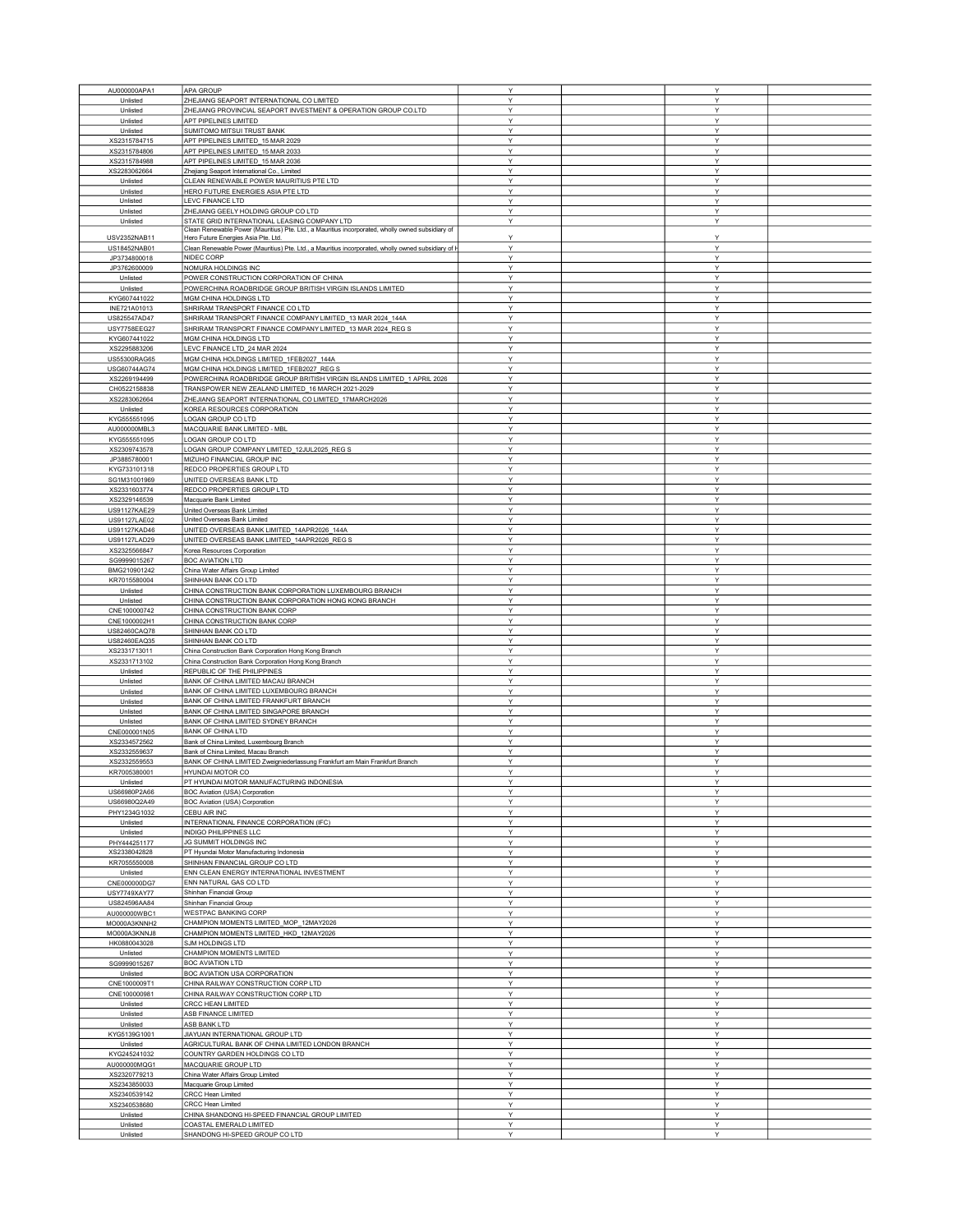|                              | UNITED OVERSEAS BANK LTD                                              | Υ      | Y      |  |
|------------------------------|-----------------------------------------------------------------------|--------|--------|--|
| SG1M31001969                 | UNITED OVERSEAS BANK LIMITED_25 MAY 2029                              | Υ      | Y      |  |
| XS2345845882                 | FANTASIA HOLDINGS GROUP CO LTD                                        | Υ      | Υ      |  |
| KYG3311L1041                 |                                                                       |        |        |  |
| XS2342206591                 | WESTPAC BANKING CORPORATION_13 MAY 2031                               | Y      | Y      |  |
| ID1000129000                 | TELKOM INDONESIA PERSERO TBK PT                                       | Υ      | Υ      |  |
| XS2337501071                 | AGRICULTURAL BANK OF CHINA LIMITED LONDON BRANCH 18MAY2024            | Y      | Υ      |  |
| US66980Q2B22                 | BOC AVIATION USA CORPORATION_29APR2024                                | Y      | Υ      |  |
| XS2339960093                 | COASTAL EMERALD LIMITED_24 MAY 2024                                   | Υ      | Υ      |  |
| US268733AA05                 | ENN CLEAN ENERGY INTERNATIONAL INVESTMENT LIMITED 144A 12MAY2026      | Υ      | Y      |  |
| USG3065HAB71                 | ENN CLEAN ENERGY INTERNATIONAL INVESTMENT LIMITED_REGS_12MAY2026      | Y      | Y      |  |
| XS2334361354                 | REPUBLIC OF THE PHILIPPINES_28APR2033                                 | Y      | Υ      |  |
| XS2334361511                 | REPUBLIC OF THE PHILIPPINES_28APR2041                                 | Y      | Υ      |  |
|                              |                                                                       |        |        |  |
| USY7749XAY77                 | SHINHAN FINANCIAL GROUP_12MAY2026_REGS                                | Υ      | Υ      |  |
| AU000000WOR2                 | <b>WORLEY LTD</b>                                                     | Υ      | Υ      |  |
| Unlisted                     | WORLEY US FINANCE SUB LIMITED                                         | Υ      | Y      |  |
| KYG2659T1094                 | DATANG GROUP HOLDINGS LTD                                             | Υ      | Y      |  |
| Unlisted                     | SHINHAN CARD CO. LTD                                                  | Υ      | Υ      |  |
| INE155A01022                 | TATA MOTORS LTD                                                       | Υ      | Υ      |  |
|                              |                                                                       |        |        |  |
| SG_XX1002748                 | TML HOLDINGS PTE LTD                                                  | Y      | Y      |  |
| KYG9897E1098                 | ZHENRO PROPERTIES GROUP LTD                                           | Υ      | Υ      |  |
| JP3902900004                 | MITSUBISHI UFJ FINANCIAL GROUP INC                                    | Υ      | Y      |  |
| XS2346158822                 | ZHENRO PROPERTIES GROUP LIMITED_10 SEP 2024                           | Y      | Y      |  |
| XS2351032227                 | WORLEY US FINANCE SUB LIMITED_9 JUNE 2026                             | Y      | Y      |  |
| XS2350621517                 | TML HOLDINGS PTE LTD_09 JUNE 2026                                     | Y      | Υ      |  |
|                              |                                                                       |        |        |  |
| CNE1000031T5                 | CSC FINANCIAL CO LTD                                                  | Υ      | Υ      |  |
| CNE100002B89                 | CSC FINANCIAL CO LTD                                                  | Υ      | Υ      |  |
| Unlisted                     | CSCIF ASIA LIMITED                                                    | Υ      | Y      |  |
| XS2349739248                 | CSCIF ASIA LIMITED_10JUN2024                                          | Υ      | Υ      |  |
| AU000000WES1                 | <b>WESFARMERS LTD</b>                                                 | Y      | Y      |  |
|                              |                                                                       |        |        |  |
| Unlisted                     | BANK OF NEW ZEALAND                                                   | Υ      | Υ      |  |
| XS2353483733                 | <b>BANK OF NEW ZEALAND</b>                                            | Y      | Υ      |  |
| Unlisted                     | AGRICULTURAL BANK OF CHINA LIMITED HONG KONG BRANCH                   | Υ      | Υ      |  |
| Unlisted                     | BANK OF COMMUNICATIONS FINANCIAL LEASING CO LIMITED                   | Y      | Υ      |  |
| Unlisted                     | BOCOM LEASING MANAGEMENT HONG KONG COMPANY LIMITED                    | Υ      | Y      |  |
|                              |                                                                       | Y      |        |  |
| SG1Q79923724                 | ASCENDAS REAL ESTATE INVESTMENT TRUST                                 |        | Y      |  |
| SG1J27887962                 | CAPITALAND LTD                                                        | Y      | Υ      |  |
| Unlisted                     | HSBC INSTITUTIONAL TRUST SERVICES SINGAPORE LIMITED                   | Υ      | Υ      |  |
| XS2349273701                 | AGRICULTURAL BANK OF CHINA LIMITED HONG KONG BRANCH_17JUN2024         | Y      | Y      |  |
| XS2351320366                 | BOCOM LEASING MANAGEMENT HONG KONG COMPANY LIMITED_18JUN2024          | Υ      | Υ      |  |
|                              |                                                                       |        |        |  |
| Unlisted                     | WIPRO IT SERVICES LLC                                                 | Υ      | Y      |  |
| US97651M1099                 | WIPRO LTD                                                             | Υ      | Y      |  |
| INE075A01022                 | WIPRO LTD                                                             | Υ      | Υ      |  |
| AU3CB0281046                 | WESFARMERS LIMITED_23 JUNE 2028                                       | Υ      | Υ      |  |
|                              | WESFARMERS LIMITED_23 JUNE 2031                                       | Y      | Y      |  |
| AU3CB0281053                 |                                                                       |        |        |  |
| KYG3311L1041                 | FANTASIA HOLDINGS GROUP CO LTD                                        | Υ      | Υ      |  |
| Unlisted                     | KOREA HOUSING FINANCE CORPORATION                                     | Υ      | Y      |  |
| XS1819587665                 | BCEG HONGKONG CO LTD                                                  | Y      | Y      |  |
| Unlisted                     | BEIJING CONSTRUCTION ENGINEERING GROUP CO LTD                         | Y      | Y      |  |
|                              |                                                                       |        |        |  |
| XS2356059613                 | KOREA HOUSING FINANCE CORPORATION_29 JUNE 2026_144A                   | Y      | Υ      |  |
| XS2355599353                 | KOREA HOUSING FINANCE CORPORATION_29 JUNE 2026_REG S                  | Y      | Υ      |  |
| KR7051910008                 | LG CHEM LTD                                                           | Υ      | Υ      |  |
| JP3404600003                 | SUMITOMO CORP                                                         | Υ      | Y      |  |
| AU0000NABXX6                 | NATIONAL AUSTRALIA BANK LTD                                           | Υ      | Υ      |  |
|                              |                                                                       |        |        |  |
| Unlisted                     | VENA ENERGY CAPITAL PTE LTD                                           | Υ      | Y      |  |
| Unlisted                     | VENA ENERGY HOLDINGS LTD                                              | Υ      | Y      |  |
| Unlisted                     | VENA ENERGY TAIWAN HOLDINGS LTD                                       | Υ      | Υ      |  |
| Unlisted                     | ZENITH JAPAN HOLDINGS LTD                                             | Υ      | Y      |  |
| KR7036460004                 | KOREA GAS CORP                                                        | Y      | Υ      |  |
|                              |                                                                       |        |        |  |
| JP3436100006                 | SOFTBANK GROUP CORP                                                   | Υ      | Υ      |  |
| XS2353483733                 | BANK OF NEW ZEALAND_15 JUNE 2028                                      | Y      | Υ      |  |
| XS2356271168                 | BCEG HONG KONG COMPANY LIMITED_2JULY2026                              | Υ      | Υ      |  |
| XS2339781325                 | DATANG GROUP HOLDINGS LIMITED 6JUN2022                                | Υ      | Y      |  |
| US501955AC24                 | LG CHEM LTD 7 JULY 2026 144A                                          | Y      | Y      |  |
|                              |                                                                       |        |        |  |
| USY52758AE20                 | LG CHEM LTD_7 JULY 2026_REG S                                         | Υ      | Υ      |  |
| US501955AD07                 | LG CHEM LTD_7 JULY 2031_144A                                          | Υ      | Υ      |  |
| USY52758AF94                 | LG CHEM LTD_7 JULY 2031_REG S                                         | Y      | Υ      |  |
| XS2341140932                 | SHINHAN CARD CO LTD_23JUN2026                                         | Υ      | Y      |  |
| KYG8972T1067                 | TOWNGAS CHINA CO LTD                                                  | Υ      | Υ      |  |
|                              |                                                                       |        |        |  |
| KYG8972T1067                 | TOWNGAS CHINA CO LTD                                                  | Y      | Y      |  |
| USU9841MAA00                 | WIPRO IT SERVICES LLC_23JUN2021_REGS                                  | Υ      | Y      |  |
| US97654MAA45                 | WIPRO IT SERVICES LLC_23JUN2026_144A                                  | Υ      | Y      |  |
| XS2122900330                 | VENA ENERGY CAPITAL PTE LTD 26FEB2025                                 | Y      | Y      |  |
| CNE0000011B7                 | SHANGHAI PUDONG DEVELOPMENT BANK CO LTD                               | Y      |        |  |
| Unlisted                     |                                                                       |        | Y      |  |
|                              |                                                                       |        |        |  |
| KR7071050009                 | KOREA INVESTMENT & SECURITIES CO LTD                                  | Y      | Y      |  |
| TW0003162004                 | KOREA INVESTMENT HOLDINGS CO LTD                                      | Υ      | Υ      |  |
| XS2360589217                 | UNITED ALLOY-TECH CO                                                  | Υ      | Υ      |  |
|                              | NATIONAL AUSTRALIA BANK_6JAN2029                                      | Υ      | Υ      |  |
| XS2359947715                 |                                                                       |        |        |  |
|                              | SHANGHAI PUDONG DEVELOPMENT BANK CO LTD HONG KONG BRANCH 13 JULY 2024 | Υ      | Y      |  |
| HK0000744802                 | SHANGHAI PUDONG DEVELOPMENT BANK CO LTD HONG KONG BRANCH 13 JULY 2023 | Υ      | Y      |  |
| US50066AAQ67                 | KOREA GAS CORPORATION_13JUL2026_144A                                  | Υ      | Y      |  |
| US50066CAQ24                 | KOREA GAS CORPORATION_13JUL2026_REGS                                  | Υ      | Υ      |  |
|                              |                                                                       | Υ      | Y      |  |
| US50066AAR41                 | KOREA GAS CORPORATION_13JUL2031_144A                                  |        |        |  |
| US50066CAR07                 | KOREA GAS CORPORATION_13JUL2031_REGS                                  | Υ      | Υ      |  |
| KR7030200000                 | <b>KT CORP</b>                                                        | Υ      | Υ      |  |
| XS2363709929                 | KOREA INVESTMENT & SECURITIES CO LTD_19JULY026                        | Υ      | Y      |  |
| XS2363709762                 | KOREA INVESTMENT & SECURITIES CO LTD_19JULY2024                       | Y      | Υ      |  |
| Unlisted                     | CHINA MINMETALS CORPORATION                                           | Y      | Y      |  |
|                              |                                                                       |        |        |  |
| Unlisted                     | EXPAND LEAD LIMITED                                                   | Y      | Y      |  |
| BMG6144P1014                 | MINMETALS LAND LTD                                                    | Υ      | Υ      |  |
| JP3902900004                 | MITSUBISHI UFJ FINANCIAL GROUP INC                                    | Υ      | Υ      |  |
| XS2357433536                 | KT CORPORATION_JAN 21 2027                                            | Y      | Y      |  |
|                              |                                                                       |        | Y      |  |
| Unlisted                     | CI CHANGFANG LIMITED                                                  | Υ      |        |  |
| Unlisted                     | CI XIDAO LIMITED                                                      | Υ      | Υ      |  |
| Unlisted                     | COPENHAGEN INFRASTRUCTURE II K/S                                      | Y      | Y      |  |
| Unlisted                     | COPENHAGEN INFRASTRUCTURE III K/S                                     | Y      | Υ      |  |
| Unlisted                     | GLOBAL RENEWABLE POWER COMPANY LIMITED                                | Υ      | Υ      |  |
|                              |                                                                       |        |        |  |
| TH6488010005                 | GLOBAL POWER SYNERGY PCL                                              | Y      | Y      |  |
| JP3436100006                 | SOFTBANK GROUP CORP                                                   | Υ      | Υ      |  |
| HK0000356821                 | LAI SUN DEVELOPMENT CO LTD                                            | Y      | Y      |  |
| Unlisted                     | LAI SUN MTN LIMITED                                                   | Υ      | Y      |  |
| Unlisted                     |                                                                       | Y      | Y      |  |
|                              | REPUBLIC OF INDONESIA                                                 |        |        |  |
| XS2359944704                 | EXPAND LEAD LIMITED_22JUL2026                                         | Υ      | Y      |  |
| XS2368038050                 | LAI SUN MTN LIMITED 28JUL2026                                         | Υ      | Υ      |  |
| XS2366690332<br>US455780CX27 | REPUBLIC OF INDONESIA_28JUL2029<br>REPUBLIC OF INDONESIA_12MAR2071    | Y<br>Υ | Y<br>Υ |  |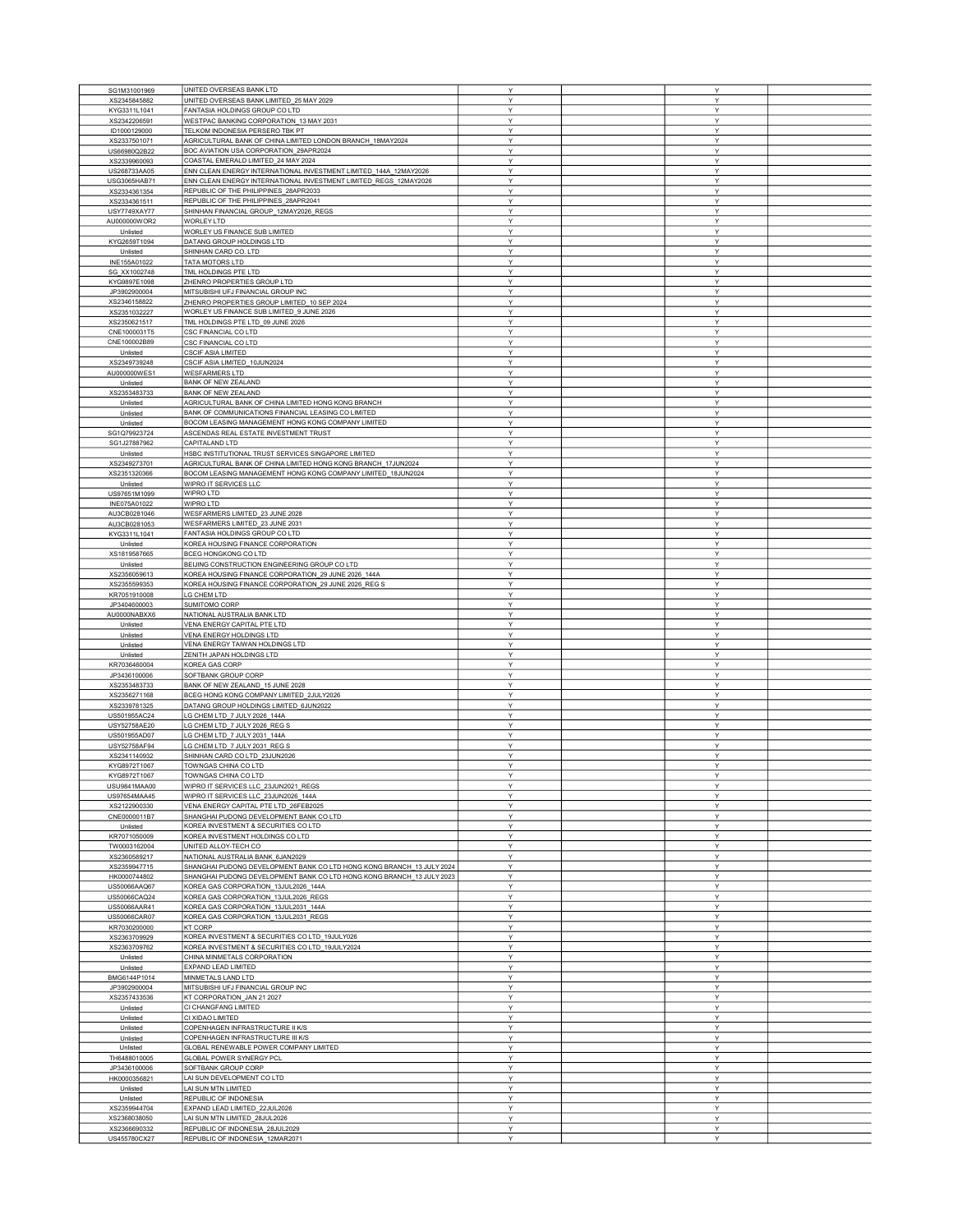| US455780CW44 | REPUBLIC OF INDONESIA_12MAR2051                                                              | Υ            | Y |  |
|--------------|----------------------------------------------------------------------------------------------|--------------|---|--|
| US455780CY00 | REPUBLIC OF INDONESIA_28JUL2031                                                              | Υ            | Y |  |
| Unlisted     | ICBC FINANCIAL LEASING CO LTD                                                                | Υ            | Y |  |
| Unlisted     | ICBCIL FINANCE CO. LIMITED                                                                   | Υ            | Υ |  |
| Unlisted     | SOAR WISE LIMITED                                                                            | Y            | Y |  |
|              | AVIC INTERNATIONAL LEASING CO., LTD                                                          | Y            | Y |  |
| Unlisted     |                                                                                              | Υ            | Υ |  |
| XS2320543445 | ICBCIL FINANCE CO LIMITED_2AUG2031<br>ICBCIL FINANCE CO LIMITED 2AUG2026                     |              |   |  |
| XS2320544419 |                                                                                              | Υ            | Y |  |
| XS2319959354 | CBCIL FINANCE CO. LIMITED_2AUG2024                                                           | Y            | Y |  |
| XS2364590716 | SOAR WISE LIMITED_2 AUG 2022                                                                 | Υ            | Y |  |
| KYG6420C1217 | NEO TELEMEDIA LTD                                                                            | Y            | Υ |  |
| SG1AF6000009 | <b>KEPPEL DC REIT</b>                                                                        | Y            | Υ |  |
| Unlisted     | SUMMIT DIGITEL INFRASTRUCTURE PRIVATE LIMITED                                                | Υ            | Υ |  |
| Unlisted     | BANK OF CHINA LIMITED HONG KONG BRANCH                                                       | Υ            | Υ |  |
| Unlisted     | BANK OF CHINA LONDON BRANCH                                                                  | Y            | Y |  |
| Unlisted     | <b>GE MTN LIMITED</b>                                                                        | Υ            | Y |  |
| BMG4069C1486 | <b>GREAT EAGLE HOLDINGS LTD</b>                                                              | Υ            | Υ |  |
| XS2369293886 | BANK OF CHINA LIMITED HONG KONG BRANCH_10AUG2024                                             | Υ            | Υ |  |
| XS2369293969 | BANK OF CHINA LIMITED LONDON BRANCH_10AUG2023                                                | Y            | Y |  |
| Unlisted     | PT PERUSAHAAN PENGELOLA ASET PERSERO                                                         | Υ            | Y |  |
| US86608CAA62 | SUMMIT DIGITEL INFRASTRUCTURE PRIVATE LIMITED_12 AUG 2031_144A                               | Y            | Υ |  |
| USY8190DAA55 | SUMMIT DIGITEL INFRASTRUCTURE PRIVATE LIMITED_12 AUG 2031_REG S                              | Y            | Y |  |
| INE040A01034 | HDFC BANK LTD                                                                                | Y            | Y |  |
| USY3119PFH74 | HDFC BANK LIMITED_PERP-NC5 AT1                                                               | Υ            | Υ |  |
| US40415FAA93 | HDFC BANK LIMITED_PERP-NC5 AT1_144A                                                          | Y            | Υ |  |
| Unlisted     | DEVELOPMENT BANK OF JAPAN                                                                    | Υ            | Y |  |
| Unlisted     | CHINA MERCHANTS BANK CO LTD LUXEMBOURG BRANCH                                                | Υ            | Y |  |
| Unlisted     | JAPAN FINANCE ORGANIZATION FOR MUNICIPALITIES                                                | Υ            | Y |  |
| KYG011981035 | AGILE GROUP HOLDINGS LTD                                                                     | Υ            | Υ |  |
| INE364U01010 | ADANI GREEN ENERGY LTD                                                                       | Y            | Υ |  |
|              | ADANI GREEN ENERGY_10 DEC 2024                                                               | Υ            | Y |  |
| XS1854172043 | ADANI RENEWABLE ENERGY 15 OCT 2039                                                           | Υ            | Υ |  |
| XS2057842176 |                                                                                              |              |   |  |
| XS2382274376 | AGILE GROUP HOLDINGS LIMITED_31AUG2022                                                       | Y            | Y |  |
| INE238A01034 | AXIS BANK LTD                                                                                | Y            | Y |  |
| XS2377379461 | JAPAN FINANCE ORGANIZATION FOR MUNICIPALITIES_3SEPT2031                                      | Υ            | Y |  |
| Unlisted     | ASB BANK LTD                                                                                 | Υ            | Υ |  |
| Unlisted     | ASB FINANCE LIMITED                                                                          | Y            | Y |  |
| CNE100003662 | CONTEMPORARY AMPEREX TECHNOLOGY CO LTD                                                       | Υ            | Υ |  |
| Unlisted     | CONTEMPORARY RUIDING DEVELOPMENT LIMITED                                                     | Y            | Υ |  |
| HKINTEQU4124 | LAI SUN DEVELOPMENT CO LTD                                                                   | Y            | Y |  |
| Unlisted     | LAI SUN MTN LIMITED                                                                          | Υ            | Υ |  |
| Unlisted     | CHINA DEVELOPMENT BANK HONG KONG BRANCH                                                      | Υ            | Y |  |
| US05464XAA37 | AXIS BANK LIMITED 144A 8SEP2026                                                              | Υ            | Υ |  |
| USU0552XAA47 | AXIS BANK LIMITED_REGS_8SEP2026                                                              | Υ            | Y |  |
| XS2381560411 | ASB FINANCE LIMITED                                                                          | Υ            | Y |  |
| JP3783600004 | EAST JAPAN RAILWAY CO                                                                        | Υ            | Y |  |
|              | ADANI GREEN ENERGY LIMITED                                                                   | Y            | Y |  |
| XS2383328932 |                                                                                              |              |   |  |
| US00653XAA54 | ADANI GREEN ENERGY LIMITED_144A_8 SEPTEMBER 2024                                             | Y            | Υ |  |
| XS2380541685 | CHINA DEVELOPMENT BANK HONG KONG BRANCH_REG S_9 SEPTEMBER 2024                               | Υ            | Υ |  |
| Unlisted     | CHINA EVERBRIGHT BANK CO LTD LUXEMBOURG BRANCH                                               | Y            | Y |  |
| XS2379392124 | CHINA MERCHANTS BANK CO LTD LUXEMBOURG BRANCH_2 YEAR FRN                                     | Υ            | Y |  |
| XS2379392397 | CHINA MERCHANTS BANK CO LTD LUXEMBOURG BRANCH_5 YEAR FIXED                                   | Υ            | Y |  |
| AU000000WOW2 | WOOLWORTHS GROUP LTD                                                                         | Υ            | Y |  |
| USY1009XAA73 | AXIS BANK LIMITED_REGS_8SEP2026                                                              | Υ            | Υ |  |
| XS2385121749 | EAST JAPAN RAILWAY COMPANY-15SEP2039                                                         | Y            | Υ |  |
| XS2385121582 | EAST JAPAN RAILWAY COMPANY-15SEP2034                                                         | Υ            | Y |  |
| XS2385120857 | EAST JAPAN RAILWAY COMPANY-15SEP2028                                                         | Υ            | Υ |  |
| JP3783600004 | EAST JAPAN RAILWAY CO                                                                        | Y            | Y |  |
| Unlisted     | CMB FINANCIAL LEASING CO., LTD                                                               | Y            | Y |  |
| Unlisted     | SUMITOMO MITSUI TRUST BANK                                                                   | Υ            | Υ |  |
| Unlisted     | CMB INTERNATIONAL LEASING MANAGEMENT LIMITED                                                 | Υ            | Υ |  |
| INE019A01038 | <b>JSW STEEL LTD</b>                                                                         | Y            | Y |  |
| XS2384274440 | WOOLWORTHS GROUP LTD_15 NOVEMBER 2028                                                        | Υ            | Υ |  |
| XS2373796320 | CMB INTERNATIONAL LEASING MANAGEMENT LIMITED 16 SEPTEMBER 2024                               | Υ            | Υ |  |
| XS2373796676 | CMB INTERNATIONAL LEASING MANAGEMENT LIMITED 16 SEPTEMBER 2024                               | Y            | Y |  |
| XS2373796593 | CMB INTERNATIONAL LEASING MANAGEMENT LIMITED_16 SEPTEMBER 2026                               | Υ            | Y |  |
| Unlisted     | CAFC TAURUS COMPANY LIMITED                                                                  | Υ            | Y |  |
| Unlisted     | CLOVER AVIATION CAPITAL COMPANY LIMITED                                                      | Υ            | Y |  |
| JP3890350006 | SUMITOMO MITSUI FINANCIAL GROUP INC                                                          | v            | v |  |
|              |                                                                                              | Υ            | Y |  |
| SG1M31001969 | UNITED OVERSEAS BANK LTD                                                                     | Y            |   |  |
| XS2378772417 | CHINA EVERBRIGHT BANK CO LTD LUXEMBOURG BRANCH_14SEP2024                                     |              | Y |  |
| AU000000WBC1 | WESTPAC BANKING CORP                                                                         | Y            | Y |  |
| XS2369276014 | CONTEMPORARY RUIDING DEVELOPMENT LIMITED_9SEP2026<br>WESTPAC BANKING CORPORATION 22 SEP 2036 | Y            | Y |  |
| XS2388390689 |                                                                                              | Υ            | Υ |  |
| XS2388390507 | WESTPAC BANKING CORPORATION_22 SEPTEMBER 2028                                                | Y            | Υ |  |
| US46635UAC36 | JSW STEEL LIMITED 5 APR 2027 144A                                                            | Υ            | Y |  |
| USY44680RV38 | JSW STEEL LIMITED 5 APR 2027 REGS                                                            | Y            | Υ |  |
| US46635UAD19 | JSW STEEL LIMITED_5 APR 2032_144A                                                            | Y            | Y |  |
| USY44680RW11 | JSW STEEL LIMITED_5 APR 2032_REGS                                                            | Υ            | Y |  |
| XS2387450476 | UNITED OVERSEAS BANK LIMITED 21SEP2026                                                       | Υ            | Υ |  |
| US86562MCH16 | SUMITOMO MITSUI FINANCIAL GROUP INC-17SEP2026                                                | Υ            | Υ |  |
| US86562MCG33 | SUMITOMO MITSUI FINANCIAL GROUP INC-17SEP2028                                                | Υ            | Υ |  |
| US86562MCJ71 | SUMITOMO MITSUI FINANCIAL GROUP INC-17SEP2031                                                | Y            | Y |  |
| US86562MCK45 | SUMITOMO MITSUI FINANCIAL GROUP INC-17SEP2041                                                | Υ            | Y |  |
| AU000000CPU5 | COMPUTERSHARE LTD                                                                            | Υ            | Υ |  |
| Unlisted     | COMPUTERSHARE US INC                                                                         | Υ            | Y |  |
| Unlisted     | BANK OF CHINA LIMITED SYDNEY BRANCH                                                          | Y            | Y |  |
| CNE1000001Z5 | <b>BANK OF CHINA LTD</b>                                                                     | Υ            | Υ |  |
| Unlisted     | BANK OF CHINA LIMITED MACAU BRANCH                                                           | Υ            | Υ |  |
| AU000000MQG1 | MACQUARIE GROUP LTD                                                                          | Y            | Y |  |
| XS2388372273 | BANK OF CHINA SYDNEY BRANCH_29 SEP 2024                                                      | Υ            | Y |  |
| HK0000777810 | BANK OF CHINA LIMITED MACAU BRANCH_29 SEPTEMBER 2023                                         | Υ            | Υ |  |
| Unlisted     | AUSGRID FINANCE PTY LTD                                                                      | Υ            | Υ |  |
| XS2390510654 | MACQUARIE GROUP LIMITED_01 OCTOBER 2031                                                      | Υ            | Y |  |
| XS2391430837 | AUSGRID FINANCE PTY LIMITED_7 OCTOBER 2031                                                   | Υ            | Y |  |
| XS2382904063 | LAI SUN MTN LIMITED_28 JULY 2026                                                             | Y            | Υ |  |
|              |                                                                                              |              |   |  |
| XS2393323667 | COMPUTERSHARE US INC_7 OCTOBER 2031                                                          | Y            | Y |  |
| KYG229151058 | COLOUR LIFE SERVICES GROUP CO LTD                                                            | Y            | Y |  |
| KYG2453A1085 | COUNTRY GARDEN SERVICES HOLDINGS CO LTD                                                      | Υ            | Υ |  |
| KYG3311L1041 | FANTASIA HOLDINGS GROUP CO LTD                                                               | Υ            | Υ |  |
| US86563VAX73 | SUMITOMO MITSUI TRUST BANK-16SEP2024_FRN 144A                                                | Y            | Y |  |
| USJ7771YLH82 | SUMITOMO MITSUI TRUST BANK-16SEP2024 FRN REG S                                               | $\mathsf{Y}$ | Y |  |
| US86563VAW90 | SUMITOMO MITSUI TRUST BANK-16SEP2024_FXD 144A                                                | Y            | Y |  |
| USJ7771YLG00 | SUMITOMO MITSUI TRUST BANK-16SEP2024_FXD REG S                                               | Υ            | Y |  |
| US86563VAY56 | SUMITOMO MITSUI TRUST BANK-16SEP2026_FXD 144A                                                | $\mathsf{Y}$ | Y |  |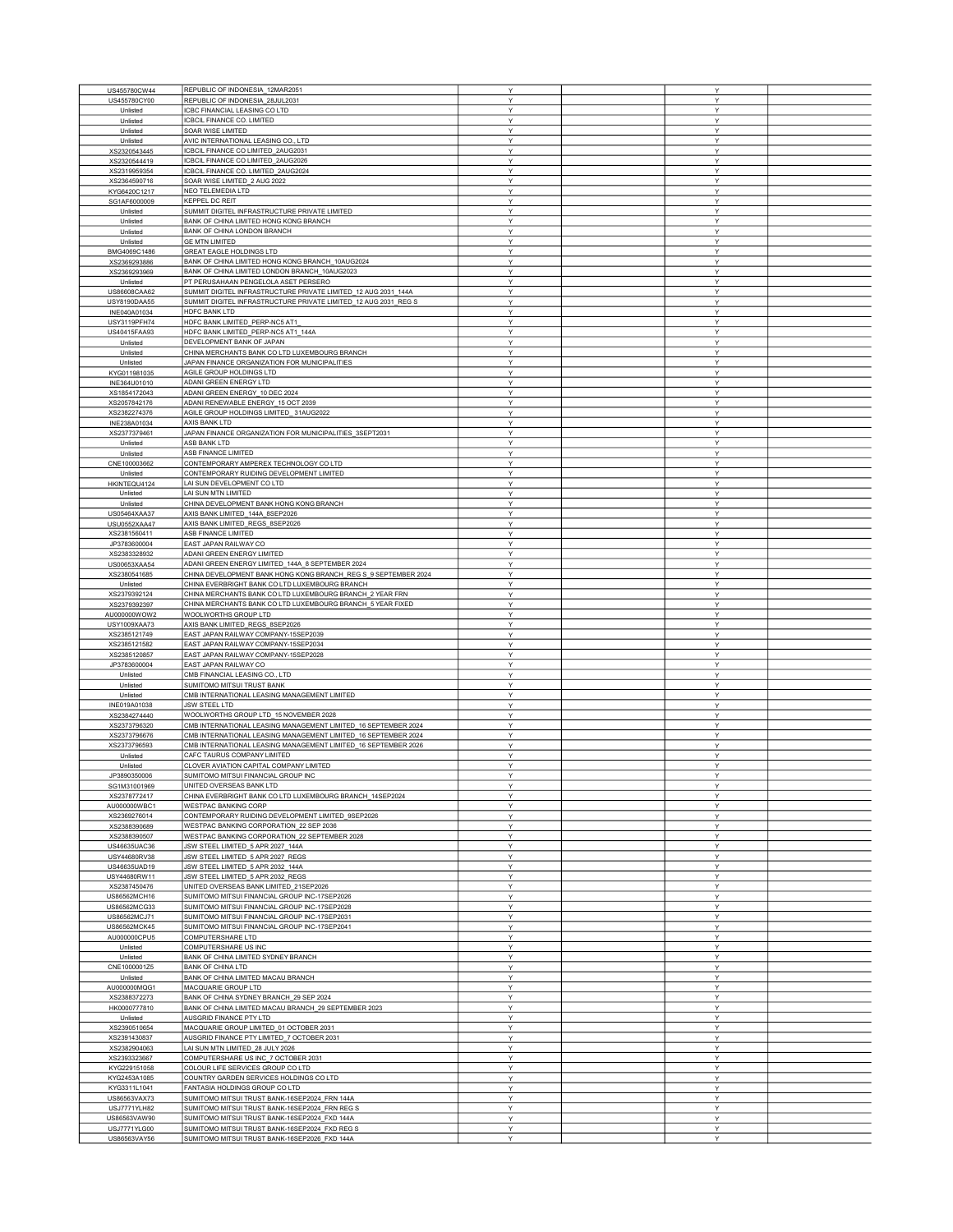| USJ7771YLJ49<br>JP3902900004 |                                                                                                         |        |        |  |
|------------------------------|---------------------------------------------------------------------------------------------------------|--------|--------|--|
|                              | SUMITOMO MITSUI TRUST BANK-16SEP2026_FXD REG S                                                          | Y      | Υ      |  |
|                              | MITSUBISHI UFJ FINANCIAL GROUP INC                                                                      | Y      | Y      |  |
| KR7002860005                 | <b>HANA BANK</b>                                                                                        | Y      | Υ      |  |
| XS2397077426                 | COMMONWEALTH BANK OF AUSTRALIA_15-OCT-2029                                                              | Y      | Y      |  |
| AU000000CBA7                 | COMMONWEALTH BANK OF AUSTRALIA                                                                          | Y      | Υ      |  |
|                              |                                                                                                         |        |        |  |
| US606822CA06                 | MITSUBISHI UFJ FINANCIAL GROUP INC_11OCT2021                                                            | Υ      | Υ      |  |
| US606822BZ65                 | MITSUBISHI UFJ FINANCIAL GROUP INC_13OCT2021                                                            | Υ      | Υ      |  |
| US606822CB88                 | MITSUBISHI UFJ FINANCIAL GROUP INC_13OCT2032                                                            | Y      | Y      |  |
| Unlisted                     | SUMITOMO MITSUI TRUST BANK                                                                              | Y      | Υ      |  |
|                              |                                                                                                         |        |        |  |
| Unlisted                     | DONGFENG MOTOR HONG KONG INTERNATIONAL CO LIMITED                                                       | Y      | Y      |  |
| AU000000WES1                 | <b>WESFARMERS LTD</b>                                                                                   | Υ      | Υ      |  |
| KR7060000007                 | <b>KOOKMIN BANK</b>                                                                                     | Y      | Υ      |  |
|                              |                                                                                                         |        |        |  |
| Unlisted                     | THE EXPORT-IMPORT BANK OF KOREA                                                                         | Y      | Y      |  |
| XS2397372850                 | THE EXPORT-IMPORT BANK OF KOREA_19 OCTOBER 2024_EUR                                                     | Υ      | Υ      |  |
|                              |                                                                                                         | Y      |        |  |
| US482466AG41                 | KEB HANA BANK_19 OCTOBER 2026_144A                                                                      |        | Υ      |  |
| USY4S96CVW07                 | KEB HANA BANK_19 OCTOBER 2026_REG S                                                                     | Y      | Y      |  |
| US30215EBE68                 | THE EXPORT-IMPORT BANK OF KOREA_19OCT2028_144A                                                          | Υ      | Y      |  |
| US30217G2C30                 | THE EXPORT-IMPORT BANK OF KOREA_19OCT2028_REG S                                                         | Υ      | Υ      |  |
|                              |                                                                                                         |        |        |  |
|                              |                                                                                                         | Y      | Υ      |  |
| XS2394012103                 | DONGFENG MOTOR HONG KONG INTERNATIONAL CO LIMITED_19 OCTOBER 2024                                       |        |        |  |
|                              |                                                                                                         |        |        |  |
| XS2394012103                 | DONGFENG MOTOR HONG KONG INTERNATIONAL CO LIMITED_19 OCTOBER 2024                                       | Y      | Y      |  |
| TW0002849007                 | ENTIE COMMERCIAL BANK CO LTD                                                                            | Y      | Υ      |  |
| TW0002889003                 | IBF FINANCIAL HOLDINGS CO LTD                                                                           | Y      | Υ      |  |
|                              |                                                                                                         | Y      |        |  |
| XS2399154181                 | WESFARMERS LIMITED_21 OCTOBER 2033                                                                      |        | Y      |  |
| XS2395267052                 | SUMITOMO MITSUI TRUST BANK_25OCT2028                                                                    | Y      | Υ      |  |
| KR7060000007                 | <b>KOOKMIN BANK</b>                                                                                     | Y      | Υ      |  |
|                              |                                                                                                         |        |        |  |
| XS2393768788                 | KOOKMIN BANK_19 OCTOBER 2026                                                                            | Y      | Y      |  |
| Unlisted                     | KOREA HOUSING FINANCE CORPORATION                                                                       | Υ      | Υ      |  |
| XS2401439174                 | DBS BANK LTD_26 OCTOBER 2026                                                                            | Y      | Y      |  |
|                              |                                                                                                         |        |        |  |
| Unlisted                     | INDUSTRIAL AND COMMERCIAL BANK OF CHINA LIMITED HONG KONG BRANCH                                        | Y      | Y      |  |
| Unlisted                     | INDUSTRIAL AND COMMERCIAL BANK OF CHINA LIMITED LONDON BRANCH                                           | Y      | Υ      |  |
| XS2388378122                 | KOREA HOUSING FINANCE CORP_27 OCTOBER 2028_144 A                                                        | Y      | Y      |  |
| Unlisted                     | KOREA HOUSING FINANCE CORP_27 OCTOBER 2028_REG S                                                        | Υ      | Υ      |  |
|                              |                                                                                                         |        |        |  |
| Unlisted                     | CA MAGNUM HOLDINGS                                                                                      | Y      | Υ      |  |
| Unlisted                     | CA SILKIE HOLDINGS                                                                                      | Y      | Y      |  |
| CNE000001P37                 |                                                                                                         | Y      | Υ      |  |
|                              | INDUSTRIAL & COMMERCIAL BANK OF CHINA LTD                                                               |        |        |  |
| CNE1000003G1                 | INDUSTRIAL & COMMERCIAL BANK OF CHINA LTD                                                               | Y      | Υ      |  |
| ID1000116908                 | TOWER BERSAMA INFRASTRUCTURE TBK PT                                                                     | Y      | Y      |  |
|                              |                                                                                                         | Y      | Y      |  |
| XS2390472624                 | PT TOWER BERSAMA INFRASTRUCTURE TBK_2 MAY 2027_REG S                                                    |        |        |  |
| US12674CAA18                 | CA MAGNUM HOLDINGS_31 OCT 2026_144 A                                                                    | Y      | Υ      |  |
| USV1541CAA19                 | CA MAGNUM HOLDINGS_31 OCT 2026_REG                                                                      | Y      | Y      |  |
| USV1541CAA19                 | CA MAGNUM HOLDINGS_31 OCT 2026_REG S                                                                    | Υ      | Y      |  |
|                              |                                                                                                         |        |        |  |
| Unlisted                     | <b>DBS BANK LIMITED</b>                                                                                 | Y      | Y      |  |
| CNE100000312                 | DONGFENG MOTOR GROUP CO LTD                                                                             | Y      | Y      |  |
| CNE100000312                 | DONGFENG MOTOR GROUP CO LTD                                                                             | Υ      | Y      |  |
|                              |                                                                                                         |        |        |  |
| Unlisted                     | HEXAWARE TECHNOLOGIES LTD                                                                               | Y      | Y      |  |
| Unlisted                     | HEXAWARE TECHNOLOGIES LTD                                                                               | Υ      | Υ      |  |
| XS2381043350                 | INDUSTRIAL AND COMMERCIAL BANK OF CHINA LIMITED HONG KONG BRANCH_28 OC                                  | Y      | Υ      |  |
|                              |                                                                                                         |        |        |  |
| XS2384533563                 | INDUSTRIAL AND COMMERCIAL BANK OF CHINA LIMITED LONDON BRANCH_28 DECEMB                                 | Y      | Y      |  |
| Unlisted                     | ICBC FINANCIAL LEASING CO., LTD.                                                                        | Y      | Υ      |  |
| XS2393949065                 | ICBCIL FINANCE CO LTD_2 NOV 2024                                                                        | Y      | Y      |  |
|                              |                                                                                                         |        |        |  |
| XS2393958488                 | ICBCIL FINANCE CO LTD_2 NOV 2026                                                                        | Y      | Υ      |  |
| Unlisted                     | ICBCIL FINANCE CO. LIMITED                                                                              | Υ      | Υ      |  |
| Unlisted                     | CNCB HONG KONG INVESTMENT LIMITED                                                                       | Y      | Y      |  |
|                              |                                                                                                         | Y      | Y      |  |
| Unlisted                     | CNCBINV 1 BVI LIMITED                                                                                   |        |        |  |
| XS2400120650                 | CNCBINV 1 BVI LIMITED_17 NOVEMBER 2024                                                                  | Y      | Υ      |  |
| Unlisted                     | NTT FINANCE CORPORATION                                                                                 | Y      | Y      |  |
| Unlisted                     | RONGSHI INTERNATIONAL FINANCE LIMITED                                                                   | Y      | Υ      |  |
|                              |                                                                                                         |        |        |  |
|                              | STATE DEVELOPMENT & INVESTMENT CORP., LTD                                                               | Υ      | Υ      |  |
| Unlisted                     |                                                                                                         | Y      | Υ      |  |
| Unlisted                     |                                                                                                         |        |        |  |
|                              | THE GOVERNMENT OF THE HONG KONG SPECIAL ADMINISTRATIVE REGION OF THE PE                                 |        |        |  |
| Unlisted                     | NTT FINANCE CORPORATION                                                                                 | Y      | Υ      |  |
| TH0016010009                 | KASIKORNBANK PCL                                                                                        | Y      | Υ      |  |
| ID1000128200                 |                                                                                                         | Y      | Y      |  |
|                              | BANK MASPION INDONESIA TBK PT                                                                           |        |        |  |
| XS2401992628                 | STATE DEVELOPMENT & INVESTMENT CORP LTD_22 NOV 2026                                                     | Y      | Υ      |  |
| HK0000789823                 | THE GOVERNMENT OF THE HONG KONG SPECIAL ADMINISTRATIVE REGION OF THE PE                                 | Υ      | Υ      |  |
|                              | THE GOVERNMENT OF THE HONG KONG SPECIAL ADMINISTRATIVE REGION OF THE                                    |        |        |  |
| HK0000789849                 | EOPLES REPUBLIC OF CHINA_24-NOV-2026_EUR                                                                | Y      | Υ      |  |
|                              | THE GOVERNMENT OF THE HONG KONG SPECIAL ADMINISTRATIVE REGION OF THE                                    |        |        |  |
| HK0000789856                 | PEOPLES REPUBLIC OF CHINA 24-NOV-2041 EUR                                                               | Υ      | Υ      |  |
| XS2411311579                 | NTT FINANCE CORPORATION 13 DEC 2025                                                                     | Y      | Y      |  |
|                              |                                                                                                         |        |        |  |
| XS2411311652                 | NTT FINANCE CORPORATION_13 DEC 2028                                                                     | Y      | Y      |  |
| VG_XX1003308                 | CALC BONDS LIMITED                                                                                      | Y      | Y      |  |
| KYG211241057                 | CHINA AIRCRAFT LEASING GROUP HOLDINGS LTD                                                               | Y      | Υ      |  |
|                              |                                                                                                         |        |        |  |
| XS2396615481                 | CALC BONDS LIMITED_23-DEC-2024_USD                                                                      | Y      | Y      |  |
| Unlisted                     | AIRPORT AUTHORITY                                                                                       | Υ      | Υ      |  |
| Unlisted                     | THE EXPORT-IMPORT BANK OF KOREA                                                                         | Υ      | Υ      |  |
|                              | NOMURA HOLDINGS INC                                                                                     | Υ      | Υ      |  |
| JP3762600009                 |                                                                                                         |        |        |  |
| INE721A01013                 | SHRIRAM TRANSPORT FINANCE CO LTD                                                                        | Y      | Y      |  |
| US00946AAC80                 | AIRPORT AUTHORITY 12 JAN 2027 144A                                                                      | Y      | Υ      |  |
| USY000AKAB30                 | AIRPORT AUTHORITY_12 JAN 2027_REG S                                                                     | Y      | Y      |  |
|                              |                                                                                                         |        |        |  |
| US00946AAD63                 | AIRPORT AUTHORITY_12 JAN 2032_144A                                                                      | Υ      | Υ      |  |
| USY000AKAC13                 | AIRPORT AUTHORITY 12 JAN 2032 REG S                                                                     | Y      | Y      |  |
| US00946AAE47                 | AIRPORT AUTHORITY_12 JAN 2052_144A                                                                      | Y      | Y      |  |
|                              |                                                                                                         | Υ      | Υ      |  |
| USY000AKAD95                 | AIRPORT AUTHORITY_12 JAN 2052_REG S                                                                     |        |        |  |
| US00946AAF12                 | AIRPORT AUTHORITY 12 JAN 2062 144A                                                                      | Υ      | Υ      |  |
| USY000AKAE78                 | AIRPORT AUTHORITY_12 JAN 2062_REG S                                                                     | Y      | Y      |  |
| US302154DL06                 | THE EXPORT-IMPORT BANK OF KOREA_18 JANUARY 2025                                                         | Υ      | Y      |  |
|                              |                                                                                                         |        |        |  |
| US302154DN61                 | THE EXPORT-IMPORT BANK OF KOREA 18 JANUARY 2032                                                         | Υ      | Υ      |  |
| US302154DM88                 | THE EXPORT-IMPORT BANK OF KOREA_US302154DM88                                                            | Y      | Y      |  |
|                              |                                                                                                         |        | Υ      |  |
| US65535HAZ29                 | NOMURA HOLDINGS_22JAN2027                                                                               | Υ      |        |  |
| US65535HBB42                 | NOMURA HOLDINGS_22JAN2029                                                                               | Y      | Υ      |  |
| US65535HBA68                 | NOMURA HOLDINGS_22JAN2032                                                                               | Y      | Y      |  |
| XS2430285077                 |                                                                                                         | Y      | Y      |  |
|                              | TOYOTA FINANCE AUSTRALIA LIMITED_13 JAN 2025_EUR                                                        |        |        |  |
| XS2430284930                 | TOYOTA FINANCE AUSTRALIA LIMITED_13 JAN 2028_EUR                                                        | Y      | Y      |  |
| Unlisted                     | TOYOTA FINANCE AUSTRALIA LIMITED                                                                        | Υ      | Υ      |  |
| Unlisted                     | TOYOTA FINANCIAL SERVICES CORPORATION                                                                   | Y      | Y      |  |
|                              |                                                                                                         |        |        |  |
| JP3633400001                 | TOYOTA MOTOR CORP                                                                                       | Y      | Υ      |  |
| Unlisted                     | KOREA NATIONAL OIL CORPORATION                                                                          | Y      | Υ      |  |
| KR7000030007                 | <b>WOORI BANK</b>                                                                                       | Y      | Y      |  |
|                              |                                                                                                         |        | Y      |  |
| SG1V61937297                 | SINGAPORE AIRLINES LTD                                                                                  | Υ      |        |  |
| US825547AE20                 | SHRIRAM TRANSPORT FINANCE COMPANY LIMITED 18 JULY 2025 144A                                             | Υ      | Υ      |  |
| USY7758EEH00                 | SHRIRAM TRANSPORT FINANCE COMPANY LIMITED_18 JULY 2025_REGS                                             | Y      | Y      |  |
| US50066PAR10                 | KOREA NATIONAL OIL CORPORATION_18 APRIL 2025_144A                                                       | Υ      | Υ      |  |
|                              |                                                                                                         |        |        |  |
| US50066RAR75<br>US50066PAS92 | KOREA NATIONAL OIL CORPORATION_18 APRIL 2025_REG S<br>KOREA NATIONAL OIL CORPORATION_18 APRIL 2027_144A | Y<br>Υ | Υ<br>Υ |  |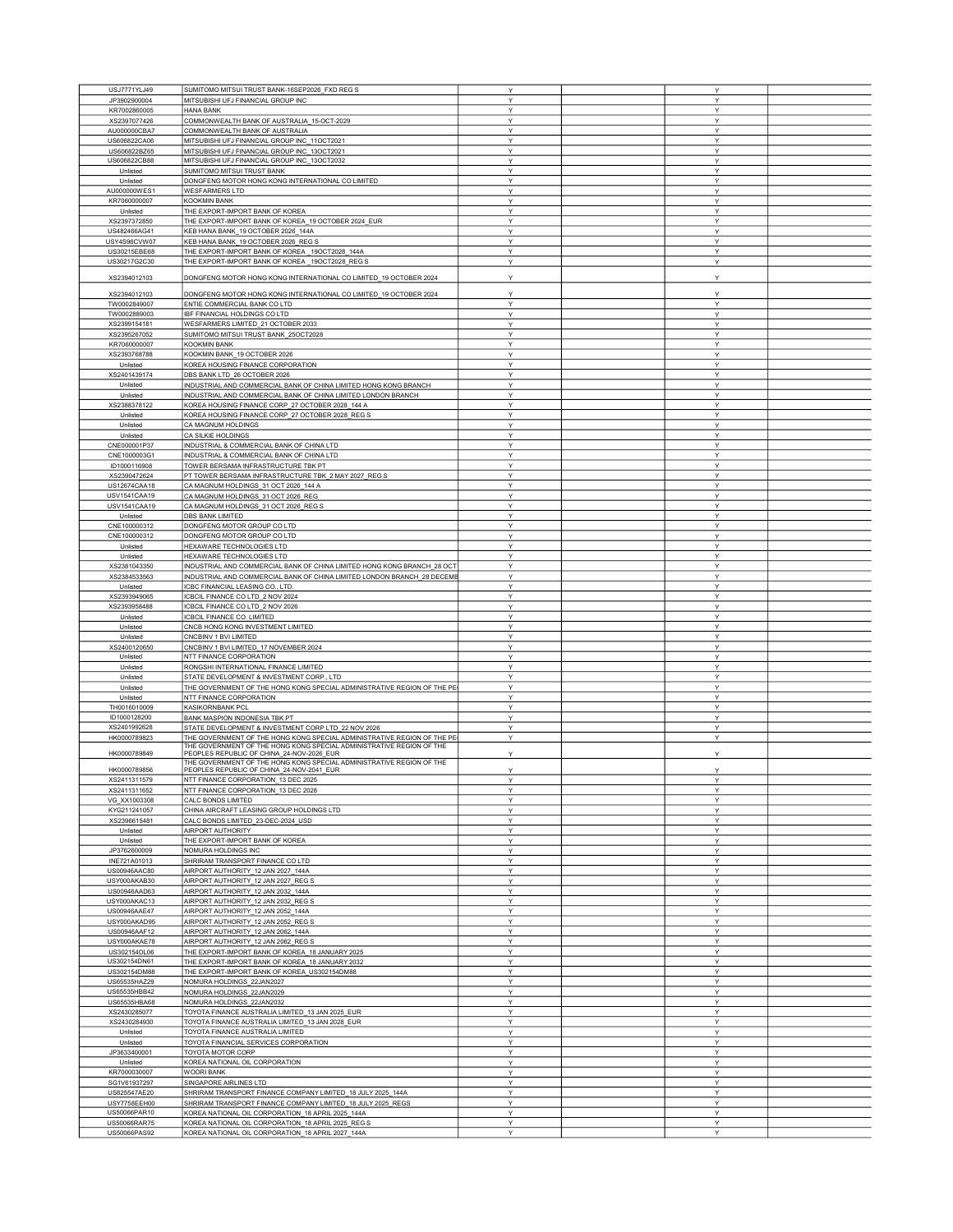| US50066RAS58                 | KOREA NATIONAL OIL CORPORATION_18 APRIL 2027_REG S                     | Y            | Y      |   |
|------------------------------|------------------------------------------------------------------------|--------------|--------|---|
|                              |                                                                        |              |        |   |
| US50066PAT75                 | KOREA NATIONAL OIL CORPORATION_18 APRIL 2032_144A                      | Υ            | Y      |   |
| US50066RAT32                 | KOREA NATIONAL OIL CORPORATION_18 APRIL 2032_REG S                     | Y            | Y      |   |
| INE053F01010                 | INDIAN RAILWAY FINANCE CORP LTD                                        | Y            | Υ      |   |
|                              | MITSUBISHI UFJ FINANCIAL GROUP INC                                     | Y            |        |   |
| JP3902900004                 |                                                                        |              | Υ      |   |
| ID1000139504                 | INTEGRA INDOCABINET TBK PT                                             | Y            | Y      |   |
| CNE1000002H1                 | CHINA CONSTRUCTION BANK CORP                                           | Y            | Υ      |   |
| CNE100000742                 | CHINA CONSTRUCTION BANK CORP                                           | Υ            | Υ      |   |
| Unlisted                     | HYUNDAI CAPITAL SERVICES, INC                                          | Υ            | Y      |   |
|                              |                                                                        |              |        |   |
| XS2433206740                 | MACQUARIE GROUP LIMITED_19 JANUARY 2022                                | Y            | Υ      |   |
| US606822CC61                 | MITSUBISHI UFJ FINANCIAL GROUP_19JAN2028                               | Υ            | Υ      |   |
| US606822CD45                 | MITSUBISHI UFJ FINANCIAL GROUP_19JAN2033                               | Y            | Y      |   |
| US606822CC61                 | MITSUBISHI UFJ FINANCIAL GROUP_19JAN2028                               | Y            | Υ      |   |
|                              |                                                                        |              |        |   |
| US606822CD45                 | MITSUBISHI UFJ FINANCIAL GROUP_19JAN2033                               | Υ            | Y      |   |
| XS2405871570                 | SINGAPORE AIRLINES LIMITED_19 JANUARY 2029                             | Y            | Y      |   |
| US98105EAL11                 | WOORI BANK_20 JANUARY 2027_144A                                        | Υ            | Y      |   |
| US98105GAL68                 | WOORI BANK_20 JANUARY 2027_REGS                                        | Υ            | Υ      |   |
|                              |                                                                        | Y            |        |   |
| AU000000MQG1                 | MACQUARIE GROUP LTD                                                    |              | Υ      |   |
| XS2433206740                 | MACQUARIE GROUP LIMITED_19 JANUARY 2022                                | Υ            | Υ      |   |
| US65535HAZ29                 | NOMURA HOLDINGS_22JAN2027                                              | Υ            | Υ      |   |
| US65535HBB42                 | NOMURA HOLDINGS_22JAN2029                                              | Υ            | Υ      |   |
|                              |                                                                        |              |        |   |
| US65535HBA68                 | NOMURA HOLDINGS_22JAN2032                                              | Y            | Y      |   |
| US45434L2H62                 | INDIAN RAILWAY FINANCE CORP LTD_21 JANUARY 2032_144A                   | Υ            | Y      |   |
| US45434M2H45                 | INDIAN RAILWAY FINANCE CORP LTD_21 JANUARY 2032_REG S                  | Υ            | Υ      |   |
| CNE1000002H1                 | CHINA CONSTRUCTION BANK CORP                                           | Y            | Y      |   |
| CNE100000742                 | CHINA CONSTRUCTION BANK CORP                                           | Y            | Y      |   |
|                              |                                                                        |              |        |   |
| XS2431453336                 | CCB 2.85 012132                                                        | Υ            | Υ      |   |
| Unlisted                     | SHINHAN CARD CO. LTD                                                   | Y            | Y      |   |
| Unlisted                     | HYUNDAI CAPITAL SERVICES INC                                           | Υ            | Υ      |   |
|                              |                                                                        | Y            | Y      |   |
| US44920UAS78                 | HYUNDAI CAPITAL SERVICES INC_APRIL 24 2025_144A                        |              |        |   |
| USY3815NBE05                 | HYUNDAI CAPITAL SERVICES INC_APRIL 24 2025_REG S                       | Y            | Υ      |   |
| US44920UAT51                 | HYUNDAI CAPITAL SERVICES INC_JANUARY 24 2027_144A                      | Υ            | Υ      |   |
| USY3815NBF79                 | HYUNDAI CAPITAL SERVICES INC_JANUARY 24 2027_REG S                     | Y            | Y      |   |
| Unlisted                     | ICBC FINANCIAL LEASING CO LTD                                          | Y            | Y      |   |
|                              |                                                                        |              |        |   |
| Unlisted                     | ICBCIL FINANCE CO LTD                                                  | Y            | Υ      |   |
| XS2427995001                 | SHINHAN CARD CO. LTD_JANUARY 27 2027                                   | Υ            | Υ      |   |
| XS2431448849                 | ICBCIL FINANCE CO LTD_27 JANUARY 2025                                  | Y            | Y      |   |
| XS2431451041                 | CBCIL FINANCE CO LTD_27 JANUARY 2027                                   | Υ            | Υ      |   |
|                              |                                                                        |              |        |   |
| Unlisted                     | CHINA CINDA 2020 I MANAGEMENT LIMITED                                  | Υ            | Υ      |   |
| Unlisted                     | CHINA CINDA HK HOLDINGS COMPANY LIMITED                                | Y            | Y      |   |
| XS2436124205                 | CHINA CINDA 2020 I MANAGEMENT LIMITED_28 JANUARY 2027                  | Υ            | Y      |   |
| Unlisted                     | <b>Crescent Capital Partners</b>                                       | Υ            | Y      |   |
|                              |                                                                        | Y            |        |   |
| MYL486300006                 | TELEKOM MALAYSIA BH                                                    |              | Υ      |   |
| Unlisted                     | EKUITI NASIONAL BERHAD                                                 | $\checkmark$ | Y      |   |
| Unlisted                     | CDP HOLDING LTD                                                        | Υ            | Y      |   |
| Unlisted                     | Societe Beaujon                                                        | Υ            | Y      |   |
|                              |                                                                        |              |        |   |
| Unlisted                     | Digital Core REIT                                                      | Y            | Y      | Y |
| Unlisted                     | Anand Rathi Wealth Management                                          | Y            | Y      | Υ |
| HK0040000298                 | GOLD PEAK INDUSTRIES HOLDINGS LTD                                      | Υ            | Υ      |   |
| TW0002889003                 | IBF FINANCIAL HOLDINGS CO LTD                                          | Y            | Υ      |   |
| SG2B76958422                 | KEPPEL INFRASTRUCTURE TRUST                                            | Y            | Y      |   |
|                              |                                                                        | Υ            | Y      |   |
| ID1000151202                 | PT GUNUNG RAJA PAKSI                                                   |              |        |   |
| Unlisted                     | PT Industri Baterai Indonesia                                          | Y            | Y      |   |
| Unlisted                     | PT Perusahaan Pengelola Aset (Persero)                                 | Υ            | Υ      |   |
| KYG555551095                 | LOGAN GROUP CO LTD                                                     | Y            | Υ      |   |
| AU000000ICI5                 | ICANDY INTERACTIVE LTD                                                 | Y            | Y      |   |
|                              |                                                                        | Υ            |        |   |
| HK0267001375                 | CITIC LTD                                                              |              | Υ      |   |
| Unlisted                     | BANK OF CHINA LIMITED HUNGARIAN BRANCH                                 | Υ            | Y      |   |
| CNE000001N05                 | <b>BANK OF CHINA LTD</b>                                               | Υ            | Y      |   |
| CNE1000001Z5                 | <b>BANK OF CHINA LTD</b>                                               | Y            | Υ      |   |
| Unlisted                     | CHINA DEVELOPMENT BANK (CDB)                                           | Υ            | Y      |   |
|                              |                                                                        |              |        |   |
| Unlisted                     | CHINA DEVELOPMENT BANK HONG KONG BRANCH                                | Y            | Y      |   |
| HK0000814779                 | CHINA DEVELOPMENT BANK HONG KONG BRANCH_16 FEBRUARY 2025_HKD           | Y            | Υ      |   |
| XS2444444405                 | CHINA DEVELOPMENT BANK HONG KONG BRANCH_16 FEBRUARY 2027_USD           | Υ            | Υ      |   |
| Unlisted                     | BANK OF CHINA LIMITED HUNGARIAN BRANCH                                 | Y            | Y      |   |
| CNE000001N05                 |                                                                        | Υ            | Υ      |   |
|                              | <b>BANK OF CHINA LTD</b>                                               |              |        |   |
| CNE1000001Z5                 | <b>BANK OF CHINA LTD</b>                                               | Y            | Y      |   |
| XS2432530983                 | BANK OF CHINA LIMITED HUNGARIAN BRANCH_16 FEBRUARY 2024                | Y            | Y      |   |
| Unlisted                     | CHINA DEVELOPMENT BANK (CDB)                                           | Y            | v      |   |
| Unlisted                     | CHINA DEVELOPMENT BANK HONG KONG BRANCH                                | Υ            | Y      |   |
|                              |                                                                        | Y            |        |   |
| HK0000814779                 | CHINA DEVELOPMENT BANK HONG KONG BRANCH_16 FEBRUARY 2025_HKD           |              |        |   |
| XS2444444405                 | CHINA DEVELOPMENT BANK HONG KONG BRANCH 16 FEBRUARY 2027 USD           |              | Y      |   |
| HK0267001375                 | CITIC LTD                                                              | Υ            | Y      |   |
|                              |                                                                        | Y            | Y      |   |
| XS2439108205                 | CITIC LIMITED 17 FEB 2027                                              | Υ            | Y      |   |
|                              |                                                                        |              | Y      |   |
| XS2439108387                 | CITIC LIMITED_17 FEB 2032                                              | Y            |        |   |
| Unlisted                     | THE KOREA DEVELOPMENT BANK                                             | Υ            | Υ      |   |
| US500630DQ87                 | THE KOREA DEVELOPMENT BANK_24 FEBRUARY 2025                            | Υ            | Y      |   |
| US500630DR60                 | THE KOREA DEVELOPMENT BANK_24 FEBRUARY 2027                            | Υ            | Y      |   |
|                              |                                                                        |              |        |   |
| AU000000CBA7                 | COMMONWEALTH BANK OF AUSTRALIA                                         | Υ            | Υ      |   |
| XS2446284783                 | COMMONWEALTH BANK OF AUSTRALIA 28-FEB-2028                             | Y            | Y      |   |
| AU000000ICI5                 | ICANDY INTERACTIVE LTD                                                 | Y            | Y      |   |
| Unlisted                     | AGRICULTURAL BANK OF CHINA LIMITED HONG KONG BRANCH                    | Υ            | Υ      |   |
| HK0000814290                 | AGRICULTURAL BANK OF CHINA LIMITED HONG KONG BRANCH 1 MARCH 2024 CNH   | Υ            | Υ      |   |
|                              |                                                                        |              |        |   |
| XS2436799238                 | AGRICULTURAL BANK OF CHINA LIMITED HONG KONG BRANCH_MARCH 1ST 2025_USD | Υ            | Y      |   |
|                              |                                                                        |              |        |   |
| XS2436799584                 | AGRICULTURAL BANK OF CHINA LIMITED HONG KONG BRANCH_MARCH 1ST 2027_USD | Υ            | Υ      |   |
| CNE100001YQ9                 | HUATAI SECURITIES CO LTD                                               | Y            | Y      |   |
|                              |                                                                        |              |        |   |
| CNE100000LQ8                 | HUATAI SECURITIES CO LTD                                               | Υ            | Y      |   |
| Unlisted                     | PIONEER REWARD LIMITED                                                 | Υ            | Υ      |   |
| Unlisted                     | BANK OF CHINA LIMITED SYDNEY BRANCH                                    | Υ            | Υ      |   |
| CNE1000001Z5                 | <b>BANK OF CHINA LTD</b>                                               | Υ            | Υ      |   |
|                              |                                                                        |              |        |   |
| CNE000001N05                 | <b>BANK OF CHINA LTD</b>                                               | Υ            | Y      |   |
| XS2451854991                 | BANK OF CHINA LIMITED SYDNEY BRANCH                                    | Υ            | Y      |   |
| USY7140VAA80                 | PT SAKA ENERGI INDONESIA                                               | Y            | Y      |   |
| US69371EAA38                 | PT SAKA ENERGI INDONESIA                                               | Υ            | Y      |   |
| Unlisted                     | PT SAKA ENERGI INDONESIA                                               | Υ            | Y      |   |
|                              |                                                                        |              |        |   |
| CNE1000001Z5                 | <b>BANK OF CHINA LTD</b>                                               | Y            | Υ      |   |
| CNE000001N05                 | <b>BANK OF CHINA LTD</b>                                               | Y            | Υ      |   |
| XS2451854991                 | BANK OF CHINA LIMITED SYDNEY BRANCH 7 MARCH 2025                       | Υ            | Y      |   |
| Unlisted                     | BANK OF CHINA LIMITED SYDNEY BRANCH                                    | Y            | Y      |   |
|                              |                                                                        |              |        |   |
| Unlisted                     | SUMITOMO MITSUI TRUST BANK                                             | Υ<br>Y       | Υ      |   |
| US86563VAZ22                 | SUMITOMO MITSUI TRUST BANK 10MAR2025                                   |              | Υ      |   |
| US86563VBA61                 | SUMITOMO MITSUI TRUST BANK_10MAR2027                                   | Υ            | Υ      |   |
| SG1M31001969<br>XS2456884746 | UNITED OVERSEAS BANK LTD<br>UNITED OVERSEAS BANK LIMITED_17 MARCH 2025 | Υ<br>Υ       | Υ<br>Y |   |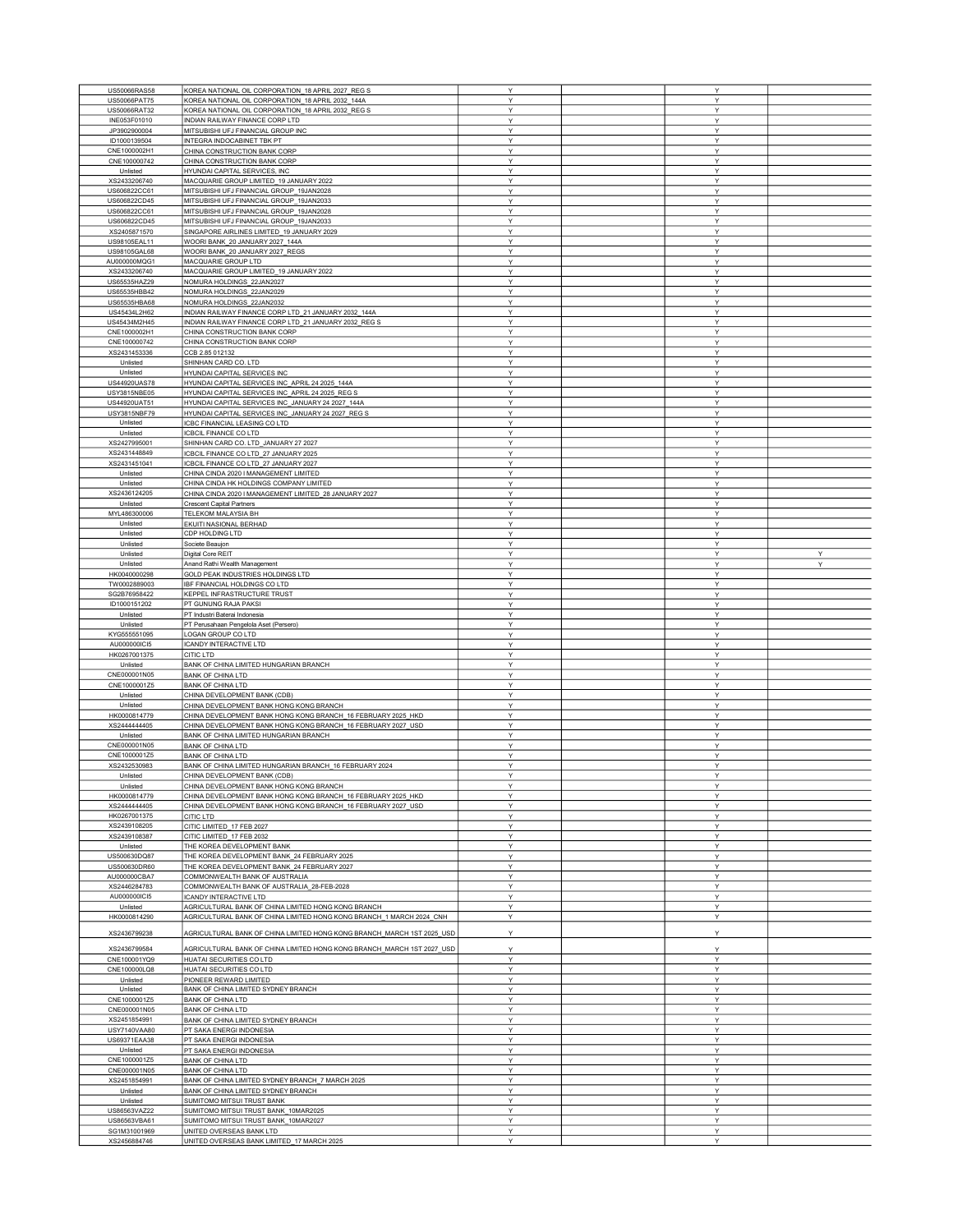| AU000000NAB4        | NATIONAL AUSTRALIA BANK LTD                                            | Y      | Y |  |
|---------------------|------------------------------------------------------------------------|--------|---|--|
| XS2450391581        | NATIONAL AUSTRALIA BANK LIMITED_16 MAR 2027                            | Y      | Υ |  |
| Unlisted            | SAIC-GMAC AUTOMOTIVE FINANCE CO LTD                                    | Y      | Y |  |
| HK0000824638        | SAIC-GMAC AUTOMOTIVE FINANCE CO LTD_17 MARCH 2025                      | Y      | Υ |  |
| CNE100002359        | CHINA INTERNATIONAL CAPITAL CORP LTD                                   | Y      | Y |  |
| CNE1000048J0        | CHINA INTERNATIONAL CAPITAL CORP LTD                                   | Y      | Υ |  |
|                     |                                                                        |        |   |  |
| Unlisted            | CHINA INTERNATIONAL CAPITAL CORPORATION HONG KONG LIMITED              | Y      | Υ |  |
| Unlisted            | CICC HONG KONG FINANCE 2016 MTN LIMITED                                | Y      | Υ |  |
| Unlisted            | ANZ BANK NEW ZEALAND LTD                                               | Y      | Y |  |
| Unlisted            | ANZ NEW ZEALAND INTL LIMITED OF LONDON                                 | Y      | Y |  |
| ID1000111602        | PERUSAHAAN GAS NEGARA TBK PT                                           | Υ      | Υ |  |
|                     |                                                                        | Y      | Y |  |
| XS2454321519        | CICC HONG KONG FINANCE 2016 MTN LIMITED_21 MARCH 2025                  |        |   |  |
| XS2459053943        | ANZ NEW ZEALAND INTL LIMITED OF LONDON_23 MARCH 2027                   | Υ      | Υ |  |
| KR7267250009        | HYUNDAI HEAVY INDUSTRIES HOLDINGS CO LTD                               | Y      | Υ |  |
| Unlisted            | THE KOREA DEVELOPMENT BANK                                             | Y      | Y |  |
| XS2454246989        | HYUNDAI HEAVY INDUSTRIES CO LTD_28 MARCH 2027                          | Υ      | Υ |  |
| Unlisted            | GC TREASURY CENTER COMPANY LIMITED                                     | Y      | Y |  |
| TH1074010006        |                                                                        | Υ      | Υ |  |
|                     | PTT GLOBAL CHEMICAL PCL                                                |        |   |  |
| JP3854600008        | HONDA MOTOR CO LTD                                                     | Y      | Υ |  |
| Unlisted            | GUANGDONG MIDEA ELECTRIC CO LTD                                        | Y      | Y |  |
| DE0006204407        | <b>KUKA AG</b>                                                         | Y      | Υ |  |
| CNE100001QQ5        | MIDEA GROUP CO LTD                                                     | Y      | Y |  |
| Unlisted            | GC TREASURY CENTER COMPANY LIMITED                                     | Y      | Y |  |
|                     |                                                                        |        |   |  |
| US36830BAD73        | GC TREASURY CENTER COMPANY LIMITED 30 MARCH 2032 144A                  | Υ      | Υ |  |
| US36830DAD30        | GC TREASURY CENTER COMPANY LIMITED_30 MARCH 2032_REG S                 | Y      | Υ |  |
| US36830BAF22        | GC TREASURY CENTER COMPANY LIMITED_30 MARCH 2052_144A                  | Y      | Y |  |
| US36830DAF87        | GC TREASURY CENTER COMPANY LIMITED_30 MARCH 2052_REG S                 | Y      | Υ |  |
| TH1074010006        | PTT GLOBAL CHEMICAL PCL                                                | Y      | Y |  |
|                     |                                                                        |        |   |  |
| Unlisted            | STATE GRID EUROPE DEVELOPMENT 2014 PUBLIC LIMITED COMPANY              | Y      | Υ |  |
| Unlisted            | STATE GRID INTERNATIONAL DEVELOPMENT LIMITED                           | Υ      | Υ |  |
| AU000000WBC1        | WESTPAC BANKING CORP                                                   | Y      | Υ |  |
| XS2463967286        | WESTPAC BANKING CORPORATION_5 APRIL 2027                               | Y      | Υ |  |
| KR7015580004        | SHINHAN BANK CO LTD                                                    | Υ      | Υ |  |
|                     |                                                                        |        |   |  |
| XS2460254282        | STATE GRID EUROPE DEVELOPMENT 2014 PUBLIC LIMITED COMPANY 7 APRIL 2025 | Υ      | Υ |  |
|                     |                                                                        |        |   |  |
| XS2435161539        | STATE GRID EUROPE DEVELOPMENT 2014 PUBLIC LIMITED COMPANY 7 APRIL 2027 | Y      | Υ |  |
| SG1M31001969        | UNITED OVERSEAS BANK LTD                                               | Y      | Υ |  |
|                     |                                                                        |        |   |  |
| US438127AA08        | HONDA MOTOR CO LTD_10MAR2025                                           | Υ      | Y |  |
| US438127AB80        | HONDA MOTOR CO LTD_10MAR2027                                           | Υ      | Υ |  |
| US438127AC63        | HONDA MOTOR CO LTD 10MAR2032                                           | Υ      | Υ |  |
| <b>US91127KAH59</b> | UNITED OVERSEAS BANK LIMITED_7 OCTOBER 2032_144A                       | Υ      | Y |  |
| US91127KAG76        | UNITED OVERSEAS BANK LIMITED_7 APRIL 2025_144A_FRN                     | Y      | Υ |  |
|                     |                                                                        | Y      | Υ |  |
| US91127KAF93        | UNITED OVERSEAS BANK LIMITED_7 APRIL 2025_144A_FXD                     |        |   |  |
| US91127LAG59        | UNITED OVERSEAS BANK LIMITED_7 APRIL 2025_REGS_FRN                     | Y      | Y |  |
| US91127LAF76        | UNITED OVERSEAS BANK LIMITED_7 APRIL 2025_REGS_FXD                     | Y      | Y |  |
| US91127LAH33        | UNITED OVERSEAS BANK LIMITED_7 OCTOBER 2032_REGS                       | Υ      | Υ |  |
| SG1M31001969        | UNITED OVERSEAS BANK LTD                                               | Y      | Υ |  |
| INE040A01034        | HDFC BANK LTD                                                          | Y      | Y |  |
|                     |                                                                        |        |   |  |
| INE001A01036        | HOUSING DEVELOPMENT FINANCE CORP LTD                                   | Y      | Υ |  |
| ID1000068109        | LIPPO GENERAL INSURANCE TBK PT                                         | Y      | Y |  |
| ID1000100902        | STAR PACIFIC TBK PT                                                    | Y      | Υ |  |
| JP3200450009        | ORIX CORP                                                              | Υ      | Υ |  |
| KR7015580004        | SHINHAN BANK CO LTD                                                    | Y      | Y |  |
|                     |                                                                        | Υ      | Υ |  |
| US82460CAR51        | SHINHAN BANK CO LTD_13 APRIL 2032_144A                                 |        |   |  |
| US82460EAR18        | SHINHAN BANK CO LTD_13 APRIL 2032_US82460EAR18                         | Y      | Υ |  |
| JP3200450009        | ORIX CORP                                                              | Y      | Υ |  |
| Unlisted            | CHINA CITIC BANK INTERNATIONAL LTD                                     | Υ      | Υ |  |
| Unlisted            | KOREA WATER RESOURCES CORPORATION                                      | Y      | Υ |  |
| JP3902900004        | MITSUBISHI UFJ FINANCIAL GROUP INC                                     | Y      | Υ |  |
|                     |                                                                        |        |   |  |
| US606822CF92        | MITSUBISHI UFJ FINANCIAL GROUP_17APR2026                               | Υ      | Υ |  |
| US606822CE28        | MITSUBISHI UFJ FINANCIAL GROUP 19APR2028                               | Y      | Υ |  |
| US606822CG75        | MITSUBISHI UFJ FINANCIAL GROUP_19APR2033                               | Y      | Y |  |
| US606822CF92        | MITSUBISHI UFJ FINANCIAL GROUP_17APR2026                               | Y      | Y |  |
| US606822CE28        | MITSUBISHI UFJ FINANCIAL GROUP_19APR2028                               | Y      | Y |  |
| US606822CG75        | MITSUBISHI UFJ FINANCIAL GROUP_19APR2033                               | Y      | Υ |  |
|                     |                                                                        |        |   |  |
| US686330AP65        | ORIX CORPORATION_13APR2032                                             | $\vee$ | Y |  |
| Unlisted            | PT INDONESIA ASAHAN ALUMINIUM PERSERO                                  | Y      | Y |  |
| US74445PAB85        | PT INDONESIA ASAHAN ALUMINIUM PERSERO_2023 NOTES_144A                  | Y      | Y |  |
| US74445PAB85        | PT INDONESIA ASAHAN ALUMINIUM PERSERO_2023 NOTES_144A                  | Υ      | Υ |  |
| USY7140WAB47        | PT INDONESIA ASAHAN ALUMINIUM PERSERO 2023 NOTES REG S                 | Y      | Y |  |
| US74445PAC68        | PT INDONESIA ASAHAN ALUMINIUM PERSERO 2028 NOTES 144A                  | Y      | Υ |  |
|                     |                                                                        |        |   |  |
| USY7140WAC20        | PT INDONESIA ASAHAN ALUMINIUM PERSERO_2028 NOTES_REG S                 | Y      | Y |  |
| US74445PAD42        | PT INDONESIA ASAHAN ALUMINIUM PERSERO_2048 NOTES_144A                  | Y      | Y |  |
| USY7140WAD03        | PT INDONESIA ASAHAN ALUMINIUM PERSERO_2048 NOTES_REG S                 | Y      | Υ |  |
| Unlisted            | PT INDONESIA ASAHAN ALUMINIUM PERSERO                                  | Y      | Υ |  |
| XS2461766805        | CHINA CITIC BANK INTERNATIONAL LIMITED 22 APRIL 2027                   | Υ      | Υ |  |
| Unlisted            | KB KOOKMIN CARD CO LTD                                                 | Υ      | Υ |  |
| XS2465969132        | KOREA WATER RESOURCES CORPORATION 27 APRIL 2025 REG S                  | Υ      |   |  |
|                     |                                                                        |        | Υ |  |
| Unlisted            | BANK OF CHINA LIMITED LUXEMBOURG BRANCH                                | Y      | Υ |  |
| Unlisted            | BANK OF CHINA LIMITED MACAU BRANCH                                     | Y      | Υ |  |
| Unlisted            | BANK OF CHINA LIMITED SINGAPORE BRANCH                                 | Y      | Y |  |
| CNE000001N05        | <b>BANK OF CHINA LTD</b>                                               | Υ      | Υ |  |
| CNE1000001Z5        | <b>BANK OF CHINA LTD</b>                                               | Υ      | Y |  |
|                     |                                                                        |        |   |  |
| XS2471305867        | BANK OF CHINA LIMITED LUXEMBOURG BRANCH_28 APRIL 2025_REG S            | Y      | Y |  |
| XS2471135926        | BANK OF CHINA LIMITED MACAU BRANCH 28 APRIL 2025 REG S                 | Y      | Υ |  |
| XS2470956322        | BANK OF CHINA LIMITED SINGAPORE BRANCH 28 APRIL 2025 REG S             | Υ      | Υ |  |
| Unlisted            | DEVELOPMENT BANK OF JAPAN                                              | Y      | Y |  |
| US25159MBG15        | DEVELOPMENT BANK OF JAPAN_28APR2027                                    | Υ      | Y |  |
| XS2470975033        | DEVELOPMENT BANK OF JAPAN_28APR2027                                    | Υ      | Υ |  |
|                     |                                                                        |        |   |  |
| KYG3066L1014        | ENN ENERGY HOLDINGS LTD                                                | Υ      | Υ |  |
| Unlisted            | KOREA EXPRESSWAY CORPORATION                                           | Υ      | Υ |  |
| Unlisted            | INDUSTRIAL BANK CO LTD HONG KONG                                       | Y      | Υ |  |
| XS2447552089        | INDUSTRIAL BANK CO LTD HONG KONG_18 MAY 2025                           | Y      | Υ |  |
| US50066HAC25        | KOREA EXPRESSWAY CORPORATION_18 MAY 2025_144A                          | Y      | Y |  |
|                     |                                                                        |        |   |  |
| USY4872AHZ31        | KOREA EXPRESSWAY CORPORATION_18 MAY 2025_REG S                         | Y      | Y |  |
| USG3066DAA75        | ENN ENERGY HOLDINGS LIMITED_17 MAY 2027_REG S                          | Υ      | Υ |  |
| US29336EAA10        | ENN ENERGY HOLDINGS LIMITED_17 MAY 2027_144A                           | Y      | Υ |  |
| Unlisted            | KODIT GLOBAL 2022-1 CO LTD                                             | Y      | Y |  |
| Unlisted            | KOREA CREDIT GUARANTEE FUND                                            | Y      | Y |  |
| AU000000NAB4        | NATIONAL AUSTRALIA BANK LTD                                            | Y      | Υ |  |
|                     |                                                                        |        |   |  |
| XS2484111047        | NATIONAL AUSTRALIA BANK LIMITED_24 MAY 2028_REG S                      | Υ      | Υ |  |
| XS2480961874        | JAPAN INTERNATIONAL COOPERATION AGENCY 25MAY2027 INT                   | Y      | Y |  |
| US47109LAF13        | JAPAN INTERNATIONAL COOPERATION AGENCY_25MAY2027_DTC                   | Y      | Y |  |
| AU000000BOQ8        | BANK OF QUEENSLAND LTD                                                 | Υ      | Υ |  |
| XS2481329733        | KODIT GLOBAL 2022-1 CO LTD_27 MAY 2025                                 | Υ      | Υ |  |
|                     |                                                                        |        |   |  |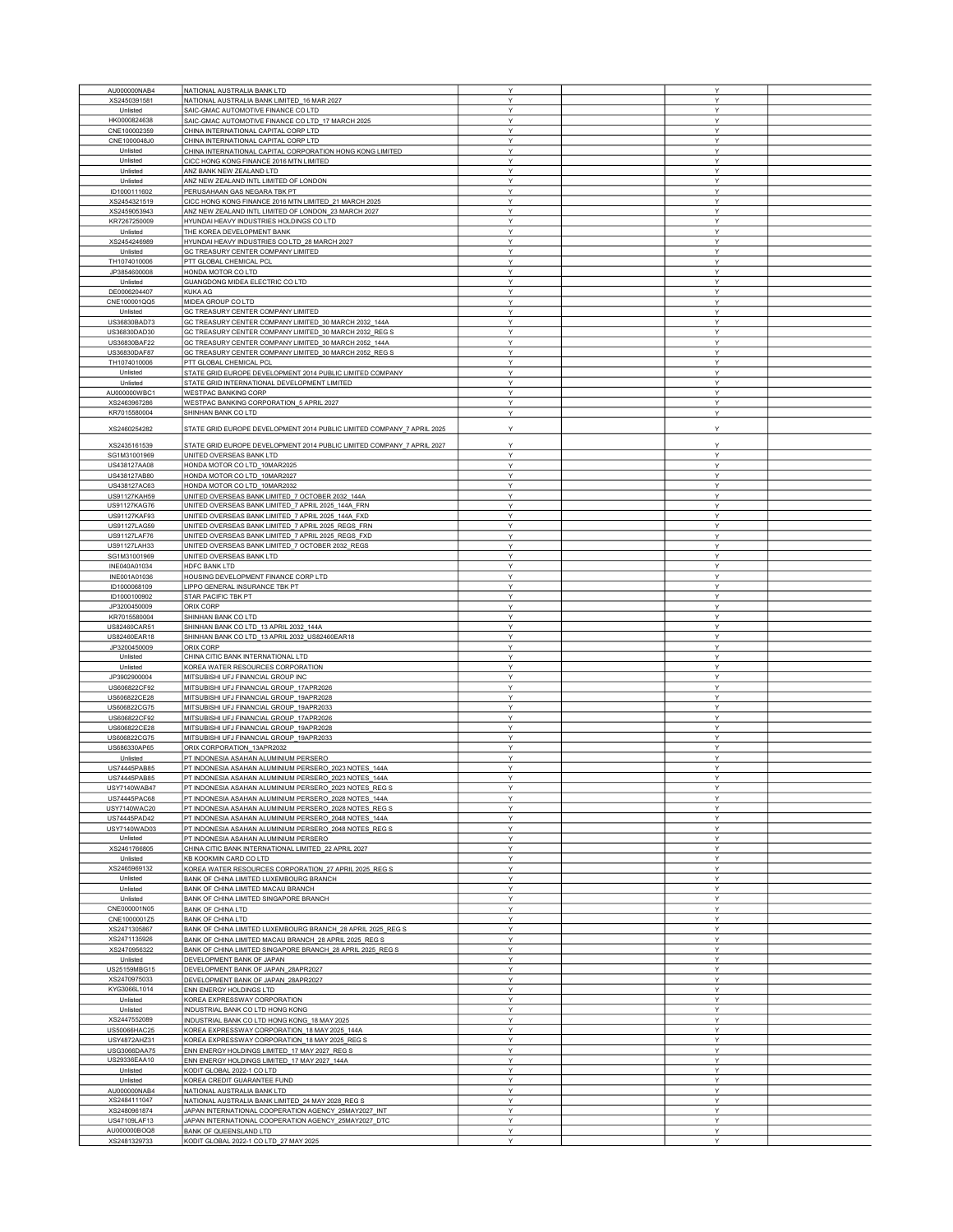| Unlisted            | INDUSTRIAL AND COMMERCIAL BANK OF CHINA LIMITED LONDON BRANCH          | Y            |              | Y |  |
|---------------------|------------------------------------------------------------------------|--------------|--------------|---|--|
|                     |                                                                        |              |              |   |  |
| CNE1000003G1        | INDUSTRIAL & COMMERCIAL BANK OF CHINA LTD                              | Υ            |              | Y |  |
| CNE000001P37        | INDUSTRIAL & COMMERCIAL BANK OF CHINA LTD                              | Υ            |              | Υ |  |
| AU000000MQG1        | MACQUARIE GROUP LTD                                                    | Υ            |              | Υ |  |
|                     | INDUSTRIAL AND COMMERCIAL BANK OF CHINA LIMITED LONDON BRANCH 1 JUNE   |              |              |   |  |
| XS2446008083        | 2025                                                                   | Y            |              | Υ |  |
| XS2487052727        | MACQUARIE GROUP LTD_31 MAY 2029                                        | Y            |              | Y |  |
|                     |                                                                        |              |              |   |  |
| ID1000128200        | BANK MASPION INDONESIA TBK PT                                          | Υ            |              | Y |  |
| TH0016010009        | KASIKORNBANK PCL                                                       | Υ            |              | Υ |  |
| XS2473375124        | KB KOOKMIN CARD CO LTD_JUNE 9 2025                                     | Υ            |              | Υ |  |
| XS2489398185        | BANK OF QUEENSLAND LTD_9 JUNE 2027                                     | Y            |              | Y |  |
|                     |                                                                        |              |              |   |  |
| Unlisted            | BANK OF CHINA LIMITED FRANKFURT BRANCH                                 | Υ            |              | Υ |  |
| CNE1000001Z5        | <b>BANK OF CHINA LTD</b>                                               | Y            |              | Y |  |
| CNE000001N05        | <b>BANK OF CHINA LTD</b>                                               | Υ            |              | Y |  |
|                     |                                                                        |              |              |   |  |
| JP3902900004        | MITSUBISHI UFJ FINANCIAL GROUP INC                                     | Y            |              | Y |  |
| XS2489982293        | MITSUBISHI UFJ FINANCIAL GROUP INC_15JUN2032                           | Υ            |              | Υ |  |
| KR7060000007        | <b>KOOKMIN BANK</b>                                                    | Υ            |              | Υ |  |
| XS2488807244        |                                                                        | Υ            |              | Υ |  |
|                     | KOOKMIN BANK_27 JANUARY 2026                                           |              |              |   |  |
| Unlisted            | <b>GS CALTEX CORPORATION</b>                                           | Y            |              | Y |  |
| USY29011DD52        | GS CALTEX CORPORATION_5 JANUARY 2026_REG S                             | Y            |              | Υ |  |
| US36294BAK08        | GS CALTEX CORPORATION_5 JULY 2022_144A                                 | Υ            |              | Y |  |
|                     |                                                                        |              |              |   |  |
| US66980Q2A49        | <b>BOC AVIATION LIMITED</b>                                            | Υ            | Y            | Y |  |
| XS2240971742        | COUNTRY GARDEN HOLDINGS COMPANY LIMITED                                | Υ            | Υ            | Υ |  |
| USY2700RAA06        | <b>GENTING MALAYSIA BERHAD</b>                                         | Y            | Y            | Υ |  |
| XS2331603774        | REDCO PROPERTIES GROUP LIMITED                                         | Y            | Y            | Y |  |
|                     |                                                                        |              |              |   |  |
| XS2329146539        | MACQUARIE BANK LIMITED                                                 | Υ            | Y            | Y |  |
| US91127LAD29        | UNITED OVERSEAS BANK LIMITED                                           | Y            | Υ            | Υ |  |
| US91127LAE02        | UNITED OVERSEAS BANK LIMITED                                           | Υ            | Υ            | Υ |  |
| XS2338042828        | HYUNDAI MOTOR COMPANY                                                  | Υ            | Υ            | Υ |  |
|                     |                                                                        |              |              |   |  |
| XS2325566847        | KOREA RESOURCES CORPORATION                                            | Υ            | Υ            | Υ |  |
| US82460CAQ78        | SHINHAN BANK                                                           | Υ            | Υ            | Υ |  |
| XS2334361271        | REPUBLIC OF THE PHILIPPINES                                            | Y            | Y            | Y |  |
| XS2334361354        | REPUBLIC OF THE PHILIPPINES                                            | Y            | Y            | Y |  |
|                     |                                                                        |              |              |   |  |
| XS2334361511        | REPUBLIC OF THE PHILIPPINES                                            | Υ            | Υ            | Υ |  |
| XS2334572562        | Bank of China Luxemburg Branch                                         | Υ            | Υ            | Υ |  |
| XS2332559470        | Bank of China Luxemburg Branch                                         | Y            | Y            | Y |  |
|                     | MIZUHO FINANCIAL GROUP, INC                                            | Υ            | Y            | Υ |  |
| XS2329143510        |                                                                        |              |              |   |  |
| XS2329144591        | MIZUHO FINANCIAL GROUP, INC.                                           | Y            | Υ            | Υ |  |
| NO0010981939        | SEASPAN CORPORATION                                                    | Y            | Y            | Y |  |
| US66980Q2B22        | BOC AVIATION (USA) CORPORATION                                         | Y            | Υ            | Y |  |
|                     |                                                                        |              |              |   |  |
| MO000A3KNNJ8        | CHAMPION PATH HOLDINGS LIMITED                                         | Υ            | Y            | Υ |  |
| USG3065HAB71        | ENN CLEAN ENERGY INTERNATIONAL INVESTMENT LIMITED                      | Υ            | Υ            | Υ |  |
| XS2343772724        | ASB FINANCE LIMITED                                                    | $\checkmark$ | $\checkmark$ | Y |  |
| XS2342206591        | WESTPAC BANKING CORPORATION                                            | Y            | Υ            | Y |  |
|                     |                                                                        |              |              |   |  |
| <b>USY7749XAY77</b> | <b>SHINHAN BANK</b>                                                    | Υ            | Υ            | Y |  |
| XS2337501071        | Agricultural Bank of China London Branch                               | Y            | Y            | Y |  |
| XS2349739248        | CSCIF Asia Ltd                                                         | Υ            | Υ            | Υ |  |
|                     |                                                                        |              |              |   |  |
| XS2340538680        | CHINA RAILWAY CONSTRUCTION CORPORATION LIMITED                         | Υ            | Υ            | Υ |  |
| XS2340539142        | CHINA RAILWAY CONSTRUCTION CORPORATION LIMITED                         | Y            | Y            | Y |  |
| XS2320779213        | CHINA WATER AFFAIRS GROUP LIMITED                                      | Y            | Y            | Y |  |
| XS2339960093        | COASTAL EMERALD LIMITED                                                | Y            | Y            | Υ |  |
|                     |                                                                        |              |              |   |  |
| XS2343850033        | MACQUARIE GROUP LIMITED                                                | Y            | Υ            | Y |  |
| XS2345845882        | UNITED OVERSEAS BANK LIMITED                                           | Υ            | Υ            | Υ |  |
| QS000807B2F4        | SAIC-GMAC AUTOMOTIVE FINANCE COMPANY LIMITED                           | Υ            | Υ            | Υ |  |
|                     |                                                                        | Υ            | Y            | Υ |  |
| XS2352275171        | SUMITOMO CORPORATION                                                   |              |              |   |  |
| XS2349788377        | MITSUBISHI UFJ FINANCIAL GROUP, INC                                    | Υ            | Υ            | Υ |  |
| XS2349343090        | ASCENDAS REAL ESTATE INVESTMENT TRUST                                  | Y            | Υ            | Υ |  |
| XS2350621517        | TML HOLDINGS PTE. LTD.                                                 | Υ            | Υ            | Υ |  |
|                     |                                                                        |              |              |   |  |
| XS2346158822        | ZHENRO PROPERTIES GROUP LIMITED                                        | Υ            | Υ            | Υ |  |
| AU3CB0281046        | WESFARMERS LIMITED                                                     | Υ            | Υ            | Υ |  |
| AU3CB0281053        | WESFARMERS LIMITED                                                     | Y            | Y            | Y |  |
| XS2351032227        | WORLEY US FINANCE SUB LIMITED                                          | Υ            | Y            | Υ |  |
|                     |                                                                        |              |              |   |  |
| XS2353483733        | BANK OF NEW ZEALAND                                                    | Y            | Υ            | Y |  |
| USY52758AE20        | LG CHEM LTD                                                            | Y            | Y            | Y |  |
| USY52758AF94        | LG CHEM LTD                                                            | Y            | Υ            | Y |  |
|                     |                                                                        |              |              |   |  |
| QS000806WF82        | BMW AUTOMOTIVE FINANCE (CHINA) CO., LTD                                | Y            | Y            | Y |  |
| QS0008077PS6        | DONGFENG PEUGEOT CITROEN AUTO FINANCE COMPANY LTD.                     | Υ            | Υ            | Υ |  |
| QS000807CYE9        | GENIUS AUTO FINANCE CO., LTD.                                          | Y            | v            | Y |  |
| QS0008077P81        | HERALD INTERNATIONAL FINANCIAL LEASING CO.,LTD                         | Y            | Y            | Y |  |
|                     |                                                                        |              |              |   |  |
| QS0008077W82        | HOME CREDIT CONSUMER FINANCE CO., LTD.                                 |              |              |   |  |
| XS2332559637        | <b>BANK OF CHINA LIMITED</b>                                           | Y            | Υ            | Y |  |
|                     |                                                                        |              |              |   |  |
| XS2332559553        | BANK OF CHINA LIMITED ZWEIGNIEDERLASSUNG FRANKFURT AM MAIN FRANKFURT B | Y            | Y            | Y |  |
| XS2122900330        | VENA ENERGY CAPITAL PTE. LTD.                                          | Y            | Y            | Y |  |
| USU9841MAA00        | WIPRO IT SERVICES, LLC                                                 | Υ            | Υ            | Υ |  |
| XS2360589217        | NATIONAL AUSTRALIA BANK LIMITED                                        | Y            | Υ            | Y |  |
|                     |                                                                        |              |              |   |  |
| XS2355599353        | KOREA HOUSING FINANCE CORPORATION                                      | Υ            | Υ            | Υ |  |
| US606822BW35        | MITSUBISHI UFJ FINANCIAL GROUP, INC.                                   | Υ            | Υ            | Υ |  |
| XS2359944704        | MINMETALS LAND LIMITED                                                 | Y            | Y            | Υ |  |
| US455780CW44        | REPUBLIC OF INDONESIA                                                  | Υ            | Υ            | Υ |  |
| US455780CX27        | REPUBLIC OF INDONESIA                                                  | Y            | Υ            | Υ |  |
| US455780CY00        | REPUBLIC OF INDONESIA                                                  |              |              |   |  |
|                     |                                                                        | Υ            | Υ            | Υ |  |
| XS2366690332        | REPUBLIC OF INDONESIA                                                  | Υ            | Υ            | Υ |  |
| USY75638AF67        | SEASPAN CORPORATION                                                    | Υ            | Υ            | Υ |  |
| QS000807D4E1        | BMW AUTOMOTIVE FINANCE (CHINA) CO., LTD                                | Y            | Y            | Υ |  |
|                     |                                                                        |              |              |   |  |
| XS2356271168        | BCEG (HONGKONG) COMPANY LIMITED                                        | Υ            | Υ            | Υ |  |
| XS2349273701        | AGRICULTURAL BANK OF CHINA LIMITED                                     | Υ            | Υ            | Υ |  |
| XS2364590716        | SOAR WISE LIMITED                                                      | Y            | Y            | Y |  |
| XS2369293969        | Bank of China Limited, London Branch                                   | Υ            | Υ            | Υ |  |
|                     |                                                                        |              |              |   |  |
| XS2368038050        | LAI SUN MTN LIMITED                                                    | Υ            | Υ            | Υ |  |
| HK0000745213        | THE HONG KONG MORTGAGE CORPORATION LIMITED                             | Υ            | Υ            | Υ |  |
| XS2377379461        | JAPAN FINANCE ORGANIZATION FOR MUNICIPALITIES                          | Y            | Y            | Y |  |
| XS2382274376        | AGILE GROUP HOLDINGS LIMITED                                           | Y            | Υ            | Y |  |
|                     |                                                                        |              |              |   |  |
| USY3119PFH74        | HDFC BANK LIMITED                                                      | Υ            | Υ            | Υ |  |
| USY3119PFH74        | HDFC BANK LIMITED                                                      | Y            | Υ            | Y |  |
| HK0000758117        | THE HONG KONG MORTGAGE CORPORATION LIMITED                             | Υ            | Y            | Υ |  |
| HK0000758372        | THE HONG KONG MORTGAGE CORPORATION LIMITED                             | Υ            | Υ            | Υ |  |
|                     |                                                                        |              |              |   |  |
| XS2385120857        | EAST JAPAN RAILWAY COMPANY                                             | Υ            | Y            | Υ |  |
| XS2385121582        | EAST JAPAN RAILWAY COMPANY                                             | Y            | Υ            | Y |  |
| XS2385121749        | EAST JAPAN RAILWAY COMPANY                                             | Y            | Υ            | Y |  |
| JP228000BM99        | HYOGO PREFECTURE                                                       | Y            | Υ            | Y |  |
|                     |                                                                        |              |              |   |  |
| JP2120001M95        | CHIBA PREFECTURAL GOVERNMENT                                           | Υ            | Υ            | Υ |  |
| JP372155AM99        | DEVELOPMENT BANK OF JAPAN INC.                                         | Υ            | Υ            | Υ |  |
| XS2382951148        | DEVELOPMENT BANK OF JAPAN INC.                                         | Y            | Y            | Y |  |
| XS2385120857        | EAST JAPAN RAILWAY COMPANY                                             | Υ            | Υ            | Υ |  |
| XS2385121582        | EAST JAPAN RAILWAY COMPANY                                             | Y            | Υ            | Υ |  |
|                     |                                                                        |              |              |   |  |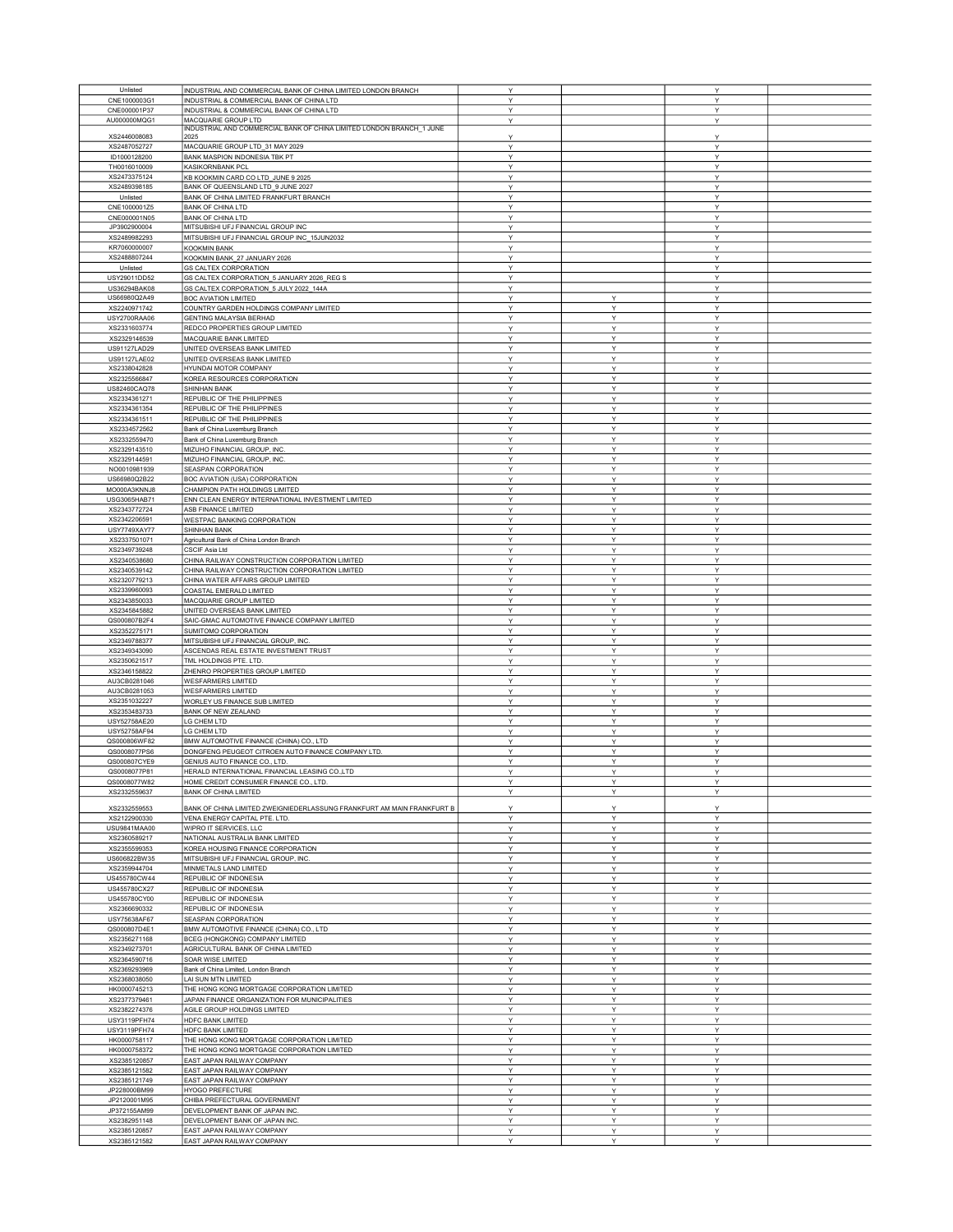| XS2385121749        | EAST JAPAN RAILWAY COMPANY                               | Υ | Υ | Y |  |
|---------------------|----------------------------------------------------------|---|---|---|--|
| JP2340001M99        | HIROSHIMA PREFECTURE                                     | Y | Y | Y |  |
| JP2010001M98        | HOKKAIDO GOVERNMENT                                      | Υ | Υ | Υ |  |
| JP339170BM98        | JAPAN HOUSING FINANCE AGENCY                             | Y | Υ | Υ |  |
| JP339170BM98        | JAPAN HOUSING FINANCE AGENCY                             | Y | Y | Y |  |
|                     |                                                          |   |   |   |  |
| JP2140001M93        | KANAGAWA PREFECTURAL GOVERNMENT                          | Ŷ | Υ | Υ |  |
| JP2990001M91        | MAJOR JOINT LOCAL BOND                                   | Υ | Υ | Y |  |
| JP2270002M97        | OSAKA PREFECTURAL GOVERNMENT                             | Y | Y | Y |  |
| JP2110001M96        | SAITAMA PREFECTURE                                       | Υ | Υ | Υ |  |
| JP2220001M93        | SHIZUOKA PREFECTURE                                      | Υ | Υ | Υ |  |
|                     |                                                          |   |   |   |  |
| USY1009XAA73        | AXIS BANK LIMITED                                        | Υ | Υ | Υ |  |
| XS2369276014        | CRCC HEAN LIMITED                                        | Υ | Υ | Υ |  |
| XS2382904063        | LAI SUN MTN LIMITED                                      | Υ | Υ | Υ |  |
| <b>USG7801RAH24</b> | SANDS CHINA LTD.                                         | Y | Υ | Υ |  |
|                     |                                                          |   |   |   |  |
| XS2390510654        | MACQUARIE GROUP LIMITED                                  | Υ | Υ | Y |  |
| XS2388390507        | WESTPAC BANKING CORPORATION                              | Υ | Υ | Υ |  |
| XS2388390689        | WESTPAC BANKING CORPORATION                              | Υ | Υ | Υ |  |
| XS2384274440        | WOOLWORTHS GROUP LIMITED                                 | Υ | Y | Y |  |
|                     |                                                          |   |   |   |  |
| XS2356311139        | AIA INTERNATIONAL LIMITED                                | Y | Υ | Y |  |
| XS2380541685        | CHINA DEVELOPMENT BANK HONG KONG BRANCH                  | Υ | Υ | Y |  |
| HK0000758430        | MALAYAN BANKING BERHAD                                   | Υ | Υ | Y |  |
|                     |                                                          |   |   |   |  |
| HK0000758364        | THE HONG KONG MORTGAGE CORPORATION LIMITED               | Υ | Y | Υ |  |
| XS2380541685        | China Development Bank Hong Kong Branch                  | Υ | Υ | Υ |  |
| XS2356311139        | AIA                                                      | Υ | Y | Υ |  |
| XS2373796320        | <b>CMB Financial Leasing</b>                             | Υ | Υ | Υ |  |
|                     |                                                          |   |   |   |  |
| XS2373796593        | <b>CMB Financial Leasing</b>                             | Υ | Υ | Y |  |
| XS2373796676        | <b>CMB Financial Leasing</b>                             | Υ | Υ | Y |  |
| XS2388372273        | Bank of China Sydney Branch                              | Υ | Υ | Υ |  |
| HK0000777810        | Bank of China Macau Branch                               | Y | Υ | Υ |  |
|                     |                                                          |   |   |   |  |
| Unlisted            | China Grand Automotive Services Group                    | Y | Y | Y |  |
| JP2280001M48        | <b>HYOGO PREFECTURE</b>                                  | Υ | Υ | Υ |  |
| JP2280001M48        | HYOGO PREFECTURE                                         | Υ | Υ | Y |  |
| JP376260AM68        | NOMURA HOLDINGS, INC.                                    | Y | Y | Y |  |
|                     |                                                          |   |   |   |  |
| XS2341140932        | SHINHAN CARD CO., LTD.                                   | Υ | Y | Y |  |
| JP2230002M75        | AICHI PREFECTURE                                         | Υ | Υ | Υ |  |
| JP2120001M79        | CHIBA PREFECTURAL GOVERNMENT                             | Υ | Υ | Υ |  |
|                     | <b>CITY OF KAWASAKI</b>                                  |   |   |   |  |
| JP2141301M72        |                                                          | Υ | Υ | Υ |  |
| JP2011001M70        | CITY OF SAPPORO                                          | Υ | Υ | Υ |  |
| JP378360AM71        | EAST JAPAN RAILWAY COMPANY                               | Y | Υ | Υ |  |
| JP2340001M73        | HIROSHIMA PREFECTURE                                     | Υ | Υ | Υ |  |
|                     | HOKKAIDO GOVERNMENT                                      |   |   |   |  |
| JP2010001M72        |                                                          | Υ | Υ | Υ |  |
| JP2140001M77        | KANAGAWA PREFECTURAL GOVERNMENT                          | Υ | Υ | Υ |  |
| JP2430001M72        | KUMAMOTO PREFECTURE                                      | Υ | Y | Υ |  |
| JP2040001M79        | <b>MIYAGI PREFECTURE</b>                                 | Y | Υ | Y |  |
|                     |                                                          |   |   |   |  |
| JP2270001M72        | OSAKA PREFECTURAL GOVERNMENT                             | Υ | Υ | Y |  |
| JP2270002M71        | OSAKA PREFECTURAL GOVERNMENT                             | Υ | Y | Y |  |
| JP2110001M70        | SAITAMA PREFECTURE                                       | Υ | Υ | Υ |  |
|                     |                                                          |   |   |   |  |
| JP2110002M79        | SAITAMA PREFECTURE                                       | Υ | Υ | Υ |  |
| JP2220002M76        | SHIZUOKA PREFECTURE                                      | Y | Y | Y |  |
| JP340500EM78        | SUMITOMO MITSUI TRUST BANK, LIMITED                      | Υ | Υ | Υ |  |
| JP2230001M76        | AICHI PREFECTURE                                         | Υ | Υ | Y |  |
|                     |                                                          |   |   |   |  |
| JP351265BM73        | JAPAN FINANCE ORGANIZATION FOR MUNICIPALITIES            | Υ | Υ | Υ |  |
| JP2990001M75        | MAJOR JOINT LOCAL BOND                                   | Υ | Υ | Υ |  |
| US65535HAW97        | NOMURA HOLDINGS, INC.                                    | Υ | Υ | Υ |  |
| US65535HAX70        | NOMURA HOLDINGS, INC.                                    | Y | Y | Y |  |
|                     |                                                          |   |   |   |  |
| US65535HAY53        | NOMURA HOLDINGS, INC.                                    | Υ | Υ | Υ |  |
| JP2130002M77        | TOKYO METROPOLITAN GOVERNMENT                            | Υ | Υ | Y |  |
| JP2130003M76        | TOKYO METROPOLITAN GOVERNMENT                            | Y | Y | Y |  |
| US50066CAQ24        | KOREA GAS CORPORATION                                    | Y | Y | Y |  |
|                     |                                                          |   |   |   |  |
| US50066CAR07        | KOREA GAS CORPORATION                                    | Υ | Υ | Υ |  |
| XS2357433536        | <b>KT CORPORATION</b>                                    | Υ | Υ | Υ |  |
| XS2363709762        | KOREA INVESTMENT & SECURITIES CO., LTD                   | Υ | Y | Υ |  |
| XS2363709929        | KOREA INVESTMENT & SECURITIES CO., LTD.                  | Υ | Υ | Y |  |
|                     |                                                          |   |   |   |  |
| JP351265AM82        | JAPAN FINANCE ORGANIZATION FOR MUNICIPALITIES            | Υ | Υ | Y |  |
| JP2130001M86        | TOKYO METROPOLITAN GOVERNMENT                            | Y | Υ | Y |  |
| JP351265AM90        | JAPAN FINANCE ORGANIZATION FOR MUNICIPALITIES            | Y | Y | Y |  |
| US86562MCK45        | SUMITOMO MITSUI FINANCIAL GROUP, INC.                    | Υ | Υ | Υ |  |
| US86563VAW90        | SUMITOMO MITSUI TRUST BANK, LIMITED                      | Y | Ý | Y |  |
|                     |                                                          |   |   |   |  |
| US86563VAX73        | SUMITOMO MITSUI TRUST BANK, LIMITED                      | Ÿ | Ÿ | Y |  |
| US86563VAY56        | SUMITOMO MITSUI TRUST BANK, LIMITED                      | Y | Y | Y |  |
| XS2383328932        | ADANI GREEN ENERGY LIMITED                               | Υ | Y | Y |  |
|                     |                                                          |   |   |   |  |
| USY44680RW11        | JSW STEEL LIMITED                                        | Υ | Υ | Υ |  |
| XS2391430837        | AUSGRID FINANCE PTY LTD                                  | Υ | Υ | Y |  |
| XS2393323667        | COMPUTERSHARE US INC.                                    | Y | Y | Y |  |
| XS2381560411        | ASB FINANCE LIMITED                                      | Υ | Υ | Υ |  |
| XS2387450476        | UNITED OVERSEAS BANK LIMITED                             | Υ | Υ | Υ |  |
| JP2230002MA7        | AICHI PREFECTURE                                         |   |   |   |  |
|                     |                                                          | Υ | Υ | Υ |  |
| JP2141301MA1        | <b>CITY OF KAWASAKI</b>                                  | Υ |   | Y |  |
| JP2011001MA4        | CITY OF SAPPORO                                          |   | Υ |   |  |
| JP2010001MA5        |                                                          | Υ | Υ | Υ |  |
|                     |                                                          |   |   |   |  |
| JP339170EMA4        | HOKKAIDO GOVERNMENT                                      | Υ | Y | Y |  |
|                     | JAPAN HOUSING FINANCE AGENCY                             | Υ | Υ | Υ |  |
| JP339170EMA4        | JAPAN HOUSING FINANCE AGENCY                             | Υ | Υ | Υ |  |
| JP2140001MA8        |                                                          | Y | Y | Y |  |
|                     | KANAGAWA PREFECTURAL GOVERNMENT                          |   |   |   |  |
| JP2430001MA7        | KUMAMOTO PREFECTURE                                      | Υ | Y | Y |  |
| JP2990001MA9        | MAJOR JOINT LOCAL BOND                                   | Y | Y | Υ |  |
| US606822CB88        | MITSUBISHI UFJ FINANCIAL GROUP, INC.                     | Υ | Υ | Υ |  |
| JP2040001MA9        | MIYAGI PREFECTURE                                        | Y | Y | Y |  |
|                     |                                                          |   |   |   |  |
| JP2270001MA0        | OSAKA PREFECTURAL GOVERNMENT                             | Υ | Υ | Υ |  |
| JP2270002MA8        | OSAKA PREFECTURAL GOVERNMENT                             | Υ | Υ | Y |  |
| JP2110001MA4        | SAITAMA PREFECTURE                                       | Υ | Υ | Υ |  |
| JP2220001MA1        | SHIZUOKA PREFECTURE                                      | Y | Y | Y |  |
|                     |                                                          |   |   |   |  |
| XS2395267052        | SUMITOMO MITSUI TRUST BANK, LIMITED                      | Υ | Υ | Υ |  |
| JP2130001MA0        | TOKYO METROPOLITAN GOVERNMENT                            | Υ | Y | Y |  |
| USV1541CAA19        | CA MAGNUM HOLDINGS                                       | Υ | Υ | Y |  |
| XS2390472624        | PT TOWER BERSAMA INFRASTRUCTURE TBK                      | Υ | Υ | Y |  |
|                     |                                                          |   |   |   |  |
| XS2399154181        | <b>WESFARMERS LIMITED</b>                                | Y | Υ | Y |  |
| XS2397077426        | COMMONWEALTH BANK OF AUSTRALIA                           | Υ | Υ | Υ |  |
| XS2401439174        | DBS BANK LTD.                                            | Υ | Υ | Y |  |
| USY4S96CVW07        | <b>KEB HANA BANK</b>                                     | Y | Y | Y |  |
|                     |                                                          |   |   |   |  |
| US30217G2C30        | THE EXPORT-IMPORT BANK OF KOREA                          | Υ | Υ | Υ |  |
| QS000807F9E8        | BEIJING HYUNDAI AUTO FINANCE CO. LTD.                    | Υ | Υ | Υ |  |
| QS000807FKQ5        | GENIUS AUTO FINANCE CO., LTD.                            | Y | Υ | Y |  |
| QS000807DOU4        | MERCEDES-BENZ LEASING CO., LTD.                          | Υ | Y | Y |  |
| XS2381043350        | Industrial and Commercial Bank of China Hong Kong Branch | Υ | Υ | Υ |  |
| XS2384533563        | Industrial and Commercial Bank of China London Branch    | Y | Y | Y |  |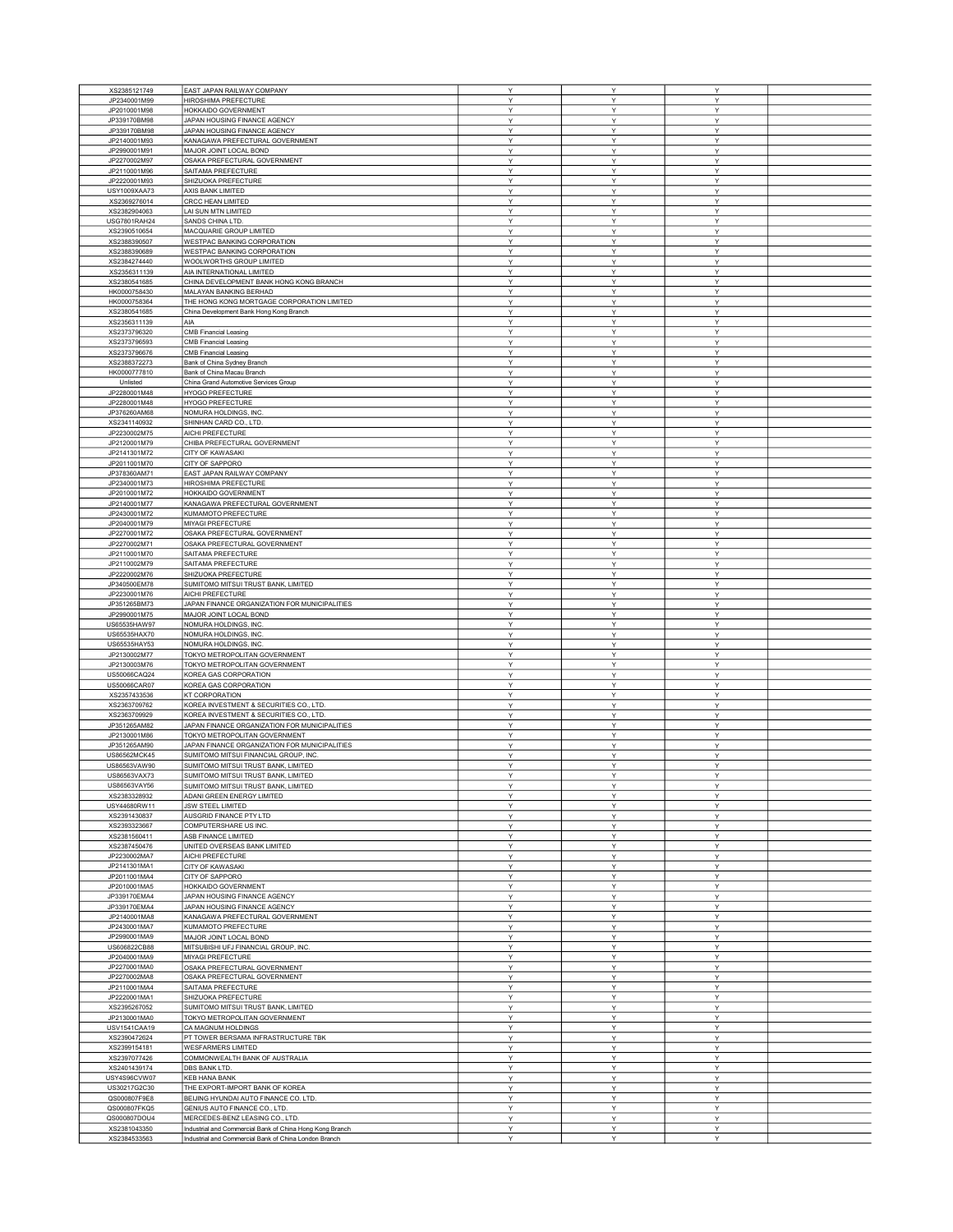| XS2341140932                 | SHINHAN CARD CO LTD_23JUN2026                                | Υ | Υ | Y |  |
|------------------------------|--------------------------------------------------------------|---|---|---|--|
| Unlisted                     | Ford Automotive Finance (China) Limited                      | Υ | Υ | Υ |  |
| XS2245488262                 | FANTASIA HOLDINGS GROUP CO., LIMITED                         | Υ | Υ | Y |  |
| XS2245488262                 | FANTASIA HOLDINGS GROUP CO., LIMITED                         | Υ | Υ | Υ |  |
| QS00080776R7                 | ICBC FINANCIAL LEASING CO., LTD                              | Υ | Υ | Υ |  |
| XS2331604079                 | CHINA CONSTRUCTION BANK CORPORATION LUXEMBOURG BRANCH        | Y | Y | Y |  |
| XS2361253862                 | SOFTBANK GROUP CORP                                          | Υ | Υ | Υ |  |
| QS000807DIV4                 | ICBC FINANCIAL LEASING CO., LTD                              | Υ | Υ | Υ |  |
| XS2359947715                 | SHANGHAI PUDONG DEVELOPMENT BANK CO., LTD., HONG KONG BRANCH | Y | Υ | Y |  |
|                              | SUMMIT DIGITEL INFRASTRUCTURE PRIVATE LIMITED                | Υ | Y | Y |  |
| USY8190DAA55                 |                                                              | Y | Y | Υ |  |
| XS2369293886                 | <b>BANK OF CHINA LIMITED</b>                                 |   | Y |   |  |
| XS2379392397                 | CHINA MERCHANTS BANK CO., LTD                                | Υ |   | Υ |  |
| JP340500AMB5                 | SUMITOMO MITSUI TRUST BANK, LIMITED                          | Υ | Υ | Υ |  |
| XS2402393024                 | MALAYAN BANKING BERHAD                                       | Υ | Υ | Υ |  |
| JP2230002MB5                 | AICHI PREFECTURE                                             | Y | Y | Y |  |
| JP2100001MB4                 | <b>GUNMA PREFECTURE</b>                                      | Υ | Υ | Υ |  |
| JP2100002MB2                 | <b>GUNMA PREFECTURE</b>                                      | Υ | Υ | Υ |  |
| JP2340001MB4                 | HIROSHIMA PREFECTURE                                         | Υ | Υ | Υ |  |
| JP2010002MB1                 | HOKKAIDO GOVERNMENT                                          | Υ | Y | Y |  |
| JP2280001MB6                 | HYOGO PREFECTURE                                             | Υ | Υ | Y |  |
| JP351265CMB7                 | JAPAN FINANCE ORGANIZATION FOR MUNICIPALITIES                | Y | Υ | Υ |  |
| JP339170EMB2                 | JAPAN HOUSING FINANCE AGENCY                                 | Y | Y | Y |  |
| JP2140002MB4                 | KANAGAWA PREFECTURAL GOVERNMENT                              | Y | Y | Y |  |
| JP2990001MB7                 | MAJOR JOINT LOCAL BOND                                       | Υ | Υ | Υ |  |
| JP2270001MB8                 | OSAKA PREFECTURAL GOVERNMENT                                 | Υ | Y | Υ |  |
| JP2220002MB7                 | SHIZUOKA PREFECTURE                                          | Υ | Υ | Y |  |
| JP2130001MB8                 | TOKYO METROPOLITAN GOVERNMENT                                | Υ | Υ | Y |  |
| XS2368128554                 | CDBL FUNDING 1                                               | Υ | Υ | Y |  |
| QS000807GTF7                 | BYD AUTO FINANCE COMPANY LIMITED                             | Υ | Υ | Υ |  |
| QS000807GFY7                 | FORD AUTOMOTIVE FINANCE (CHINA) LIMITED                      | Y | Υ | Υ |  |
| QS000807FO16                 | MERCEDES-BENZ AUTO FINANCE LTD                               | Υ | Y | Υ |  |
|                              | CNCBINV 1 (BVI) LIMITED                                      | Υ | Υ | Υ |  |
| XS2400120650<br>XS2414815493 |                                                              |   | Y |   |  |
|                              | GUOTAI JUNAN INTERNATIONAL HOLDINGS LTD                      | Υ |   | Υ |  |
| XS2400120650                 | CNCB (Hong Kong) Investment Limited                          | Y | Y | Y |  |
| XS2331713011                 | CHINA CONSTRUCTION BANK CORPORATION                          | Υ | Y | Υ |  |
| XS2331713102                 | CHINA CONSTRUCTION BANK CORPORATION                          | Υ | Υ | Υ |  |
| XS2351320366                 | BANK OF COMMUNICATIONS FINANCIAL LEASING CO., LTD            | Y | Y | Y |  |
| XS2393768788                 | <b>KOOKMIN BANK</b>                                          | Υ | Υ | Υ |  |
| XS2388377827                 | KOREA HOUSING FINANCE CORPORATION                            | Υ | Υ | Υ |  |
| XS2397372850                 | THE EXPORT-IMPORT BANK OF KOREA                              | Y | Y | Y |  |
| JP372155AMB9                 | DEVELOPMENT BANK OF JAPAN INC.                               | Υ | Υ | Υ |  |
| JP2270002MB6                 | OSAKA PREFECTURAL GOVERNMENT                                 | Υ | Υ | Υ |  |
| XS2401992628                 | DONGFENG MOTOR (HONG KONG) INTERNATIONAL CO., LIMITED        | Υ | Υ | Υ |  |
| XS2414822192                 | CAGAMAS GLOBAL P.L.C.                                        | Υ | Y | Y |  |
| XS2416453392                 | CAGAMAS GLOBAL P.L.C.                                        | Υ | Υ | Y |  |
| XS2411311579                 | NTT FINANCE CORPORATION                                      | Υ | Υ | Y |  |
|                              | AICHI PREFECTURE                                             | Y | Y | Y |  |
| JP2230002MC3                 |                                                              |   |   |   |  |
| JP2120001MC8                 | CHIBA PREFECTURAL GOVERNMENT                                 | Y | Y | Y |  |
| JP2141301MC7                 | <b>CITY OF KAWASAKI</b>                                      | Υ | Υ | Υ |  |
| JP2401001MC8                 | CITY OF KITAKYUSHU                                           | Υ | Y | Υ |  |
| JP2011001MC0                 | CITY OF SAPPORO                                              | Υ | Υ | Y |  |
| JP2010001MC1                 | HOKKAIDO GOVERNMENT                                          | Υ | Υ | Y |  |
| JP351265AMC9                 | JAPAN FINANCE ORGANIZATION FOR MUNICIPALITIES                | Υ | Υ | Y |  |
| JP2140001MC4                 | KANAGAWA PREFECTURAL GOVERNMENT                              | Υ | Υ | Υ |  |
| JP2990001MC5                 | MAJOR JOINT LOCAL BOND                                       | Y | Υ | Υ |  |
| XS2411311579                 | NTT FINANCE CORPORATION                                      | Υ | Υ | Y |  |
| JP2270001MC6                 | OSAKA PREFECTURAL GOVERNMENT                                 | Υ | Υ | Υ |  |
| JP2270002MC4                 | OSAKA PREFECTURAL GOVERNMENT                                 | Υ | Y | Υ |  |
| JP2110001MC0                 | SAITAMA PREFECTURE                                           | Y | Υ | Y |  |
| JP2110002MC8                 | SAITAMA PREFECTURE                                           | Υ | Υ | Υ |  |
| JP2271401MC7                 | <b>SAKAI CITY</b>                                            | Υ | Υ | Υ |  |
| JP2130002MC4                 | TOKYO METROPOLITAN GOVERNMENT                                | Y | Y | Y |  |
| XS2396615481                 | CALC BONDS LIMITED                                           | Υ | Υ | Υ |  |
| JP329350AN18                 | JAPAN INTERNATIONAL COOPERATION AGENCY                       | Υ | Υ | Υ |  |
| JP340500FN19                 | SUMITOMO MITSUI TRUST BANK, LIMITED                          | Y | Y | Y |  |
| JP2230001N18                 | AICHI PREFECTURE                                             | Υ | Υ | Υ |  |
| JP2011001N12                 | CITY OF SAPPORO                                              | Y | Y | Y |  |
|                              | HIROSHIMA PREFECTURE                                         | Υ | Y | Υ |  |
| JP2340001N15<br>JP2010001N14 | HOKKAIDO GOVERNMENT                                          | v | v | v |  |
|                              |                                                              |   |   |   |  |
| JP351265AN16                 | JAPAN FINANCE ORGANIZATION FOR MUNICIPALITIES                | Υ |   | Y |  |
| JP351265WN10                 | JAPAN FINANCE ORGANIZATION FOR MUNICIPALITIES                | Y | Υ | Υ |  |
| JP2990001N17                 | MAJOR JOINT LOCAL BOND                                       | Y | Y | Y |  |
| US606822CC61                 | MITSUBISHI UFJ FINANCIAL GROUP, INC.                         | Y | Y | Υ |  |
| US65535HAZ29                 | NOMURA HOLDINGS, INC.                                        | Υ | Υ | Υ |  |
| US65535HBA68                 | NOMURA HOLDINGS, INC.                                        | Υ | Y | Υ |  |
| JP2270001N14                 | OSAKA PREFECTURAL GOVERNMENT                                 | Υ | Υ | Y |  |
| JP2270002N13                 | OSAKA PREFECTURAL GOVERNMENT                                 | Υ | Υ | Υ |  |
| JP2130001N10                 | TOKYO METROPOLITAN GOVERNMENT                                | Υ | Υ | Y |  |
| USY000AKAB30                 | AIRPORT AUTHORITY                                            | Υ | Υ | Υ |  |
| USY000AKAC13                 | AIRPORT AUTHORITY                                            | Y | Υ | Υ |  |
| USY000AKAD95                 | AIRPORT AUTHORITY                                            | Υ | Υ | Υ |  |
| USY000AKAE78                 | AIRPORT AUTHORITY                                            | Υ | Υ | Υ |  |
| USY72570AS69                 | RELIANCE INDUSTRIES LIMITED                                  | Y | Y | Y |  |
| XS2405871570                 | SINGAPORE AIRLINES LIMITED                                   | Υ | Y | Y |  |
| XS2430284930                 | TOYOTA FINANCE AUSTRALIA LIMITED                             | Υ | Υ | Υ |  |
| XS2430285077                 | TOYOTA FINANCE AUSTRALIA LIMITED                             | Υ | Υ | Y |  |
| XS2433206740                 | MACQUARIE GROUP LIMITED                                      | Y | Y | Y |  |
| US302154DL06                 | THE EXPORT-IMPORT BANK OF KOREA                              | Υ | Υ | Υ |  |
| US302154DM88                 | THE EXPORT-IMPORT BANK OF KOREA                              | Y | Υ | Υ |  |
| US302154DN61                 | THE EXPORT-IMPORT BANK OF KOREA                              | Y | Y | Y |  |
| XS2319959354                 | ICBC FINANCIAL LEASING CO., LTD                              | Υ | Υ | Y |  |
| XS2393949065                 | ICBC FINANCIAL LEASING CO., LTD                              | Υ | Υ | Υ |  |
| JP2011001N20                 | CITY OF SAPPORO                                              | Υ | Υ | Υ |  |
|                              |                                                              |   |   |   |  |
| JP2340001N23                 | HIROSHIMA PREFECTURE                                         | Υ | Υ | Υ |  |
| JP2270001N22                 | OSAKA PREFECTURAL GOVERNMENT                                 | Υ | Υ | Y |  |
| Unlisted                     | SAIC GMAC Automotive Finance Company Ltd                     | Υ | Υ | Υ |  |
| FR0014007LU4                 | <b>BNP Paribas</b>                                           | Y | Y | Y |  |
| FR0014007MN7                 | <b>BNP Paribas</b>                                           | Y | Y | Υ |  |
| USY3815NBE05                 | HYUNDAI CAPITAL SERVICES, INC.                               | Υ | Υ | Υ |  |
| USY3815NBF79                 | HYUNDAI CAPITAL SERVICES, INC                                | Υ | Y | Υ |  |
| US50066RAR75                 | KOREA NATIONAL OIL CORPORATION                               | Y | Υ | Y |  |
| US50066RAS58                 | KOREA NATIONAL OIL CORPORATION                               | Υ | Υ | Υ |  |
| US50066RAT32                 | KOREA NATIONAL OIL CORPORATION                               | Υ | Y | Y |  |
| XS2427995001                 | SHINHAN CARD CO., LTD.                                       | Υ | Υ | Υ |  |
| US98105GAL68                 | <b>WOORI BANK</b>                                            | Υ | Y | Υ |  |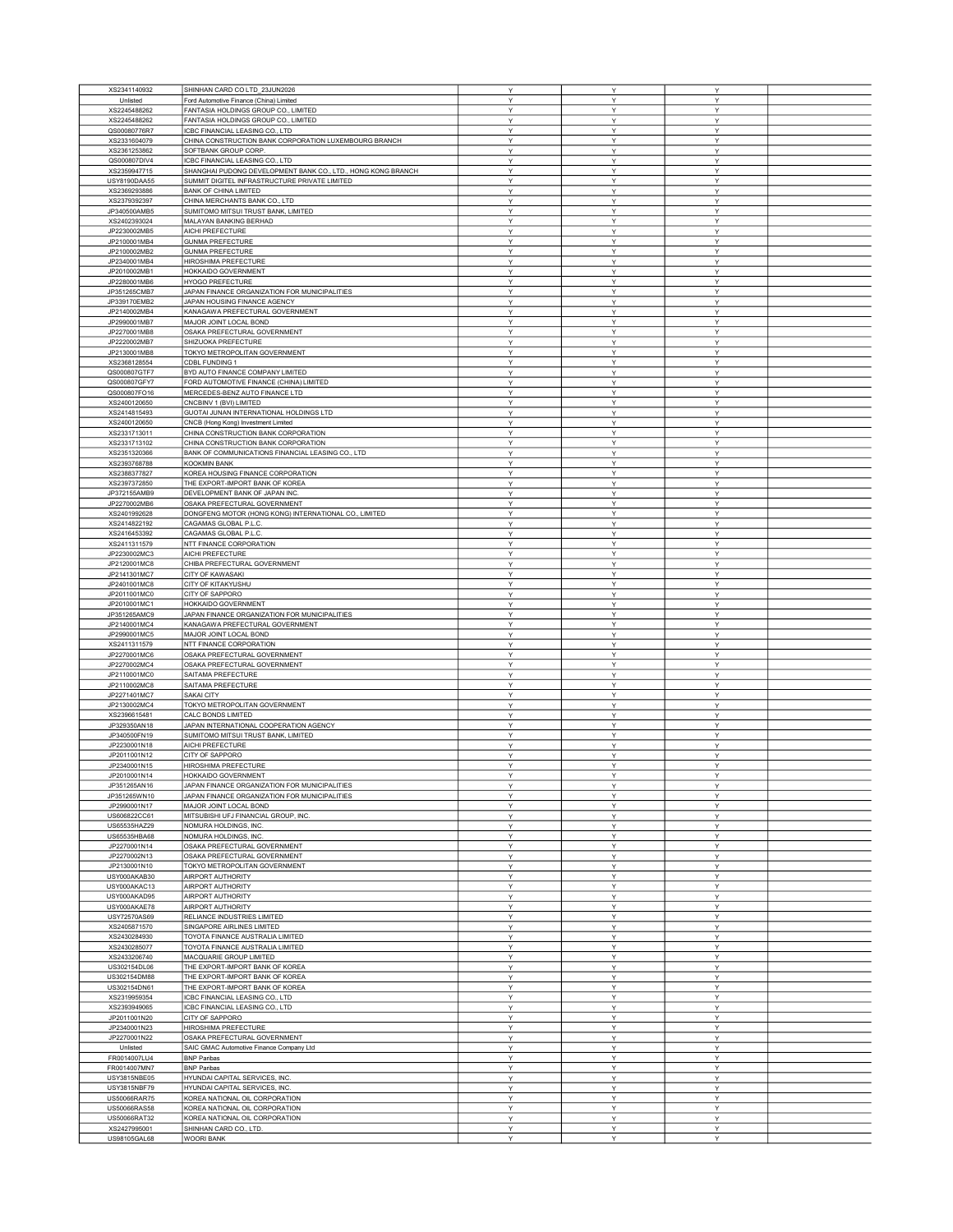| JP2120001N29                 |                                                                             |              |        |        |  |
|------------------------------|-----------------------------------------------------------------------------|--------------|--------|--------|--|
|                              | CHIBA PREFECTURAL GOVERNMENT                                                | Υ            | Υ      | Y      |  |
| JP2120002N28                 | CHIBA PREFECTURAL GOVERNMENT                                                | Υ            | Y      | Y      |  |
| JP2010002N21                 | HOKKAIDO GOVERNMENT                                                         | Υ            | Υ      | Υ      |  |
| JP351265AN24                 | JAPAN FINANCE ORGANIZATION FOR MUNICIPALITIES                               | Y            | Υ      | Υ      |  |
| JP339170BN22                 | JAPAN HOUSING FINANCE AGENCY                                                | Y            | Y      | Y      |  |
|                              |                                                                             |              |        |        |  |
| JP339170BN22                 | JAPAN HOUSING FINANCE AGENCY                                                | Y            | Υ      | Υ      |  |
| JP2990001N25                 | MAJOR JOINT LOCAL BOND                                                      | Υ            | Υ      | Y      |  |
| JP2270002N21                 | OSAKA PREFECTURAL GOVERNMENT                                                | Y            | Y      | Υ      |  |
| JP2130001N28                 | TOKYO METROPOLITAN GOVERNMENT                                               | Υ            | Υ      | Υ      |  |
|                              |                                                                             |              |        |        |  |
| XS2439108205                 | CITIC LIMITED                                                               | Y            | Υ      | Υ      |  |
| XS2446284783                 | COMMONWEALTH BANK OF AUSTRALIA                                              | Y            | Υ      | Υ      |  |
| US500630DQ87                 | THE KOREA DEVELOPMENT BANK                                                  | Y            | Υ      | Υ      |  |
| US500630DR60                 | THE KOREA DEVELOPMENT BANK                                                  | Υ            | Υ      | Υ      |  |
|                              |                                                                             |              |        |        |  |
| XS2432530983                 | Bank of China Hungarian Branch                                              | Υ            | Υ      | Υ      |  |
| XS2444444405                 | China Development Bank Hong Kong Branch                                     | Υ            | Υ      | Υ      |  |
| HK0000814779                 | China Development Bank Hong Kong Branch                                     | Υ            | Y      | Υ      |  |
|                              |                                                                             | Y            | Υ      | Υ      |  |
| XS2436799238                 | Agricultural Bank of China Hong Kong Branch                                 |              |        |        |  |
| XS2436799584                 | Agricultural Bank of China Hong Kong Branch                                 | Y            | Y      | Y      |  |
| HK0000814290                 | Agricultural Bank of China Hong Kong Branch                                 | Υ            | Ý      | Y      |  |
| XS2451854991                 | Bank of China Sydney Branch                                                 | Υ            | Υ      | Y      |  |
|                              |                                                                             |              |        |        |  |
| Unlisted                     | BMW Automotive Finance (China) Co., Ltd.                                    | Y            | Υ      | Y      |  |
| Unlisted                     | Tianjin Great Wall Binyin Automotive Finance Co., Ltd.                      | Υ            | Y      | Υ      |  |
| XS2454321519                 | China International Capital Corp Hong Kong Ltd                              | Y            | Υ      | Υ      |  |
| Unlisted                     | Beijing Jingdong Century Trade Co., Ltd                                     | Y            | Y      | Υ      |  |
|                              |                                                                             |              |        |        |  |
| Unlisted                     | NextEra Energy Capital Holdings, Inc.                                       | Υ            | Υ      | Υ      |  |
| JP2340001N31                 | HIROSHIMA PREFECTURE                                                        | Υ            | Υ      | Υ      |  |
| JP2220002N34                 | SHIZUOKA PREFECTURE                                                         | Υ            | Y      | Y      |  |
|                              |                                                                             |              |        |        |  |
| USY7140VAA80                 | PT SAKA ENERGI INDONESIA                                                    | Υ            | Υ      | Υ      |  |
| US438127AA08                 | HONDA MOTOR CO., LTD.                                                       | Y            | Υ      | Y      |  |
| US438127AB80                 | HONDA MOTOR CO., LTD.                                                       | Y            | Y      | Y      |  |
| US438127AC63                 | HONDA MOTOR CO., LTD.                                                       | Y            | Υ      | Υ      |  |
|                              | SUMITOMO MITSUI TRUST BANK, LIMITED                                         |              |        |        |  |
| US86563VAZ22                 |                                                                             | Υ            | Υ      | Y      |  |
| US86563VBA61                 | SUMITOMO MITSUI TRUST BANK, LIMITED                                         | Y            | Y      | Y      |  |
| JP2230001N34                 | AICHI PREFECTURE                                                            | Y            | Y      | Y      |  |
| JP2120001N37                 | CHIBA PREFECTURAL GOVERNMENT                                                | Υ            | Υ      | Υ      |  |
|                              |                                                                             |              |        |        |  |
| JP2010001N30                 | HOKKAIDO GOVERNMENT                                                         | Y            | Υ      | Υ      |  |
| JP351265AN32                 | JAPAN FINANCE ORGANIZATION FOR MUNICIPALITIES                               | Υ            | Υ      | Υ      |  |
| JP339170AN31                 | JAPAN HOUSING FINANCE AGENCY                                                | Υ            | Υ      | Υ      |  |
| JP339170AN31                 | JAPAN HOUSING FINANCE AGENCY                                                | Y            | Υ      | Υ      |  |
|                              |                                                                             |              |        |        |  |
| JP2990001N33                 | MAJOR JOINT LOCAL BOND                                                      | Υ            | Υ      | Y      |  |
| JP2270001N30                 | OSAKA PREFECTURAL GOVERNMENT                                                | Υ            | Y      | Υ      |  |
| JP2270002N39                 | OSAKA PREFECTURAL GOVERNMENT                                                | Υ            | Υ      | Υ      |  |
|                              |                                                                             |              |        |        |  |
| JP2220001N35                 | SHIZUOKA PREFECTURE                                                         | Υ            | Y      | Υ      |  |
| US86563VAZ22                 | SUMITOMO MITSUI TRUST BANK, LIMITED                                         | Υ            | Ý      | Y      |  |
| US86563VBA61                 | SUMITOMO MITSUI TRUST BANK, LIMITED                                         | Υ            | Υ      | Y      |  |
|                              |                                                                             |              |        |        |  |
| JP2130002N35                 | TOKYO METROPOLITAN GOVERNMENT                                               | Υ            | Υ      | Υ      |  |
| US36830DAD30                 | GC TREASURY CENTER COMPANY LIMITED                                          | Υ            | Y      | Υ      |  |
| US36830DAF87                 | GC TREASURY CENTER COMPANY LIMITED                                          | Υ            | Υ      | Y      |  |
| HK0000824638                 | SAIC-GMAC AUTOMOTIVE FINANCE COMPANY LIMITED                                | Y            | Y      | Y      |  |
|                              |                                                                             |              |        |        |  |
| XS2459053943                 | ANZ NEW ZEALAND (INT'L) LIMITED                                             | Υ            | Υ      | Υ      |  |
| XS2450391581                 | NATIONAL AUSTRALIA BANK LIMITED                                             | Υ            | Υ      | Y      |  |
| XS2456884746                 | UNITED OVERSEAS BANK LIMITED                                                | Υ            | Y      | Y      |  |
|                              |                                                                             | Υ            | Υ      | Υ      |  |
| XS2454246989                 | HYUNDAI HEAVY INDUSTRIES CO., LTD.                                          |              |        |        |  |
|                              |                                                                             |              |        |        |  |
| INE237A01028                 | KOTAK MAHINDRA BANK LIMITED                                                 | Y            | Υ      | Υ      |  |
|                              |                                                                             | Y            | Y      | Y      |  |
| INE062A01020                 | STATE BANK OF INDIA                                                         |              |        |        |  |
| INE238A01034                 | AXIS BANK LIMITED                                                           | Υ            | Υ      | Y      |  |
| INE095A01012                 | <b>INDUSIND BANK LIMITED</b>                                                | Υ            | Υ      | Υ      |  |
| TH6838010002                 | STAR PETROLEUM REFINING PUBLIC COMPANY LIMITED                              | Y            | Y      | Y      |  |
|                              |                                                                             |              | Y      | Y      |  |
| INE009A01021                 | <b>INFOSYS LIMITED</b>                                                      | Υ            |        |        |  |
| INE795G01014                 | HDFC LIFE INSURANCE COMPANY LIMITED                                         | Υ            | Υ      | Υ      |  |
| INE860A01027                 | HCL TECHNOLOGIES LIMITED                                                    | Υ            | Υ      | Υ      |  |
| TH0471010Y04                 | IRPC PUBLIC COMPANY LIMITED                                                 | Υ            | Y      | Y      |  |
| INE030A01027                 | HINDUSTAN UNILEVER LTD                                                      | Υ            | Y      | Υ      |  |
|                              |                                                                             |              |        |        |  |
| INE239A01016                 | NESTLE INDIA LIMITED                                                        | Υ            | Y      | Y      |  |
| INE123W01016                 | STATE BANK OF INDIA LIFE INSURANCE COMPANY LIMITED                          | Y            | Υ      | Y      |  |
| INE397D01024                 | BHARTI AIRTEL LIMITED                                                       | Υ            | Y      | Y      |  |
|                              |                                                                             | Υ            | Y      | Y      |  |
| INE029A01011                 | BHARAT PETROLEUM CORPORATION LIMITED                                        |              | Y      | Y      |  |
| INE102D01028                 | GODREJ CONSUMER PRODUCTS LIMITED                                            | Υ            |        |        |  |
| TH1074010006                 | PTT GLOBAL CHEMICAL PUBLIC COMPANY LIMITED                                  | $\checkmark$ | Ÿ      | Y      |  |
| TH0796010005                 | THAI OIL PUBLIC COMPANY LIMITED                                             | Y            | Y      | Y      |  |
| INE129A01019                 | GAIL (INDIA) LIMITED                                                        | Υ            | Y      | Y      |  |
|                              |                                                                             |              |        |        |  |
| INE094A01015                 | HINDUSTAN PETROLEUM CORPORATION LIMITED                                     | Y            | Y      | Υ      |  |
| TH1027010004                 | INDORAMA VENTURES PUBLIC COMPANY LIMITED                                    | Y            | Υ      | Y      |  |
| INE494B01023                 | TVS MOTOR COMPANY LIMITED                                                   | Y            | Y      | Y      |  |
| TH0420010Y01                 | BANGCHAK CORPORATION PUBLIC COMPANY LIMITED                                 | Υ            | Υ      | Υ      |  |
|                              |                                                                             |              |        |        |  |
| INE467B01029                 | TATA CONSULTANCY SERVICES LIMITED                                           | Υ            | Υ      | Υ      |  |
| INE256A01028                 | ZEE ENTERTAINMENT ENTERPRISES LIMITED                                       | Υ            | Y      | Y      |  |
| INE262H01013                 | PERSISTENT SYSTEMS LIMITED                                                  | Υ            | Υ      | Y      |  |
| TH0355A10Z04                 | PTT EXPLORATION AND PRODUCTION PUBLIC COMPANY LIMITED                       | Y            | Y      | Υ      |  |
|                              |                                                                             |              |        |        |  |
| INE356A01018                 | <b>MPHASIS LIMITED</b>                                                      | Y            | Y      | Y      |  |
| INE774D01024                 | MAHINDRA AND MAHINDRA FINANCIAL SERVICES LIMITED                            | Y            | Υ      | Υ      |  |
| INE075A01022                 | WIPRO LIMITED                                                               | Υ            | Υ      | Υ      |  |
| INE121J01017                 | BHARTI INFRATEL LIMITED                                                     | Y            | Y      | Y      |  |
|                              |                                                                             |              |        |        |  |
| TH6488010005                 | GLOBAL POWER SYNERGY PUBLIC COMPANY LIMITED                                 | Y            | Y      | Y      |  |
| INE002A01018                 | RELIANCE INDUSTRIES LIMITED SEZ FCY A/C                                     | Y            | Y      | Y      |  |
| INE196A01026                 | MARICO LIMITED                                                              | Y            | Υ      | Υ      |  |
|                              |                                                                             | Y            | Y      | Y      |  |
| INE585B01010                 | MARUTI SUZUKI INDIA LIMITED                                                 |              |        |        |  |
| TH0219010Z06                 | TIPCO ASPHALT PUBLIC COMPANY LIMITED                                        | Υ            | Υ      | Υ      |  |
| SG1S04926220                 | OVERSEA-CHINESE BANKING CORPORATION LIMITED                                 | Υ            | Υ      | Y      |  |
| ID1000096605                 | PT BANK NEGARA INDONESIA (PERSERO) TBK                                      | Y            | Υ      | Y      |  |
|                              |                                                                             |              |        |        |  |
| CNE1000002H1                 | CHINA CONSTRUCTION BANK CORPORATION                                         | Y            | Y      | Y      |  |
| HK0011000095                 | HANG SENG BANK, LIMITED                                                     | Y            | Υ      | Υ      |  |
| ID1000095003                 | PT BANK MANDIRI (PERSERO) TBK.                                              | Y            | Y      | Y      |  |
|                              |                                                                             |              |        |        |  |
| ID1000109507                 | PT BANK CENTRAL ASIA TBK                                                    | Υ            | Υ      | Υ      |  |
| CNE1000002M1                 | CHINA MERCHANTS BANK CO., LTD                                               | Υ            | Υ      | Υ      |  |
| ID1000118201                 | PT BANK RAKYAT INDONESIA (PERSERO) TBK                                      | Y            | Y      | Y      |  |
| KYG245241032                 | COUNTRY GARDEN HOLDINGS COMPANY LIMITED                                     | Y            | Y      | Υ      |  |
|                              |                                                                             |              |        |        |  |
| ID1000106800                 | PT SEMEN INDONESIA (PERSERO) TBK                                            | Y            | Υ      | Y      |  |
| HK0012000102                 | HENDERSON LAND DEVELOPMENT COMPANY LIMITED                                  | Y            | Y      | Y      |  |
| TW0002395001                 | ADVANTECH CO., LTD.                                                         | Υ            | Υ      | Υ      |  |
| KYG8878S1030                 | TINGYI (CAYMAN ISLANDS) HOLDING CORP.                                       | Υ            | Y      | Y      |  |
|                              |                                                                             | Y            | Y      | Y      |  |
| ID1000058407                 | UNITED TRACTORS TBK PT                                                      |              |        |        |  |
| SG1T60930966                 | <b>FRASERS CENTREPOINT TRUST</b>                                            | Υ            | Y      | Y      |  |
| TW0002317005<br>ID1000116908 | HON HAI PRECISION INDUSTRY CO., LTD<br>PT. TOWER BERSAMA INFRASTRUCTURE TBK | Y<br>Υ       | Y<br>Y | Y<br>Y |  |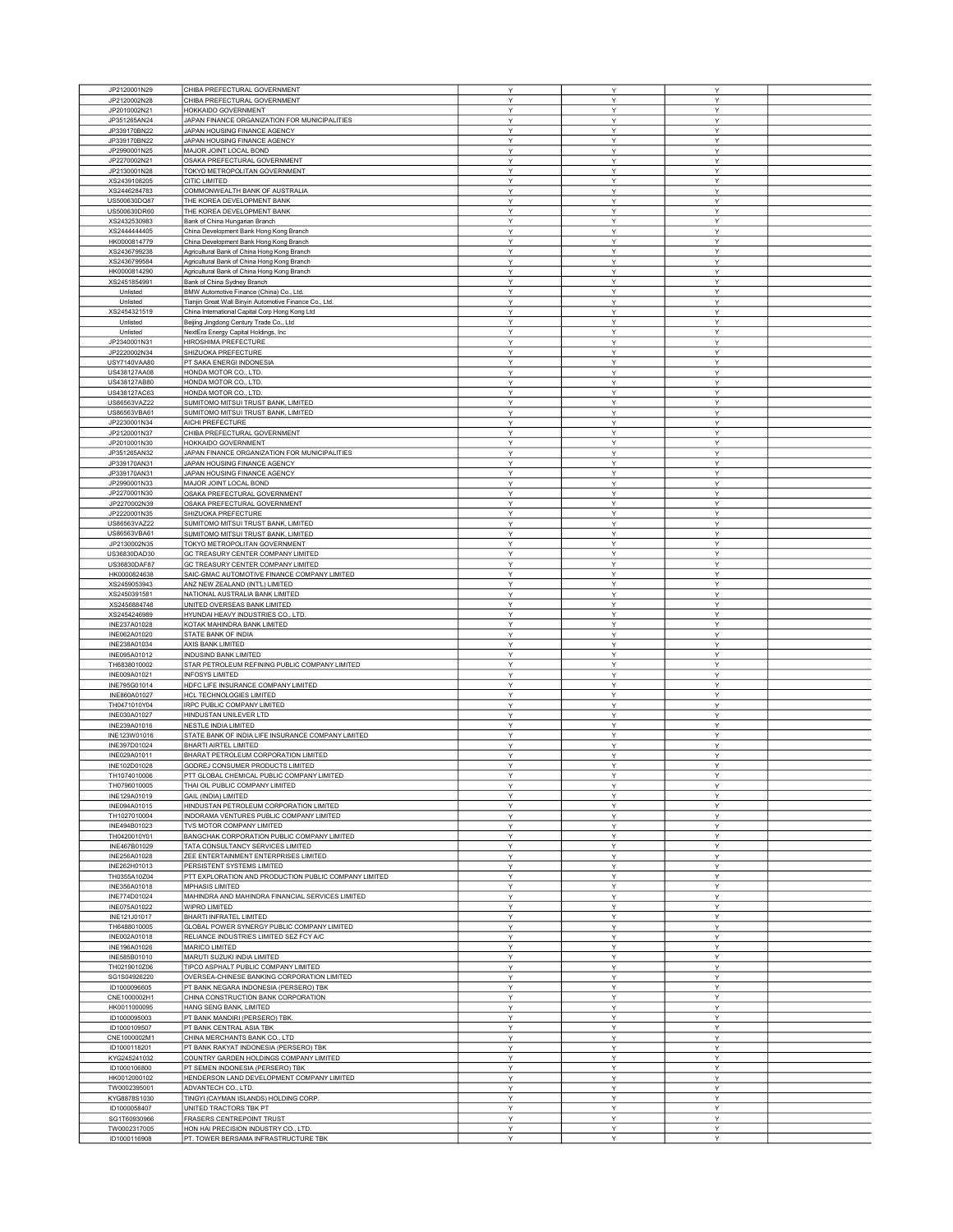| CNE100000593 | PICC PROPERTY AND CASUALTY COMPANY LIMITED                                 | Υ | Y | Y |   |
|--------------|----------------------------------------------------------------------------|---|---|---|---|
| KYG8586D1097 | SUNNY OPTICAL TECHNOLOGY (GROUP) COMPANY LIMITED                           | Y | Y | Y |   |
| KR7032830002 | SAMSUNG LIFE INSURANCE CO., LTD.                                           | Y | Υ | Y |   |
| SG1T22929874 | KEPPEL REIT MANAGEMENT LIMITED                                             | Y | Y | Y |   |
| US01609W1027 | ALIBABA GROUP HOLDING LIMITED                                              | Y | Y | Y |   |
| KYG011981035 | AGILE GROUP HOLDINGS LIMITED                                               | Υ | Υ | Υ |   |
| KR7000660001 | SK HYNIX INC.                                                              | Υ | Υ | Y |   |
| KYG7800X1079 | SANDS CHINA LTD.                                                           | Y | Y | Y |   |
| HK0992009065 | LENOVO GROUP LIMITED                                                       | Υ | Υ | Υ |   |
| TW0001216000 | UNI-PRESIDENT ENTERPRISES CORP                                             | Y | Y | Y |   |
| SG1T75931496 | SINGAPORE TELECOMMUNICATIONS LIMITED                                       | Υ | Υ | Υ |   |
| HK0066009694 | MTR CORPORATION LIMITED                                                    | Υ | Υ | Υ |   |
| TW0002454006 | MEDIATEK INC.                                                              | Υ | Υ | Y |   |
| TW0002327004 | YAGEO CORPORATION                                                          | Υ | Υ | Υ |   |
| HK0880043028 | SJM HOLDINGS LIMITED                                                       | Y | Y | Y |   |
| TW0002330008 | TAIWAN SEMICONDUCTOR MANUFACTURING COMPANY LIMITED                         | Υ | Y | Y |   |
| SG1M77906915 |                                                                            | Y | Υ | Υ |   |
|              | ASCENDAS REAL ESTATE INVESTMENT TRUST<br>CHINA GAS HOLDINGS LIMITED        | Y | Y | Y |   |
| BMG2109G1033 |                                                                            |   |   |   |   |
| KYG607441022 | MGM CHINA HOLDINGS LIMITED                                                 | Y | Y | Υ |   |
| ID1000095706 | UNILEVER INDONESIA (PT)                                                    | Y | Υ | Y |   |
| GB0005405286 | <b>HSBC HOLDINGS PLC</b>                                                   | Y | Υ | Y |   |
| KYG8020E1199 | SEMICONDUCTOR MANUFACTURING INTERNATIONAL CORPORATION                      | Y | Y | Y |   |
| INE721A01013 | SHRIRAM TRANSPORT FINANCE COMPANY LIMITED                                  | Υ | Υ | Υ |   |
| ID1000097405 | INDOSAT (PT)                                                               | Υ | Y | Υ |   |
| HK0817039453 | CHINA JINMAO HOLDINGS GROUP LIMITED                                        | Υ | Y | Υ |   |
| TH7545010004 | B.GRIMM POWER PUBLIC COMPANY LIMITED                                       | Υ | Y | Y |   |
| TH0015010000 | THE SIAM COMMERCIAL BANK PUBLIC COMPANY LIMITED                            | Υ | Y | Y |   |
| TH0016010009 | KASIKORNBANK PUBLIC COMPANY LIMITED                                        | Υ | Υ | Υ |   |
| TH0068010Z07 | TMB BANK PUBLIC COMPANY LIMITED                                            | Y | Υ | Y |   |
| TH0001010006 | BANGKOK BANK PUBLIC COMPANY LIMITED                                        | Y | Y | Y |   |
| TH0150010Z03 | KRUNG THAI BANK PUBLIC COMPANY LIMITED                                     | Υ | Υ | Υ |   |
|              |                                                                            |   |   |   |   |
| TH0737010Y08 | CP ALL PCL                                                                 | Υ | Υ | Y |   |
| TH7411010005 | BCPG PUBLIC COMPANY LIMITED                                                | Y | Y | Y |   |
| TH9597010007 | CENTRAL RETAIL CORPORATION PUBLIC COMPANY LIMITED                          | Y | Y | Y |   |
| KYG207681001 | CENTRAL CHINA REAL ESTATE LIMITED                                          | Y | Y | Υ |   |
| TH0002010Z06 | BERLI JUCKER PUBLIC COMPANY LIMITED                                        | Υ | Υ | Υ |   |
| INE646L01027 | INTERGLOBE AVIATION LIMITED                                                | Υ | Υ | Υ |   |
| TH0765010Z08 | AIRPORTS OF THAILAND PUBLIC COMPANY LIMITED                                | Υ | Υ | Y |   |
| TH0121010001 | KIATNAKIN BANK PUBLIC COMPANY LIMITED                                      | Υ | Υ | Υ |   |
| ID1000099807 | MITRA ADIPERKASA TBK, PT                                                   | Y | Y | Y |   |
| ID1000153703 | ASHMORE ASSET MANAGEMENT INDONESIA, PT                                     | Υ | Y | Y |   |
| INE018I01017 | MINDTREE LIMITED                                                           | Y | Υ | Υ |   |
| ID1000092703 | BANK PANIN TBK. PT.                                                        | Υ | Y | Y |   |
|              |                                                                            |   |   |   |   |
| TH0268010Z03 | ADVANCED INFO SERVICE PUBLIC COMPANY LIMITED                               | Y | Y | Υ |   |
| KYG810431042 | SHIMAO GROUP HOLDINGS LIMITED                                              | Y | Y | Y |   |
| SG1L01001701 | DBS GROUP HOLDINGS LTD                                                     | Y | Υ | Y |   |
| US47215P1066 | JD.COM, INC.                                                               | Υ | Y | Υ |   |
| ID1000061302 | INDOCEMENT TUNGGAL PRAKARSA PT                                             | Υ | Υ | Υ |   |
| KYG2120T1004 | CHINA EAST EDUCATION HOLDINGS LIMITED                                      | Y | Y | Y |   |
| ID1000116700 | INDOFOOD CBP SUKSES MAKMUR TBK PT                                          | Υ | Υ | Υ |   |
| ID1000130305 | INDUSTRI JAMU DAN FARMASI SIDO MUNCUL TBK PT                               | Υ | Υ | Y |   |
| KYG9450E1089 | VESYNC CO., LTD                                                            | Υ | Y | Y |   |
| TH0128B10Z09 | MINOR INTERNATIONAL PCL                                                    | Υ | Υ | Υ |   |
| INE891D01026 | REDINGTON (INDIA) LIMITED                                                  | Y | Υ | Υ |   |
| KR7035420009 | NAVER CORPORATION                                                          | Y | Y | Y |   |
| ID1000113707 | BANK TABUNGAN NEGARA (PERSERO) TBK, PT                                     | Υ | Υ | Υ |   |
|              |                                                                            |   |   |   |   |
| KYG9593A1040 | WHARF REAL ESTATE INVESTMENT COMPANY LIMITED                               | Υ | Υ | Y |   |
| HK0000063609 | SWIRE PROPERTIES LIMITED                                                   | Y | Y | Y |   |
| ID1000129208 | SILOAM INTERNATIONAL HOSPITALS TBK PT                                      | Y | Υ | Y |   |
| SGXC16332337 | DBS TRUSTEE LIMITED (AS TRUSTEE OF ASCOTT RESIDENCE TRUST)                 | Y | Y | Υ |   |
| KYG970081173 | WUXI BIOLOGICS (CAYMAN) INC.                                               | Υ | Υ | Υ |   |
| SG1R89002252 | CITY DEVELOPMENTS LIMITED                                                  | Υ | Y | Υ |   |
| HK0000608585 | NEW WORLD DEVELOPMENT COMPANY LIMITED                                      | Υ | Υ | Y |   |
| CNE100000Q43 | AGRICULTURAL BANK OF CHINA LIMITED                                         | Υ | Υ | Y |   |
| CNE100000205 | BANK OF COMMUNICATIONS CO., LTD.                                           | Y | Υ | Y |   |
| INE040A01026 | HDFC BANK LIMITED                                                          | Y | Y | Y |   |
| INE090A01013 | <b>ICICI BANK LIMITED</b>                                                  | Y | Y | Y |   |
| CNE000000040 | PING AN BANK CO., LTD                                                      | Y | Y | Y |   |
| INE160A01014 | PUNJAB NATIONAL BANK                                                       | Ÿ | Ÿ | v |   |
| INE528G01019 | YES BANK LTD.                                                              | Υ | Υ | Υ |   |
|              |                                                                            |   |   |   |   |
| INE028A01013 | <b>BANK OF BARODA</b><br>PTT PUBLIC COMPANY LIMITED                        | Υ | Y | Υ |   |
| TH0646010007 |                                                                            | Υ | Y | Υ |   |
| INE669C01028 | TECH MAHINDRA LIMITED                                                      | Y | Υ | Y |   |
| KYG9431R1039 | WANT WANT CHINA HOLDINGS LIMITED                                           | Y | Y | Y |   |
| TH0637010008 | RATCH GROUP PUBLIC COMPANY LIMITED                                         | Υ | Υ | Υ |   |
| INE155A01014 | TATA MOTORS LIMITED                                                        | Υ | Υ | Υ |   |
| KR7005930003 | SAMSUNG ELECTRONICS CO., LTD.                                              | Υ | Y | Υ |   |
| KYG4914A1076 | INTRON TECHNOLOGY HOLDINGS LIMITED                                         | Υ | Υ | Y |   |
| KYG2347J1094 | CMGE TECHNOLOGY GROUP LIMITED                                              | Y | Υ | Υ |   |
| TH7920010009 | GLOBAL GREEN CHEMICALS PUBLIC COMPANY LIMITED                              | Y | Y | Y |   |
| KYG1193D1097 | BLUE MOON GROUP HOLDINGS LIMITED                                           | Υ | Υ | Υ |   |
| KYG206AR1059 | CENTRAL CHINA MANAGEMENT COMPANY LIMITED                                   | Υ | Υ | Υ |   |
| KYG596691041 | MEITUAN DIANPING                                                           | Y | Y | Y |   |
| THA099010003 | PTT OIL AND RETAIL BUSINESS PUBLIC COMPANY LIMITED                         | Y | Υ | Y |   |
|              | EDVANTAGE GROUP HOLDINGS LIMITED                                           | Y | Y | Υ |   |
| KYG2901A1067 | AIA GROUP LIMITED                                                          |   |   |   |   |
| HK0000069689 |                                                                            | Y | Υ | Y |   |
| KYG3066L1014 | ENN ENERGY HOLDINGS LIMITED                                                | Y | Y | Y |   |
| INE059A01026 | CIPLA LIMITED                                                              | Υ | Υ | Υ |   |
| INE101A01018 | MAHINDRA & MAHINDRA LIMITED                                                | Υ | Υ | Υ |   |
| INE775A01035 | MOTHERSON SUMI SYSTEMS LIMITED                                             | Y | Υ | Y |   |
| INE406A01037 | AUROBINDO PHARMA LIMITED                                                   | Y | Y | Y |   |
| INE010B01027 | CADILA HEALTHCARE LIMITED                                                  | Y | Υ | Y |   |
| INE685A01028 | TORRENT PHARMACEUTICALS LTD                                                | Y | Υ | Υ |   |
|              | HSBC INSTITUTIONAL TRUST SERVICES (SINGAPORE) LIMITED (AS TRUSTEE OF       |   |   |   |   |
| SG1S03926213 | MAPLETREE LOGISTICS TRUST)                                                 | Υ | Υ | Υ |   |
| INE491A01021 | CITY UNION BANK LIMITED                                                    | Υ | Υ | Υ |   |
| INE089A01023 | DR.REDDY'S LABORATORIES LTD                                                | Y | Υ | Y |   |
| SG1AF6000009 | PERPETUAL (ASIA) LIMITED AS TRUSTEE FOR KEPPEL DC REIT                     | Y | Y | Y |   |
| SG1CI9000006 | PERPETUAL (ASIA) LIMITED AS TRUSTEE FOR FRASERS LOGISTICS & COMMERCIAL TRI | Υ | Υ | Υ |   |
| IE00B1RR8406 | Smurfit Kappa                                                              | Υ | Υ | Υ | Y |
| GB00B7KR2P84 | EASY JET                                                                   | Y | Y | Y | Υ |
| FR0010386334 | <b>KORIAN</b>                                                              | Y | Υ | Y | Υ |
| FR0013280286 | <b>BIOMERIEUX</b>                                                          | Υ | Υ | Y | Y |
| FR0011592104 | <b>BLUE SOLUTIONS</b>                                                      | Y | Y | Y | Y |
|              |                                                                            |   |   |   |   |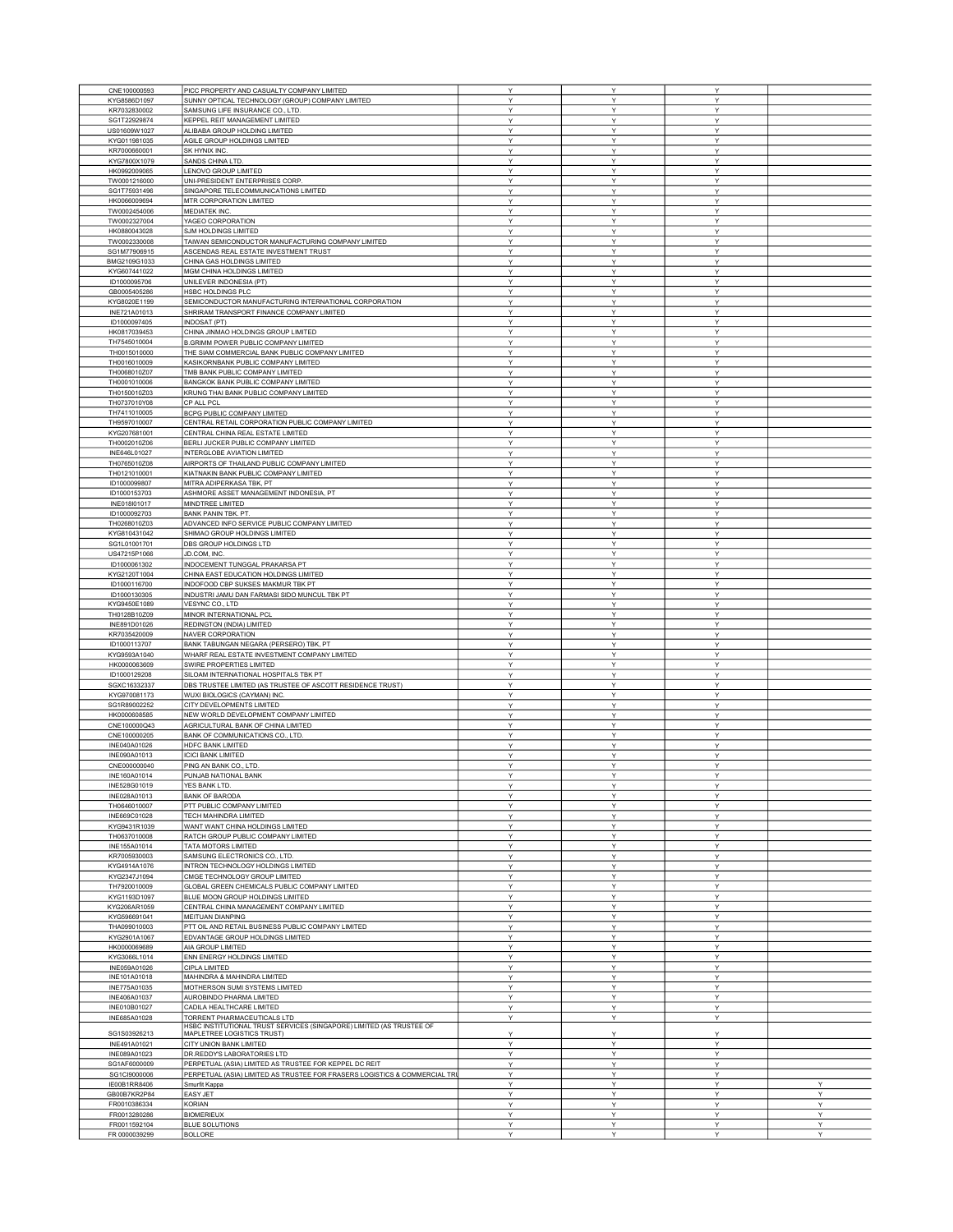| DE000AOH52F5              | MMV Energie AG                       | Y | Y            | Y | Y |
|---------------------------|--------------------------------------|---|--------------|---|---|
| GB00B2PDGW16              | WH SMITH PLC                         | Υ | Υ            | Υ | Υ |
| GB0030927254              | ASOS PLC                             | Υ | Υ            | Υ | Υ |
| GB00BMJ6DW54              | <b>INFORMA PLC</b>                   | Y | Y            | Y | Y |
| DE0005550636              |                                      | Υ | Y            | Υ | Y |
|                           | DRAEGERWERK AG                       |   |              |   |   |
| BE0003851681              | AEDIFICA SA/NV                       | Υ | Υ            | Υ | Υ |
| GB00BTC0LB89              | DFS Furniture PLC                    | Υ | Y            | Υ | Υ |
| CH0023405456              | DUFRY AG                             | Υ | Y            | Υ | Y |
| DK0060252690              | PANDORA A/S                          | Υ | Y            | Υ | Y |
| DE000A161408              |                                      | Υ | Υ            | Y | Υ |
|                           | HELLOFRESH SE                        |   |              |   |   |
| LU1598757687US03938L2034  | ArcelorMittal SA                     | Y | Y            | Υ | Υ |
| FR0000073272              | SAFRAN                               | Υ | Υ            | Υ | Υ |
| NO0010715139              | SCATEC SOLAR ASA                     | Υ | Υ            | Υ | Y |
| FR0000052623              | <b>DEDALUS France</b>                | Y | Υ            | Υ | Υ |
|                           |                                      |   |              |   |   |
| NL0014332678              | JDE Peet                             | Υ | Υ            | Υ | Υ |
| DE0006231004              | INFINEON TECHNOLOGIES AG             | Y | Υ            | Υ | Υ |
| FR0011675362              | <b>NEOEN</b>                         | Υ | Υ            | Υ | Υ |
| BE0003593044              | COFINIMMO SA                         | Υ | Υ            | Υ | Υ |
| DE0006969603              |                                      | Υ | Y            | Υ | Υ |
|                           | PUMA SE                              |   |              |   |   |
| GB00B7KR2P84              | EASYJET PLC                          | Υ | Υ            | Υ | Υ |
| FI0009002422              | OUTOKUMPU OYJ                        | Υ | Υ            | Υ | Y |
| PTEDP0AM0009              | EDP                                  | Υ | Υ            | Y | Υ |
| ES0105066007              | Cellnex Telecom S.A.                 | Y | Y            | Υ | Y |
|                           |                                      |   | Y            |   |   |
| FR0011981968              | WORLDLINE                            | Υ |              | Υ | Υ |
| FR0000121709              | SEB SA                               | Υ | Υ            | Υ | Υ |
| NL0000226223              | STMicroelectronics NV                | Υ | Y            | Υ | Υ |
| DE000ZAL1111              | ZALANDO SE                           | Υ | Υ            | Υ | Υ |
| FR0000073793              | <b>DEVOTEAM</b>                      | Υ | Υ            | Υ | Υ |
|                           |                                      |   |              |   |   |
| DE000SHL1006DE0007236101  | SIEMENS HEALTHINEERS AGSIEMENS AG    | Y | Y            | Y | Y |
| DE0007236101              | <b>SIEMENS AG</b>                    | Υ | $\checkmark$ | Υ | Y |
| FR0010242511              | EDF                                  | Υ | Υ            | Υ | Υ |
| FR0013447729              | VERALLIA                             | Υ | Υ            | Υ | Υ |
|                           |                                      | Y | Y            |   | Y |
| NL0011333760NL0011333752  | ALTICE Europe N.V.                   |   |              | Υ |   |
| DE000BFB0019              | <b>METRO AG</b>                      | Υ | Υ            | Υ | Y |
| NL0010801007              | IMCD NA                              | Υ | Υ            | Y | Y |
| FR0013326246              | UNIBAIL-RODAMCO-WESTFIELD            | Υ | Y            | Υ | Υ |
| DE0005565204              | DÜRR GROUP                           | Υ | Y            | Υ | Υ |
|                           |                                      |   |              |   |   |
| FR0013227113              | SOITEC                               | Υ | Y            | Υ | Y |
| FR0010220475              | <b>ALSTOM</b>                        | Υ | Υ            | Υ | Υ |
| IT0000066123              | <b>BPER</b>                          | Υ | Υ            | Υ | Υ |
| GB00B63H8491              | ROLLS ROYCE                          | Y | Υ            | Y | Υ |
| IT0005042467              | Massimo Zanetti Beverage Group       | Y | Y            | Υ | Y |
|                           |                                      |   |              |   |   |
| BE0003797140              | <b>GBL</b>                           | Υ | Y            | Υ | Υ |
| DE0006602006              | <b>GEA GROUP AG</b>                  | Υ | Y            | Υ | Υ |
| CH0023405456              | DUFRY AG                             | Υ | Υ            | Υ | Υ |
| FR0000073272              | SAFRAN                               | Υ | Υ            | Υ | Υ |
|                           |                                      | Υ | Υ            | Y | Υ |
| FR0010386334              | <b>KORIAN SA</b>                     |   |              |   |   |
| BE0003851681              | AEDIFICA SA/NV                       | Υ | Y            | Υ | Y |
| NL0000352565              | <b>FUGRO NV</b>                      | Υ | Y            | Υ | Υ |
| NO0010715139              | SCATEC SOLAR ASA                     | Υ | Υ            | Υ | Υ |
| ES0105066007              | CELLNEX TELECOM S.A.                 | Υ | Y            | Υ | Y |
|                           |                                      |   | Υ            |   | Υ |
| GB00BBG9VN75              | <b>AVEVA Group PLC</b>               | Υ |              | Υ |   |
| DE0008232125              | Deutsche Lufthansa AG                | Υ | Υ            | Υ | Υ |
| GB0004905260              | Impax Asset Management Group PLC     | Y | Y            | Y | Y |
| FR0011675362              | Neoen SA                             | Υ | Υ            | Υ | Y |
| FR0000120503FR0010220475  | BouyguesAlstom                       | Υ | Y            | Υ | Υ |
|                           |                                      |   |              |   |   |
| SEXXXXXXXXX               | Diaverum AB                          | Υ | Υ            | Υ | Υ |
| FR0000121972              | <b>Schneider Electric</b>            | Υ | Y            | Υ | Υ |
| ES0136463017              | AUDAX RENOVABLES                     | Υ | Y            | Υ | Y |
| GB00B62G9D36              | Capital and Counties Properties PLC  | Υ | Υ            | Y | Υ |
| DE000KGX8881              |                                      | Υ | Y            | Υ | Υ |
|                           | <b>KION Group AG</b>                 |   |              |   |   |
| IE00B1RR8406              | Smurfit Kappa Group plc              | Υ | Υ            | Υ | Υ |
| FR0000120404              | Accor                                | Υ | Υ            | Υ | Y |
| FR0011981968              | <b>WORLDLINE</b>                     | Y | Υ            | Υ | Υ |
| NL0000352565              | Fugro NV                             | Υ | Υ            | Υ | Υ |
|                           |                                      |   |              |   |   |
| DE000A0D6554              | Nordex SE                            | Υ | Υ            | Υ | Υ |
| FR0000133308              | ORANGE SA                            | Υ | Υ            | Υ | Υ |
| BEL000375496              | ORANGE BELGIUM                       | Υ | Υ            | Υ | Υ |
| NL0012169213              | QIAGEN NV                            | Y | v            | Y | Y |
| NL0000352565              | Fugro NV                             | Y | Υ            | Υ | Υ |
|                           |                                      |   |              |   |   |
| IT0005278236              | Pirelli & C SpA                      | Υ | Y            | Υ | Y |
| DE000TCAG172              | TELE COLUMBUS AG                     | Υ | Υ            | Y | Y |
| FR0011995588              | VOLTALIA SA                          | Υ | Y            | Υ | Y |
| DEXXXXXXXXX               | Auto1 Group SE                       | Υ | Υ            | Υ | Υ |
| NLXXXXXXXXXX              | InPost SA                            | Υ | Υ            | Υ | Υ |
| PTEDP0AM0009              | EDP - Energias de Portugal SA        | Υ | Υ            | Υ | Υ |
|                           |                                      |   |              |   |   |
| IT0004176001              | Prysmian S.p.A.                      | Υ | Υ            | Υ | Υ |
| NL0012015705              | Just Eat Takeaway.com                | Υ | Υ            | Υ | Υ |
| FR0000124141              | <b>VEOLIA ENVIRONNEMENT</b>          | Y | Y            | Y | Y |
| FR0010613471              | SUEZ SA                              | Υ | $\vee$       | Υ | Y |
|                           |                                      | Υ | Υ            | Υ | Υ |
| BE0974349814              | Warehouses De Pauw NV                |   |              |   |   |
| ES0105066007              | Cellnex Telecom S.A.                 | Υ | Y            | Υ | Υ |
| FR0000074072FR0013482791  | Bigben Interactive S.A.Nacon S.A.    | Υ | Y            | Υ | Y |
| ES0172233118              | <b>BIOSEARCH</b>                     | Υ | Υ            | Υ | Y |
| IE0004906560              | <b>KERRY GROUP PLC</b>               | Υ | Υ            | Y | Y |
|                           |                                      |   |              |   |   |
| BE0974288202              | XIOR Student Housing NV              | Υ | Y            | Υ | Υ |
| DEXXXXXXXXXGB00BH4HKS39   | Vantage Towers AG Vodafone Group PLC | Υ | Υ            | Υ | Y |
| BE0165385973              | MELEXIS                              | Υ | Υ            | Υ | Y |
| FR0013447729              | VERALLIA                             | Υ | Υ            | Υ | Υ |
|                           | ALSTOMBOUYGUES                       | Υ | Υ            | Υ | Υ |
| FR0010220475FR0000120503  |                                      |   |              |   |   |
| FR0000131906 DE0007100000 | RENAULT SADAIMLER                    | Y | Y            | Y | Y |
| FR0011675362              | <b>NEOEN SA</b>                      | Υ | Y            | Y | Y |
| FR0011476928              | FNAC DARTY                           | Υ | Υ            | Υ | Y |
| GB00BGBN7C04              | SSP Group PLC                        | Υ | Υ            | Υ | Υ |
|                           | <b>GROUPE BEL</b>                    |   |              | Υ | Υ |
| FR0000121857              |                                      | Υ | Υ            |   |   |
| BE0003797140              | Groupe Bruxelles Lambert SA/NV       | Υ | Υ            | Υ | Y |
| DE000SHL1006              | Siemens Healthineers AG              | Y | Υ            | Y | Y |
| ES0184696013              | <b>MASMOVIL</b>                      | Y | Y            | Y | Y |
| ES0105075008.             | <b>EUSKATEL</b>                      | Υ | Υ            | Y | Υ |
|                           |                                      |   | Υ            |   |   |
| ES0105066007              | Cellnex Telecom S.A.                 | Υ |              | Υ | Υ |
| GBXXXXXXXXXX              | ALLFUNDS (UK) LTD                    | Υ | Y            | Υ | Y |
| DEXXXXXXXXXX              | SYNLAB AG                            | Υ | Y            | Υ | Y |
| SEXXXXXXXXXX              | TRUSTLY AB                           | Υ | Υ            | Υ | Υ |
| US09857LAM00              | Booking Holdings Inc (NASDAQ:BKNG)   | Y | Y            | Y | Y |
| US8447411088              | Southwest Airlines Co.               | Υ |              |   | Y |
|                           |                                      |   | Υ            | Υ |   |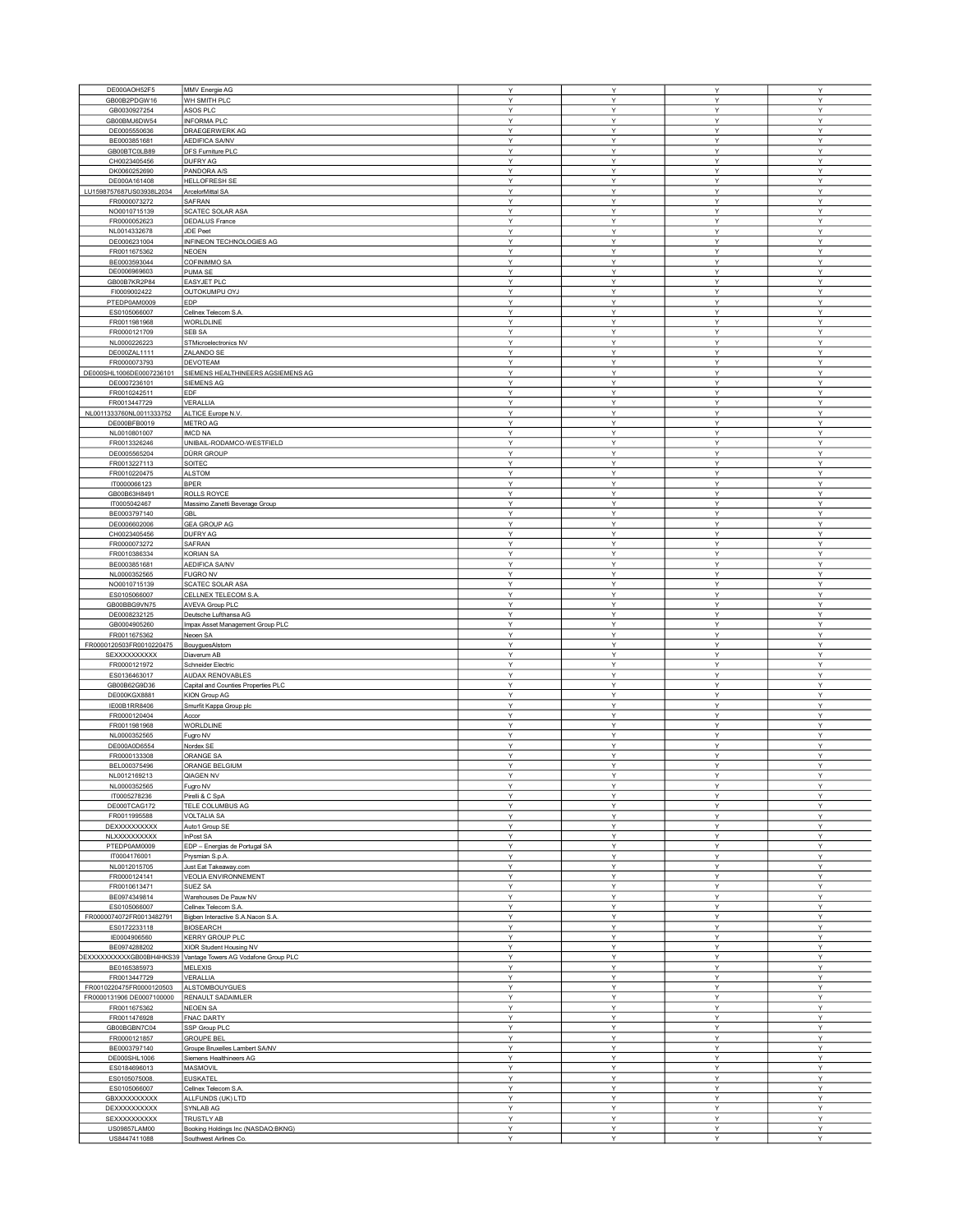| US844741BG22                 | Southwest Airlines Co.                                                                        |
|------------------------------|-----------------------------------------------------------------------------------------------|
| US9013762029                 | Petsmart Inc. (NYSE: CHWY)                                                                    |
| US62886HAS04                 | Norwegian Cruise Line Holdings Ltd. (NCLH)                                                    |
|                              |                                                                                               |
| BMG667211046                 | Norwegian Cruise Line Holdings Ltd. (NCLH)                                                    |
| US29444U7000                 | Equinix, Inc. (EQIX/NASDAQ)                                                                   |
| US55087PAA21                 |                                                                                               |
|                              | Lyft, Inc (NASDAQ:LYFT)                                                                       |
| US0758874061                 | Becton, Dickinson and Company (NYSE: BDX)                                                     |
| US1011372067                 | Boston Scientific Corp. (NYSE: BSX)                                                           |
| US75886F1075                 |                                                                                               |
|                              | Regeneron Pharmaceuticals, Inc. (REGN/NASDAQ)                                                 |
| US780153BA90                 | Royal Caribbean Cruises Ltd. (NYSE/RCL)                                                       |
| LU0974299876                 | Globant S.A. (GLOB/NYSE)                                                                      |
|                              |                                                                                               |
| JE00B783TY65                 | Aptiv PLC (NYSE: APTV)                                                                        |
| US02376R1023                 | American Airlines Group Inc. (NASDAQ: AAL)                                                    |
| US02376RAF91                 |                                                                                               |
|                              | American Airlines Group Inc. (NASDAQ: AAL)                                                    |
| US8725901040                 | T-Mobile US, Inc. (NASDAQ: TMUS)                                                              |
| US9013751055                 | T-Mobile US, Inc. (NASDAQ: TMUS)                                                              |
|                              |                                                                                               |
| US69331C1080                 | PG&E Corporation (NYSE: PCG)                                                                  |
| US69331C1403                 | PG&E Corporation (NYSE: PCG)                                                                  |
| US24869P1049                 | Denny's Corporation (DENN/NASDAQ)                                                             |
|                              |                                                                                               |
| US0152711091                 | Alexandria Real Estate Equities, Inc. (NYSE: ARE)                                             |
| US62886HAW16                 | NCL Corporation Ltd (NYSE: NCLH)                                                              |
| BMG667211046                 | Norwegian Cruise Line Holdings Ltd. (NYSE: NCLH)                                              |
|                              |                                                                                               |
| US6151111019                 | Montrose Environmental Group, Inc. (MEG/NYSE)                                                 |
| US86272C1036                 | Strategic Education, Inc. (STRA/NASDAQ)                                                       |
|                              |                                                                                               |
| US29404KAD81                 | Envestnet Inc. (NYSE: ENV)                                                                    |
| US70202LAA08                 | Parsons Corporation (NYSE: PSN)                                                               |
| US530307AA53                 | Liberty Broadband Corporation (NASDAQ: LBRDA/B/K)                                             |
|                              |                                                                                               |
| US780153BE13                 | Royal Caribbean Cruises Ltd. (NYSE: RCL)                                                      |
| US67011XAA19                 | Novocure Ltd. (NASDAQ: NVCR)                                                                  |
|                              |                                                                                               |
| US531229AK88                 | Liberty Media Corporation (Nasdaq: LSXMA, LSXMB, LSXMK, BATRA, BATRK, FWONA, FWON             |
| US8288061091                 | Simon Property Group, Inc. (SPG/NYSE)                                                         |
| US530307AC10                 | Liberty Broadband Corporation (Nasdaq: LBRDA, LBRDB, LBRDK)                                   |
|                              |                                                                                               |
| US83601L1026                 | Sotera Health Company (SHC/NASDAQ)                                                            |
| US6151111019                 | Montrose Environmental Group, Inc. (MEG/NYSE)                                                 |
| US4771431016                 | JetBlue Airways Corporation (JBLU/NASDAQ)                                                     |
|                              |                                                                                               |
| US0090661010                 | Airbnb, Inc. (ABNB/NASDAQ)                                                                    |
| US91879QAM15                 | Vail Resorts, Inc. (NYSE: MTN)                                                                |
|                              |                                                                                               |
| US0152711091                 | Alexandria Real Estate Equities, Inc. (NYSE: ARE)                                             |
| US58463J3041                 | Medical Properties Trust Inc. (NYSE: MPW)                                                     |
| US9288811014                 | Vontier Corporation (NYSE: VNT)                                                               |
|                              |                                                                                               |
| US9831341071                 | Wynn Resorts Ltd. (NASDAQ: WYNN)                                                              |
| US68268W1036                 | OneMain Financial Holdings (NYSE: OMF)                                                        |
|                              |                                                                                               |
| US30212PBD69                 | Expedia Group, Inc. (NASDAQ: EXPE)                                                            |
| US009066AA91                 | Airbnb, Inc. (NASDAQ: ABNB)                                                                   |
| US465741AM86                 | Itron, Inc. (NASDAQ: ITRI)                                                                    |
|                              |                                                                                               |
| CA1247651088                 | CAE Inc. (NYSE and TSX: CAE)                                                                  |
| US55303A1051                 | MGM Growth Properties LLC (NYSE: MGP)                                                         |
|                              |                                                                                               |
| US4281031058                 | Hess Midstream LP (NYSE: HESM)                                                                |
| US345370CY41                 | Ford Motor Company (NYSE: F)                                                                  |
| US1940141062                 | Colfax Corporation (NYSE: CFX)                                                                |
|                              |                                                                                               |
| US83601L1026                 | Sotera Health Company (NASDAQ: SHC)                                                           |
| US477143AN19                 | JetBlue Airways Corporation (NASDAQ: JBLU)                                                    |
| US399473AE73                 | Groupon, Inc. (NASDAQ: GRPN)                                                                  |
|                              |                                                                                               |
| US896945AC62                 | TripAdvisor Inc. (NASDAQ: TRIP)                                                               |
| US531465AA00                 | Liberty TripAdvisor Holdings, Inc. (NASDAQ: LTRPA/LTRPB)                                      |
|                              |                                                                                               |
| US92556H2067                 | ViacomCBS Inc. (NASDAQ: VIAC)                                                                 |
| US92556H3057                 | ViacomCBS Inc. (NASDAQ: VIACP) Issuer will apply to list the mandatory preferred on the NASDA |
| US156431AP34                 | Century Aluminum Company (NASDAQ: CENX)                                                       |
|                              |                                                                                               |
| KYG206AA1025                 | CENTRAL CHINA NEW LIFE LIMITED                                                                |
| KYG207681001                 | CENTRAL CHINA REAL ESTATE LTD                                                                 |
| INE002A01018                 | RELIANCE INDUSTRIES LTD                                                                       |
|                              |                                                                                               |
| HK0000063609                 | SWIRE PROPERTIES LTD                                                                          |
| HK0293001514                 | CATHAY PACIFIC AIRWAYS LTD                                                                    |
|                              |                                                                                               |
| CN000A0DNWD6                 | AIR CHINA LIMITED-H                                                                           |
| XXXXXXXXXXXX                 | ZHENRO SERVICES GROUP LIMITED                                                                 |
| INE647O01011                 | ADITYA BIRLA FASHION AND RETAIL LTD                                                           |
|                              |                                                                                               |
| INE774D01024                 | MAHINDRA & MAHINDRA FINANCIAL SERVICES LTD                                                    |
| KYG4100M1050                 | GREENTOWN CHINA HOLDINGS LTD                                                                  |
|                              |                                                                                               |
| Unlisted                     | GREENTOWN MANAGEMENT HOLDINGS COMPANY LIMITED                                                 |
| INE721A01013                 | SHRIRAM TRANSPORT FINANCE CO LTD                                                              |
| JP3436100006                 | SOFTBANK GROUP CORP                                                                           |
|                              |                                                                                               |
| INE127D01025                 | HDFC ASSET MANAGEMENT CO LTD                                                                  |
| INE040A01026                 | HDFC BANK LTD                                                                                 |
| INE795G01014                 | HDFC LIFE INSURANCE CO LTD                                                                    |
|                              |                                                                                               |
| INE001A01036                 | HOUSING DEVELOPMENT FINANCE CORP LTD                                                          |
| INE238A01034                 | AXIS BANK LTD                                                                                 |
|                              |                                                                                               |
| INE090A01021                 | <b>ICICI BANK LTD</b>                                                                         |
| INE765G01017                 | ICICI LOMBARD GENERAL INSURANCE CO LTD                                                        |
| INE726G01019                 | ICICI PRUDENTIAL LIFE INSURANCE CO LTD                                                        |
|                              |                                                                                               |
| INE763G01038                 | <b>ICICI SECURITIES LTD</b>                                                                   |
| XXXXXXXXXXXX                 | AGM AG HOLDING LTD                                                                            |
| XXXXXXXXXXXX                 | ARCHER DANIELS MIDLAND ASIA-PACIFIC LIMITED                                                   |
|                              |                                                                                               |
| SG1T56930848                 | WILMAR INTERNATIONAL LTD                                                                      |
| JP3732000009                 | SOFTBANK CORP                                                                                 |
|                              | SOFTBANK GROUP CORP                                                                           |
| JP3436100006                 |                                                                                               |
| JP3933800009                 | Z HOLDINGS CORP                                                                               |
| XXXXXXXXXXXXX                | ANT GROUP CO LTD                                                                              |
|                              |                                                                                               |
| KYG017191142                 | ALIBABA GROUP HOLDING LTD                                                                     |
| US01609W1027                 | ALIBABA GROUP HOLDING LTD                                                                     |
|                              |                                                                                               |
| KYG207681001                 | Central China Real Estate Limited                                                             |
| XXXXXXXXXXXX                 | BLUE MOON GROUP HOLDINGS LIMITED                                                              |
| KYG2347J1094                 | CMGE TECHNOLOGY GROUP LTD                                                                     |
|                              |                                                                                               |
| XXXXXXXXXXXX                 | FAIRVIEW RIDGE INVESTMENT LIMITED                                                             |
| KYG1193D1097                 | BLUE MOON GROUP HOLDINGS LTD                                                                  |
|                              |                                                                                               |
| XXXXXXXXXXXX                 | VESYNC CO., LTD                                                                               |
| KYG9884T1013                 | YUZHOU GROUP HOLDINGS CO LTD                                                                  |
| XXXXXXXXXXXX                 | CATHAY PACIFIC FINANCE III LIMITED                                                            |
| HK0293001514                 | CATHAY PACIFIC AIRWAYS LTD                                                                    |
|                              |                                                                                               |
| HK0019000162                 |                                                                                               |
| SG1T22929874                 | SWIRE PACIFIC LTD                                                                             |
|                              |                                                                                               |
| KYG4914A1076                 | KEPPEL REIT                                                                                   |
| INE028A01013                 | INTRON TECHNOLOGY HOLDINGS LIMITED                                                            |
|                              | <b>BANK OF BARODA</b>                                                                         |
|                              |                                                                                               |
| XXXXXXXXXXXX                 | BeerCo Limited                                                                                |
| TH0902010014<br>VN000000SAB4 | Thai Beverage Public Company Limited<br>Saigon Beer-Alcohol- Beverage Corporation             |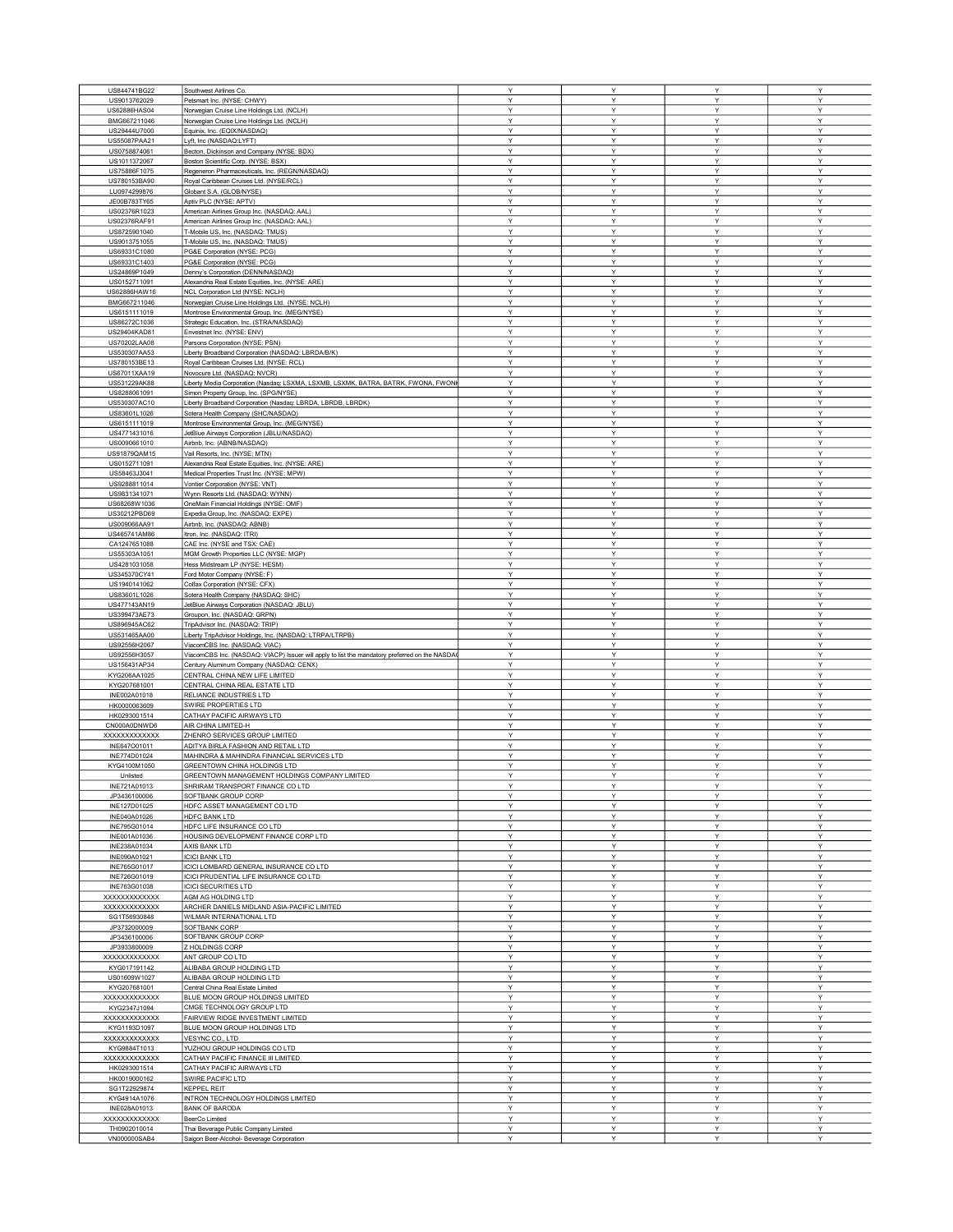|                      |                                                                    |              | Y |              |              |
|----------------------|--------------------------------------------------------------------|--------------|---|--------------|--------------|
| VN000000SCD6         | Chuong Duong Beverages Joint Stock Company                         | Υ            |   | Υ            | Υ            |
| VN000000SMB9         | Sai Gon-Mien Trung Beer Joint Stock Company                        | Y            | Y | Y            | Υ            |
| FR0013331212         | DontNod                                                            | Υ            | Υ | Υ            | Υ            |
| FR0011858190         | Réalités                                                           | Υ            | Υ | Y            | Y            |
| FR0000078958         | <b>Business &amp; Decision</b>                                     | Y            | Y | Y            | Y            |
| FR0013254851         | VALBIOTIS                                                          | Υ            | Y | Υ            | Υ            |
| FR0010908723         | Intégragen                                                         | Υ            | Υ | Υ            | Υ            |
|                      |                                                                    |              |   |              |              |
| FR0011051598         | Amoeba                                                             | Y            | Y | Y            | Y            |
| FR0013534617         | Ecomiam                                                            | Υ            | Υ | Υ            | Y            |
| XXXXXXXXXXXX         | Coretec                                                            | Y            | Y | Υ            | Υ            |
| FR0014000JX7         | <b>ALCHIMIE</b>                                                    | Υ            | Υ | Υ            | Υ            |
| FR0013451044         | HOFFMANN GREEN CT                                                  | Y            | Y | Υ            | Υ            |
|                      |                                                                    | Υ            | Υ | Υ            | Υ            |
| FR0010722819         | <b>KALRAY</b>                                                      |              |   |              |              |
| FR0004050300         | Groupe Open                                                        | Υ            | Υ | Υ            | Y            |
| FR0011651694         | Phérécydes                                                         | Y            | Υ | Y            | Υ            |
| FR0014001PM5         | <b>HRS</b>                                                         | Υ            | Υ | Υ            | Υ            |
| XXXXXXXXXXXXX        | <b>Bouygues Construction</b>                                       | Υ            | Υ | Υ            | Y            |
| FR0010112524         | <b>NEXITY SA</b>                                                   | Υ            | Y | Υ            | Υ            |
|                      |                                                                    | Y            | Υ | Υ            | Υ            |
| US393657AL59         | The Greenbrier Companies (NYSE: GBX)                               |              |   |              |              |
| GRS014003032         | PIRAEUS FINANCIAL HOLDINGS S.A.                                    | Υ            | Υ | Υ            | Υ            |
| NL0011872650         | BASIC-FIT N.V.                                                     | Y            | Υ | Υ            | Υ            |
| FR0004188670         | <b>TARKETT</b>                                                     | Υ            | Υ | Υ            | Y            |
| SE0000120669         | <b>SSABB</b>                                                       | Υ            | Υ | Y            | Y            |
| IT0003492391         | <b>DIASORIN SPA</b>                                                | Υ            | Y | Υ            | Υ            |
|                      |                                                                    |              |   |              |              |
| GB00B2PDGW16         | WH SMITH PLC                                                       | Υ            | Υ | Υ            | Υ            |
| NL0006294274         | EURONEXT NV                                                        | Υ            | Y | Υ            | Υ            |
| FR0013308582         | Largo                                                              | Y            | Y | Y            | Y            |
| FR0011648716         | Carbios                                                            | Υ            | Y | Υ            | Υ            |
| FI0009002422         | OUTOKUMPU OYJ                                                      | Υ            | Υ | Υ            | Y            |
|                      |                                                                    |              |   |              |              |
| ES0137650018         | <b>FLUIDRA SA</b>                                                  | Y            | Y | Υ            | Y            |
| <b>XXXXXXXXXXXXX</b> | PARTS HOLDING EUROPE                                               | Υ            | Y | Υ            | Υ            |
| XXXXXXXXXXXXX        | <b>BELIEVE</b>                                                     | Υ            | Υ | Υ            | Υ            |
| US68268W1036         | OneMain Holdings (NYSE: OMF)                                       | Y            | Y | Υ            | Y            |
| US501812AA94         | LCI Industries (NYSE: LCII)                                        | Υ            | Υ | Υ            | Y            |
|                      |                                                                    |              |   |              |              |
| BE0003656676         | RECTICEL SA                                                        | Υ            | Y | Υ            | Υ            |
| US3434125080         | Fluor Corporation (NYSE: FLR)                                      | Υ            | Υ | Y            | Y            |
| US9026811136         | UGI Corp. (NYSE: UGI)                                              | $\checkmark$ | v | Υ            | $\mathsf{v}$ |
| FR0000060303         | Covivio Hotels                                                     | Υ            | Υ | Υ            | Y            |
| KYG206AR1059         | CENTRAL CHINA MANAGEMENT COMPANY LIMITED                           | Υ            | Υ | Υ            | Υ            |
|                      |                                                                    |              |   |              |              |
| XXXXXXXXXXXXX        | <b>ARAMIS Group</b>                                                | Y            | Υ | Υ            | Y            |
| DE0006969603         | PUMA SE                                                            | Υ            | Υ | Υ            | Υ            |
| FR0000121485         | <b>KERING</b>                                                      | Y            | Υ | Υ            | Y            |
| FR0014003PZ3         | ACCOR ACQUISITION COMPANY                                          | Υ            | Y | Υ            | Υ            |
|                      |                                                                    | Υ            | Υ | Υ            | Υ            |
| FR0000120404         | <b>ACCOR</b>                                                       |              |   |              |              |
| FR0012821916         | HiPay                                                              | Υ            | Υ | Υ            | Υ            |
| FR0000120503         | Bouygues                                                           | Y            | Υ | Υ            | Υ            |
| FR0010220475         | Alstom SA                                                          | Υ            | Υ | Υ            | Y            |
| DE000A2LQ884         | Auto1 Group SE                                                     | Υ            | Υ | Y            | Y            |
|                      |                                                                    | Y            | Y | Υ            | Y            |
| FR0013506730         | VALLOUREC                                                          |              |   |              |              |
| IT0005440893         | WIIT SpA                                                           | Υ            | Υ | Υ            | Υ            |
| FR0013447729         | <b>VERALLIA SA</b>                                                 | Υ            | Υ | Υ            | Υ            |
| FR0010908533         | EDENRED                                                            | Y            | Y | Υ            | Υ            |
| FR0000053324         | COMPAGNIE DES ALPES                                                | Υ            | Υ | Υ            | Υ            |
| BE0003851681         | AEDIFICA SA/NV                                                     | Υ            | Υ | Y            | Y            |
|                      |                                                                    |              |   |              |              |
| NL0011872650         | <b>BASIC-FIT N.V</b>                                               | Y            | Y | Υ            | Υ            |
| US67421J1088         | Oatly Group AB (OTLY/NASDAQ)                                       | Υ            | Υ | Υ            | Y            |
| US1630721017         | The Cheesecake Factory Incorporated (NASDAQ: CAKE)                 | Υ            | Υ | Υ            | Υ            |
| XXXXXXXXXXXX         | Baltic Classifieds Group PLC                                       | Y            | Y | Υ            | Y            |
| US0152711091         | Alexandria Real Estate Equities, Inc. (NYSE: ARE)                  | Y            | Υ | Y            | Υ            |
| XXXXXXXXXXXXX        |                                                                    | Υ            | Υ | Υ            | Υ            |
|                      | Huvepharma B.V.                                                    |              |   |              |              |
| DE000A11QWW6         | My Hammer Holding AG                                               | Υ            | Υ | Υ            | Υ            |
| TRASASAW91E4         | SASA Polyester Sanayi A.Ş                                          | $\checkmark$ | v | Υ            | Y            |
| SG1Q75923504         | OLAM INTERNATIONAL LTD                                             | Υ            | Υ | Υ            | Υ            |
| XXXXXXXXXXXXX        | TEMASEK HOLDINGS PRIVATE LIMITED                                   | Υ            | Υ | Υ            | Υ            |
|                      | CITY DEVELOPMENTS LTD                                              | Y            |   |              | Y            |
| SG1R89002252         |                                                                    |              | Υ | Y            |              |
| SG1AB8000006         | <b>IREIT GLOBAL</b>                                                | Υ            | Υ | Υ            | Y            |
| FR0013230612         | TIKEHAU CAPITAL SCA                                                | Υ            | Υ | Υ            | Y            |
| XXXXXXXXXXXXX        | SOUTH CHINA VOCATIONAL EDUCATION GROUP COMPANY LIMITED             | Y            | Y | Y            | Υ            |
| xxxxxxxxxxxxx        | Greenvolt - Energias Renovaveis S.A                                |              |   | $\checkmark$ | $\checkmark$ |
| US9837931008         | XPO Logistics, Inc. (NYSE: XPO) - Follow-on Offering (50% Primary) | Υ            | Υ | Υ            | Υ            |
| FR0014003VY4         |                                                                    | Υ            | Υ | Y            | Υ            |
|                      | Hydrogene De France                                                |              |   |              |              |
| DE000TCAG172         | TELE COLUMBUS AG                                                   | Υ            | Υ | Υ            | Y            |
| XXXXXXXXXXXXX        | <b>Bridgepoint Group Plc</b>                                       | Υ            | Υ | Y            | Y            |
| XXXXXXXXXXXXX        | ONE MOBIKWIK SYSTEMS LIMITED                                       | Y            | Y | Υ            | Y            |
| XXXXXXXXXXXX         | ANAND RATHI WEALTH LIMITED                                         | Υ            | Υ | Υ            | Y            |
| FR0000030827         | I.G.E. + X.A.O.                                                    | Υ            | Υ | Υ            | Υ            |
| KYG8281B1014         | SOUTH CHINA VOCATIONAL EDUCATION GROUP CO LTD                      | Υ            | Υ | Υ            | Υ            |
|                      |                                                                    |              |   |              |              |
| FR0012789949         | EUROPCAR MOBILITY GROUP                                            | Υ            | Υ | Υ            | Υ            |
| DE0007664005         | VOLKSWAGEN AG                                                      | Υ            | Y | Y            | Y            |
| FR0004035913         | <b>ILIAD</b>                                                       | Y            | Y | Y            | Y            |
| FR0014003UV2         | Voyageurs du Monde                                                 | Υ            | Υ | Υ            | Y            |
| FR0004177046         | Metabolic Explorer                                                 | Υ            | Υ | Υ            | Υ            |
|                      |                                                                    | Y            | Y |              | Y            |
| FR0000066607         | Lacroix                                                            |              |   | Υ            |              |
| INE423A01024         | ADANI ENTERPRISES LTD                                              | Y            | Y | Y            | Υ            |
| XXXXXXXXXXXXX        | ADANI WILMAR LIMITED                                               | Υ            | Υ | Υ            | Υ            |
| SG1T56930848         | WILMAR INTERNATIONAL LTD                                           | Υ            | Υ | Υ            | Υ            |
| CNE100003G83         | JL MAG RARE-EARTH CO LTD                                           | Υ            | Υ | Υ            | Υ            |
|                      |                                                                    |              | Υ |              | Υ            |
| DE000VTG9999         | VTG AG                                                             | Υ            |   | Υ            |              |
| KR7005490008         | POSCO                                                              | Υ            | Υ | Υ            | Y            |
| INE476A01014         | <b>CANARA BANK</b>                                                 | Υ            | Υ | Υ            | Υ            |
| FR0000120172         | CARREFOUR SA                                                       | Υ            | Υ | Υ            | Υ            |
| FR0010386334         | <b>KORIAN</b>                                                      | Υ            | Υ | Y            | Y            |
|                      |                                                                    | Υ            | Y | Υ            | Υ            |
| XXXXXXXXXXXXX        | Antin Infrastructure Partners S.A.                                 |              |   |              |              |
| xxxxxxxxxxxxx        | Exclusive Networks S.A                                             | Y            | Y | Υ            | Υ            |
| XXXXXXXXXXXXX        | Azelis Group N.V.                                                  | Υ            | Υ | Υ            | Υ            |
| XXXXXXXXXXXX         | Babbel Group AG                                                    | Y            | Y | Υ            | Y            |
| XXXXXXXXXXXXX        | Majorel Group Luxembourg S.A.                                      | Υ            | Y | Υ            | Y            |
| NL00150001Q9         |                                                                    | Υ            | Υ | Υ            | Y            |
|                      | Stellantis NV                                                      |              |   |              |              |
| SE0012853455         | EQT AB                                                             | Υ            | Υ | Y            | Υ            |
| GB00B7KR2P84         | Easyjet PLC                                                        | Υ            | Υ | Y            | Υ            |
| XXXXXXXXXXXXX        | CANADA PENSION PLAN INVESTMENT BOARD                               | Υ            | Υ | Υ            | Υ            |
| INE123W01016         | SBI LIFE INSURANCE CO LTD                                          | Υ            | Υ | Υ            | Υ            |
| ES0116870314         | NATURGY                                                            | Υ            | Υ | Υ            | Υ            |
|                      |                                                                    |              |   |              |              |
| XXXXXXXXXXXX         | <b>ICADE SANTE</b>                                                 | Υ            | Υ | Υ            | Υ            |
| FR0000124141         | VEOLIA ENVIRONNEMENT                                               | Υ            | Υ | Υ            | Υ            |